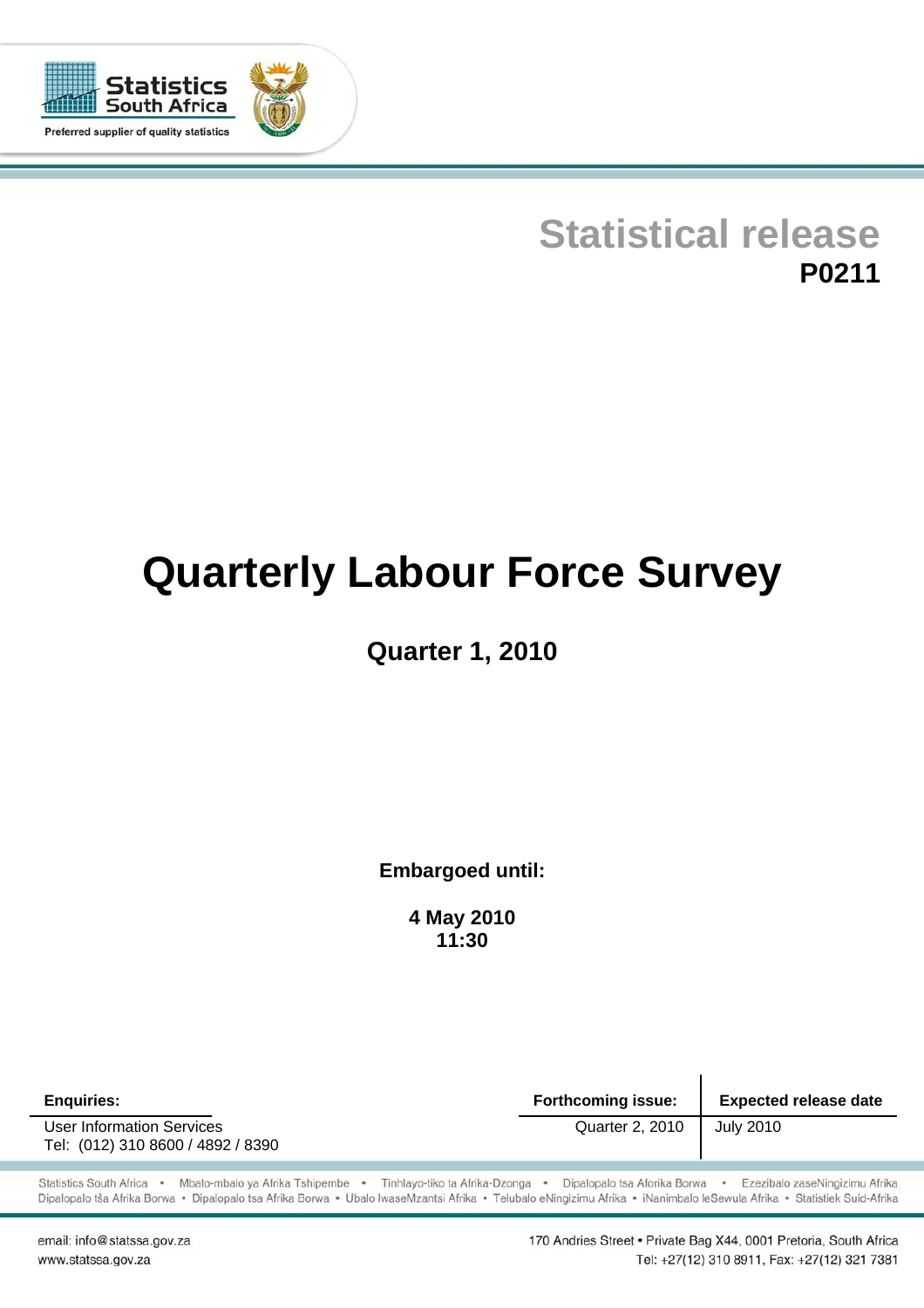Published by Statistics South Africa, Private Bag X44, Pretoria 0001

© Statistics South Africa, 2010

Users may apply or process this data, provided Statistics South Africa (Stats SA) is acknowledged as the original source of the data; that it is specified that the application and/or analysis is the result of the user's independent processing of the data; and that neither the basic data nor any reprocessed version or application thereof may be sold or offered for sale in any form whatsoever without prior permission from Stats SA.

Stats SA Library Cataloguing-in-Publication (CIP) Data **Quarterly Labour Force Survey Quarter 1, 2010**/ Statistics South Africa. Pretoria: Statistics South Africa, 2010

**Quarterly** 

- 1. Labour supply Statistics
- 2. Labour supply (South Africa)
- 3. Unemployment (South Africa)
- 4. Informal sector (Economics) South Africa
- 5. Formal sector (Economics) South Africa
- I. Statistics South Africa
- II. Series

(LCSH 16)

A complete set of Stats SA publications is available at Stats SA Library and the following libraries: National Library of South Africa, Pretoria Division National Library of South Africa, Cape Town Division Library of Parliament, Cape Town Bloemfontein Public Library Natal Society Library, Pietermaritzburg Johannesburg Public Library Eastern Cape Library Services, King William's Town Central Regional Library, Polokwane Central Reference Library, Nelspruit Central Reference Collection, Kimberley Central Reference Library, Mmabatho

This publication is available both in hard copy and on the Stats SA website www.statssa.gov.za.

The data and metadata set from the Quarterly Labour Force Survey will be available on CD-ROM. A charge may be made according to the pricing policy, which can be accessed on the website.

Stats SA also provides a subscription service.

#### **Enquiries:**

|        | <b>Printing and Distribution</b> | <b>User Information Services</b> |
|--------|----------------------------------|----------------------------------|
| Tel:   | (012) 310 8251                   | $(012)$ 310 8600                 |
| Fax:   | (012) 321 7381                   | (012) 310 8500/8495              |
| Email: | distribution@statssa.gov.za      | info@statssa.gov.za              |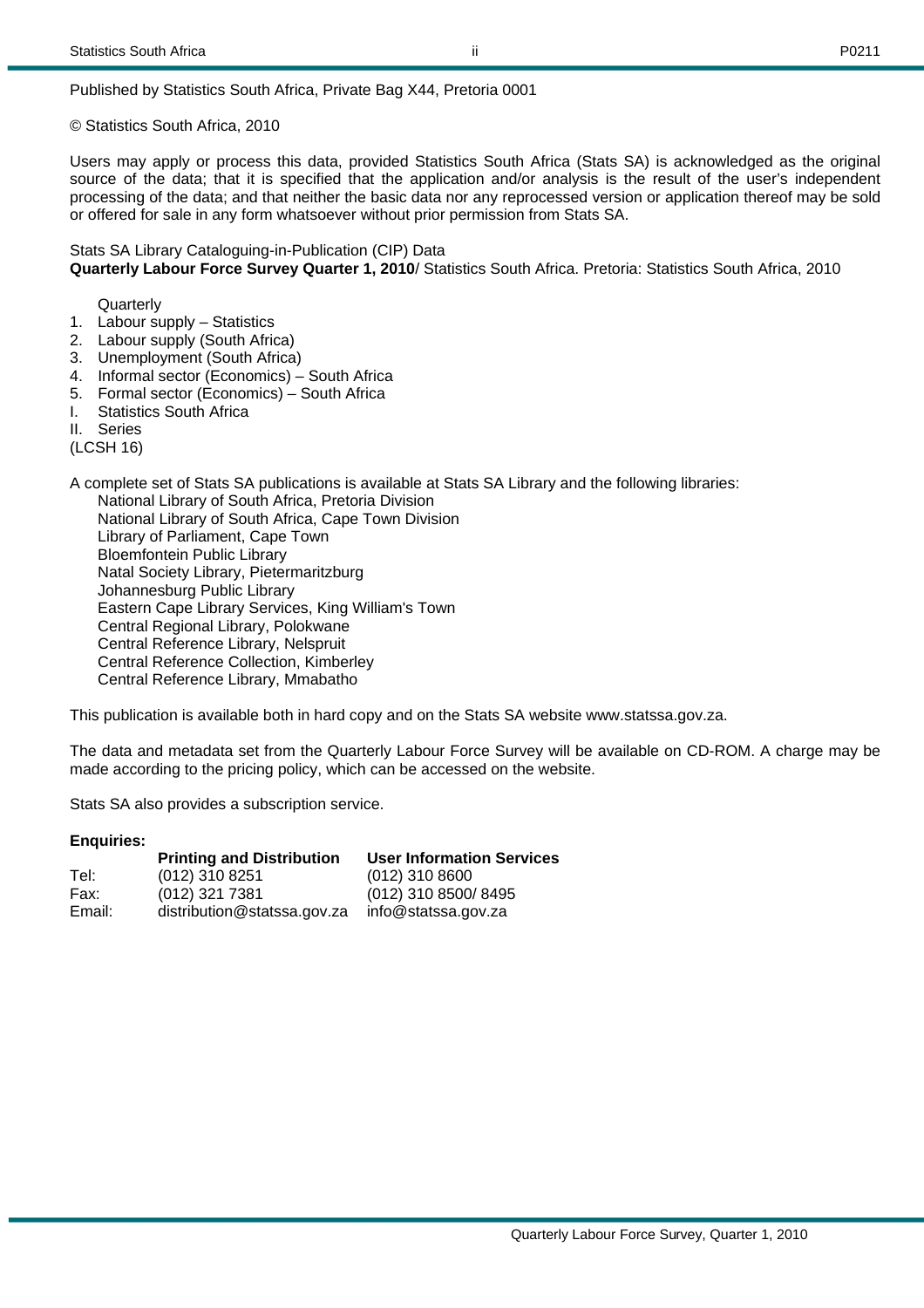# **Table of contents**

|                | Page |
|----------------|------|
|                |      |
|                |      |
|                |      |
| $\mathbf{1}$ . |      |
| 2.             |      |
| 3.             |      |
| 4.             |      |
| 5.             |      |
| 6.             |      |
| 6.1.           |      |
| 6.2.           |      |
| 6.3.           |      |
| 6.4.           |      |
| 6.5.           |      |
| 6.6.           |      |
| 6.7.           |      |
| 6.8.           |      |
| 7 <sup>1</sup> |      |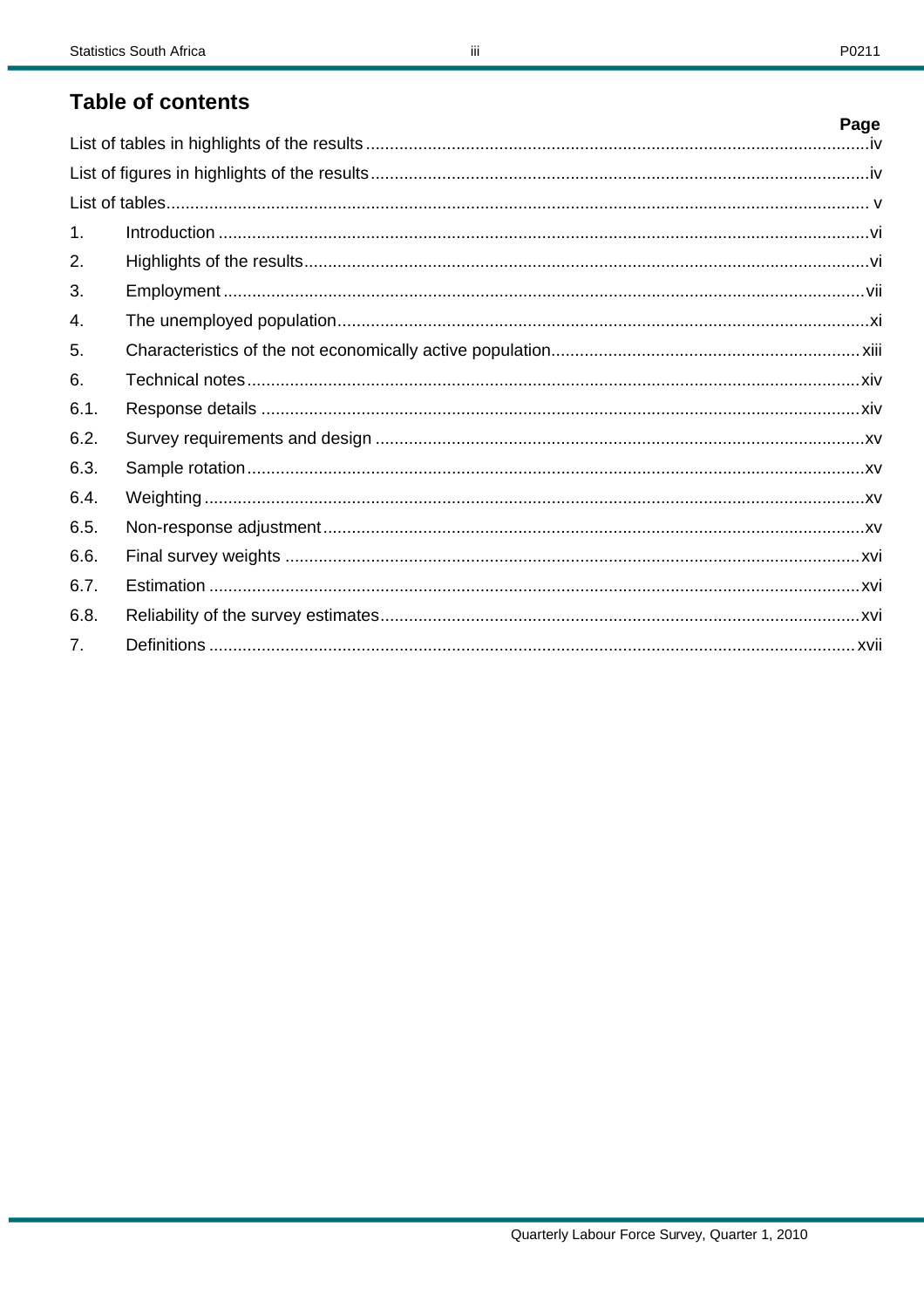# **List of tables in highlights of the results**

# **List of figures in highlights of the results**

**Page**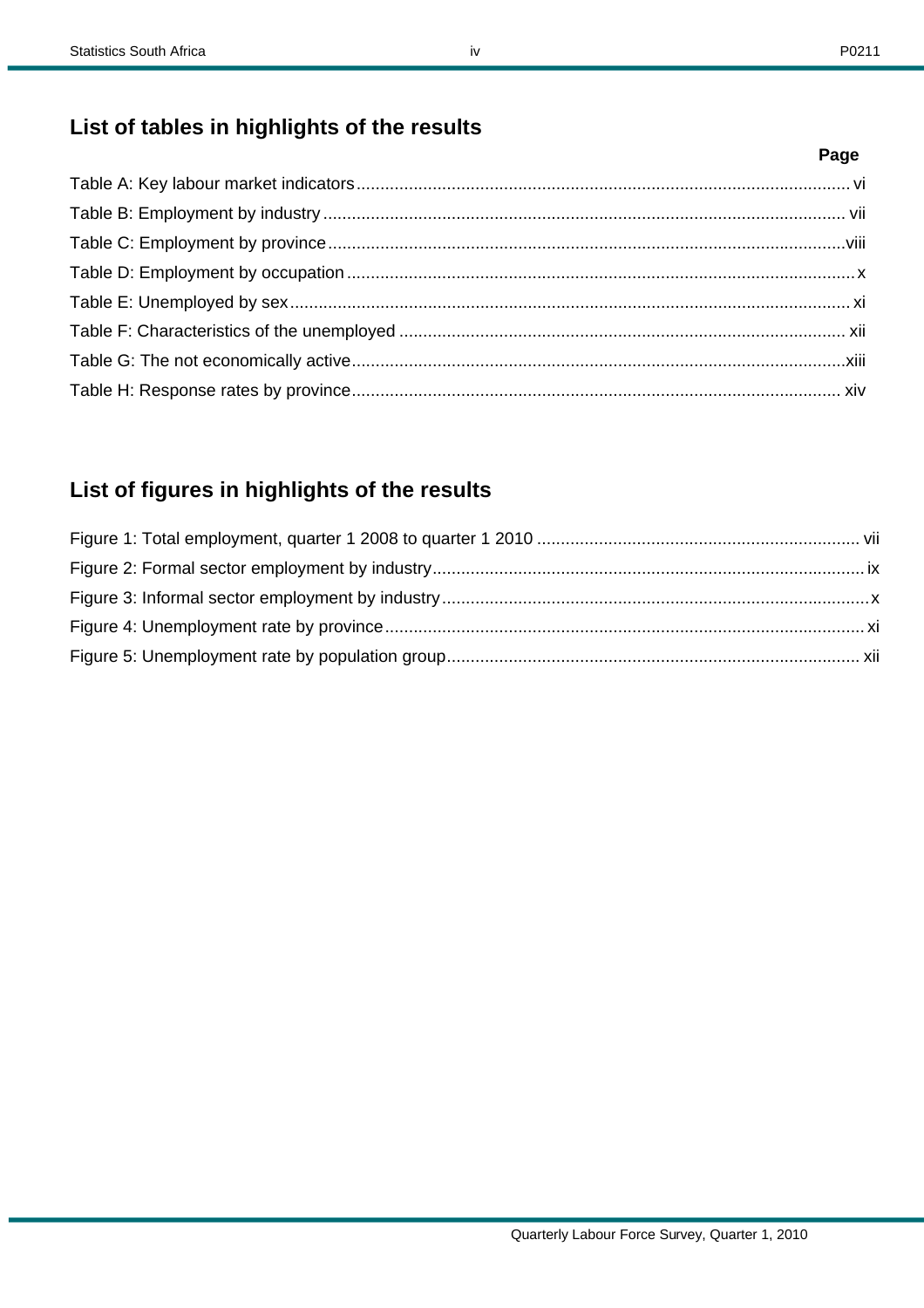v

# **List of tables**

|                                                                                                   | Page |
|---------------------------------------------------------------------------------------------------|------|
|                                                                                                   |      |
|                                                                                                   |      |
|                                                                                                   |      |
|                                                                                                   |      |
|                                                                                                   |      |
|                                                                                                   |      |
|                                                                                                   |      |
|                                                                                                   |      |
|                                                                                                   |      |
|                                                                                                   |      |
|                                                                                                   |      |
|                                                                                                   |      |
|                                                                                                   |      |
|                                                                                                   |      |
|                                                                                                   |      |
|                                                                                                   |      |
| Table 7: Involvement in non-market activities and labour market status by province 18             |      |
| Table 7: Involvement in non-market activities and labour market status by province (concluded) 19 |      |
|                                                                                                   |      |
| Appendix 2.1A: Sampling variability for labour force characteristics by population group 21       |      |
|                                                                                                   |      |
| Appendix 2.2A: Sampling variability for labour force characteristics by province (concluded)  23  |      |
|                                                                                                   |      |
|                                                                                                   |      |
|                                                                                                   |      |
|                                                                                                   |      |
| Appendix 2.1B: Sampling variability for labour force characteristics by population group 28       |      |
|                                                                                                   |      |
| Appendix 2.2B: Sampling variability for labour force characteristics by province (concluded)  30  |      |
|                                                                                                   |      |
|                                                                                                   |      |
|                                                                                                   |      |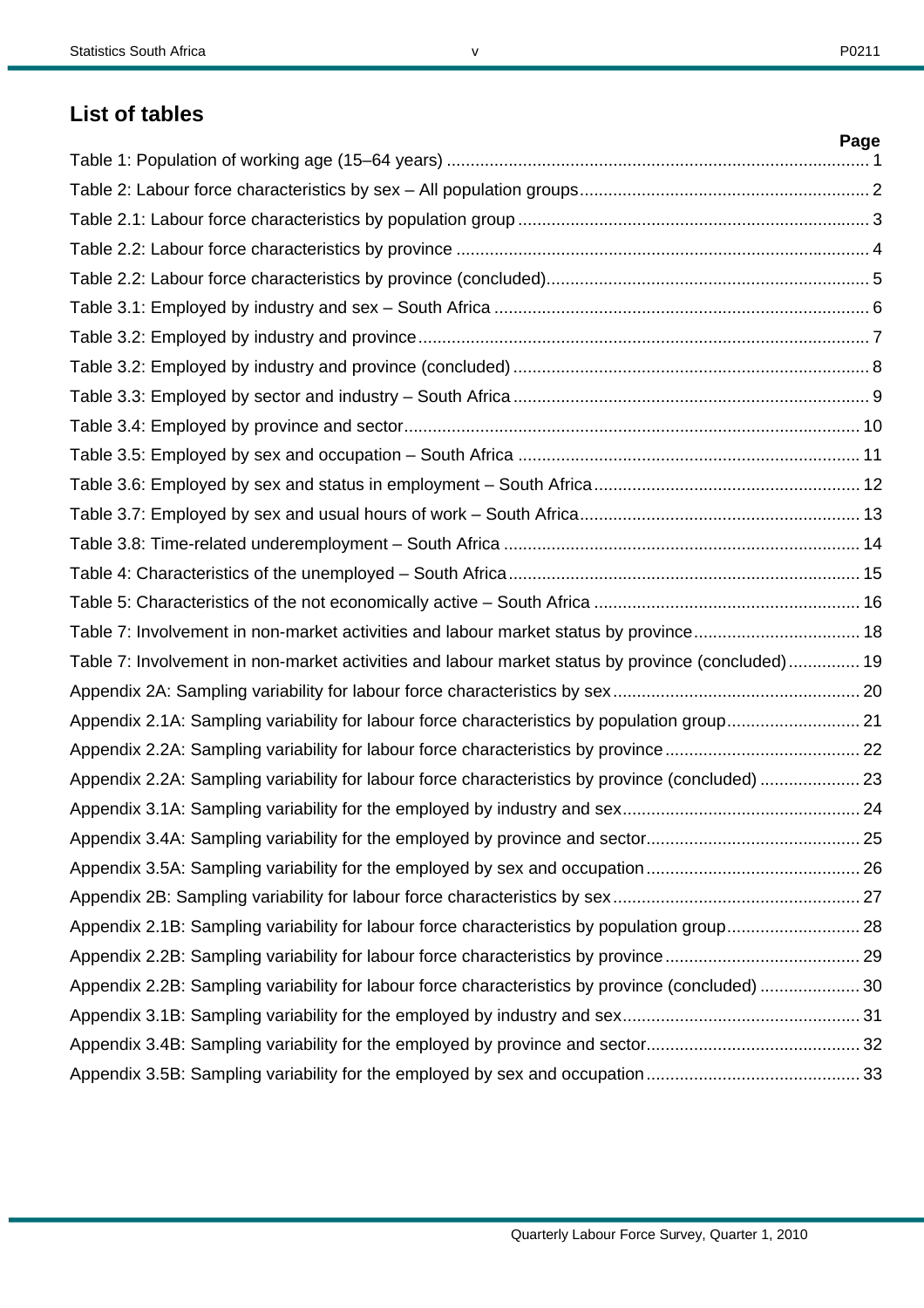# **1. Introduction**

The Quarterly Labour Force Survey (QLFS) is a household-based sample survey conducted by Statistics South Africa (Stats SA). It collects data on the labour market activities of individuals aged 15 years and above who live in South Africa. However, this report only covers labour market activities of persons aged 15 to 64 years.

This report presents the key findings of the QLFS conducted in January–March, 2010 (Q1:2010).

# **2. Highlights of the results**

### **Table A: Key labour market indicators**

|                                    |         |         |                 | Qtr-to- | Year-on- | Otr-to- | Year-on- |
|------------------------------------|---------|---------|-----------------|---------|----------|---------|----------|
|                                    | Jan-Mar | Oct-Dec | Jan-Mar         | qtr     | vear     | qtr     | vear     |
|                                    | 2009    | 2009    | 2010            | change  | change   | change  | change   |
|                                    |         |         | <b>Thousand</b> |         |          |         | Per cent |
| Population 15-64 yrs               | 30 987  | 31 261  | 31 350          | 89      | 363      | 0,3     | 1,2      |
| <b>Labour force</b>                | 17820   | 17 138  | 17 113          | $-25$   | $-707$   | $-0,1$  | $-4,0$   |
| <b>Employed</b>                    | 13 636  | 12 974  | 12 803          | $-171$  | - 833    | $-1,3$  | $-6,1$   |
| Formal sector (non-agricultural)   | 9449    | 9 1 1 4 | 8974            | $-140$  | $-475$   | $-1,5$  | $-5,0$   |
| Informal sector (non-agricultural) | 2 1 5 0 | 2 1 0 9 | 2 0 0 9         | $-100$  | $-141$   | $-4,7$  | $-6,6$   |
| Agriculture                        | 738     | 615     | 650             | 35      | - 88     | 5,7     | $-11,9$  |
| Private households                 | 1 2 9 9 | 1 1 3 5 | 1 1 6 9         | 34      | $-130$   | 3,0     | $-10,0$  |
|                                    |         |         |                 |         |          |         |          |
| <b>Unemployed</b>                  | 4 1 8 4 | 4 1 6 5 | 4 3 1 0         | 145     | 126      | 3,5     | 3,0      |
|                                    |         |         |                 |         |          |         |          |
| Not economically active            | 13 166  | 14 123  | 14 237          | 114     | 1 0 7 1  | 0,8     | 8,1      |
| Discouraged work-seekers           | 1 2 1 5 | 1686    | 1839            | 153     | 624      | 9,1     | 51,4     |
| Other (not economically active)    | 11 951  | 12 437  | 12 3 9 9        | $-38$   | 448      | $-0,3$  | 3,7      |
|                                    |         |         |                 |         |          |         |          |
| Rates (%)                          |         |         |                 |         |          |         |          |
| Unemployment rate                  | 23,5    | 24,3    | 25,2            | 0,9     | 1,7      |         |          |
| Employed / population ratio        |         |         |                 |         |          |         |          |
| (absorption)                       | 44,0    | 41,5    | 40,8            | $-0,7$  | $-3,2$   |         |          |
| Labour force participation rate    | 57,5    | 54,8    | 54,6            | $-0,2$  | $-2,9$   |         |          |

Due to rounding, numbers do not necessarily add up to totals.

The number of persons in the labour force decreased slightly by 25 000 between Q4:2009 and Q1:2010. Table A shows that employment also decreased by 171 000 between Q4:2009 and Q1:2010 with the formal sector losing 140 000 jobs, the informal sector losing 100 000; while Agriculture and Private households created some 35 000 and 34 000 jobs respectively.

The number of unemployed persons increased by 145 000 between Q4:2009 and Q1:2010. The number of discouraged work-seekers also increased (153 000), which resulted in an increase of 0,9 of a percentage point in the unemployment rate between Q4:2009 (24,3%) and Q1:2010 (25,2%).

Compared to Q1:2009, there was an annual decrease of 6,1% (833 000) in employment, an increase of 126 000 in the number of unemployed persons, and an increase of 1 071 000 in the number of persons who are not economically active – 624 000 being discouraged work-seekers.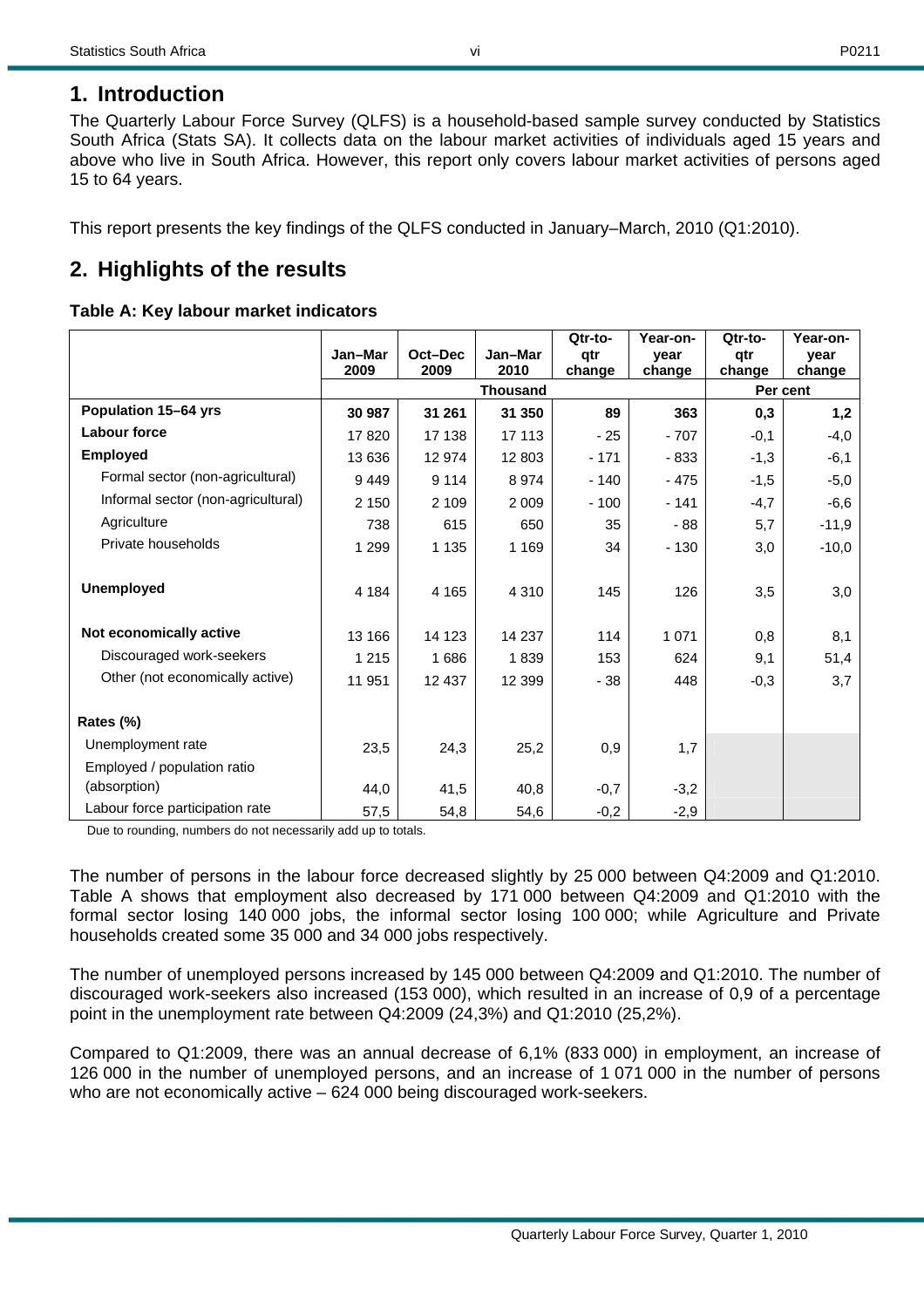### **3. Employment**



**Figure 1: Total employment, quarter 1: 2008 to quarter 1: 2010** 

Figure 1 shows that the number of employed persons increased between the third and fourth quarters of 2008 and 2009. Employment peaked at 13,8 million in Q4:2008, after which it declined to 12,9 million in Q3:2009. After three quarters of successive decline in the employment rate, there was a slight increase in the fourth quarter of 2009. However, in the first quarter of 2010 employment once again declined, but not at the rate observed in the first three quarters of 2009.

### **Table B: Employment by industry**

|                               |                 |                 |                 |                      | Year-on-       | Qtr-to-       | Year-on-       |  |
|-------------------------------|-----------------|-----------------|-----------------|----------------------|----------------|---------------|----------------|--|
|                               | Jan-Mar<br>2009 | Oct-Dec<br>2009 | Jan-Mar<br>2010 | Qtr-to-qtr<br>change | year<br>change | qtr<br>change | year<br>change |  |
|                               |                 |                 | <b>Thousand</b> |                      |                | Per cent      |                |  |
| <b>Total</b>                  | 13 636          | 12974           | 12 803          | $-171$               | -833           | $-1,3$        | $-6,1$         |  |
| Agriculture                   | 738             | 615             | 650             | 35                   | -88            | 5,7           | $-11,9$        |  |
| Mining                        | 333             | 296             | 296             | $\Omega$             | $-37$          | 0,0           | $-11,1$        |  |
| Manufacturing                 | 1882            | 1742            | 1709            | $-33$                | $-173$         | $-1,9$        | $-9,2$         |  |
| <b>Utilities</b>              | 100             | 98              | 70              | - 28                 | $-30$          | $-28,6$       | $-30,0$        |  |
| Construction                  | 1 1 2 6         | 1 0 8 5         | 1 0 2 1         | $-64$                | $-105$         | $-5,9$        | $-9,3$         |  |
| Trade                         | 3 0 21          | 2873            | 2825            | - 48                 | - 196          | $-1,7$        | $-6,5$         |  |
| Transport                     | 757             | 739             | 767             | 28                   | 10             | 3,8           | 1,3            |  |
| Finance                       | 1725            | 1759            | 1 6 3 3         | - 126                | $-92$          | $-7,2$        | $-5,3$         |  |
| Community and social services | 2651            | 2628            | 2657            | 29                   | 6              | 1,1           | 0,2            |  |
| Private households            | 1 2 9 9         | 1 1 3 5         | 1 1 6 9         | 34                   | - 130          | 3,0           | $-10,0$        |  |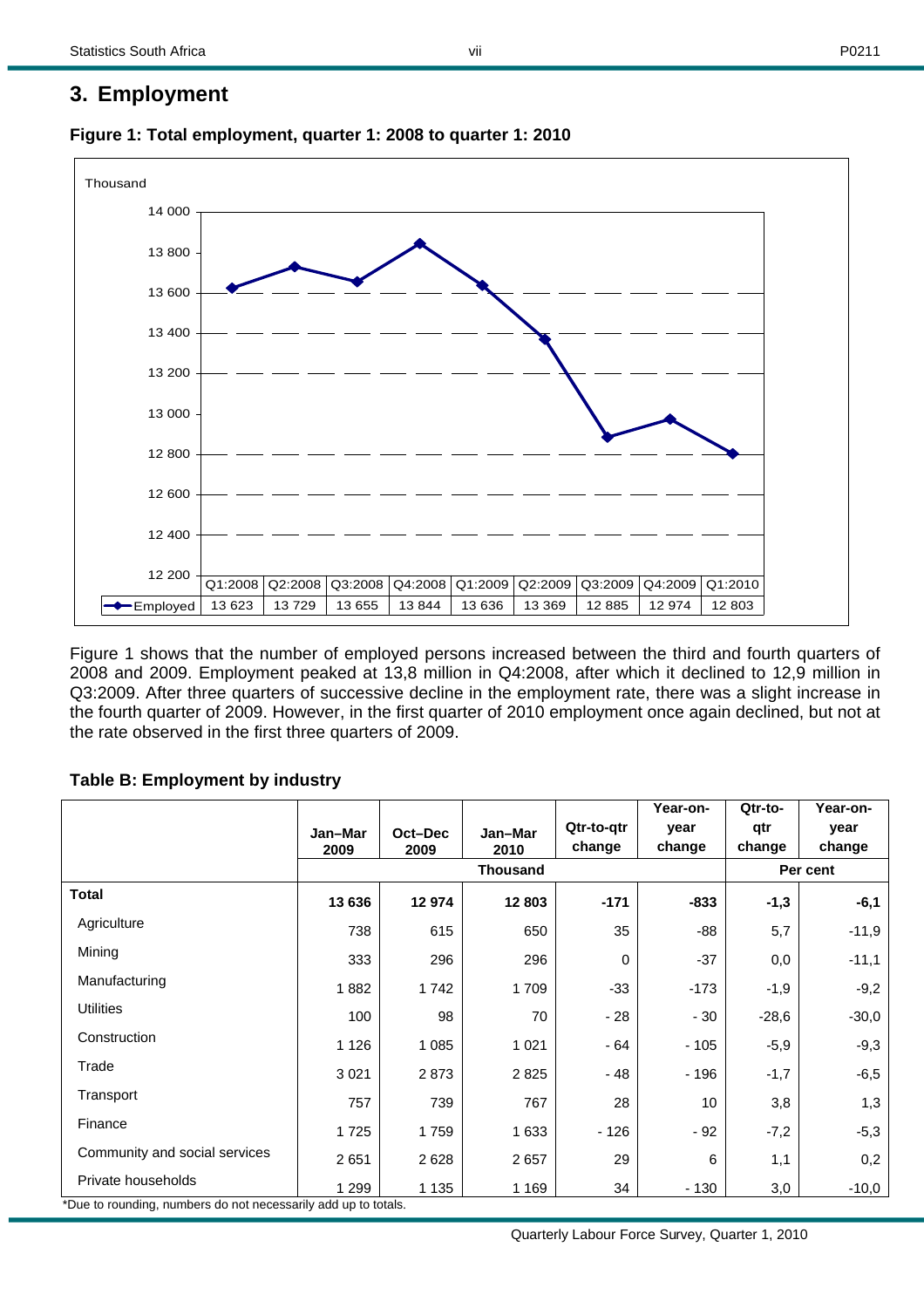Table B indicates that between Q4:2009 and Q1:2010, some industries lost jobs while others created jobs, resulting in a net loss of 171 000 jobs across all industries. Most of the job losses were in Finance, which accounted for 126 000 jobs, followed by Construction (64 000) and Trade (48 000). Job gains were observed in Agriculture (35 000), Private households (34 000) and Community and social services (29 000).

viii

The year-on-year comparisons show that job losses were experienced in all industries except Transport and Community and social services where 16 000 jobs were created within the two industries. Trade accounted for 196 000 of the job losses experienced between Q1:2009 and Q1:2010, followed by Manufacturing (173 000), Private households (130 000) and Construction (105 000).

|                     | Jan-Mar<br>2009 | Oct-Dec<br>2009 | Jan-Mar<br>2010 | Qtr-to-atr<br>change | Year-on-<br>year<br>change | Qtr-to-qtr<br>change | Year-on-<br>year<br>change |  |
|---------------------|-----------------|-----------------|-----------------|----------------------|----------------------------|----------------------|----------------------------|--|
|                     |                 |                 | <b>Thousand</b> |                      |                            |                      | Per cent                   |  |
| Total               | 13 636          | 12 974          | 12 803          | $-171$               | $-833$                     | $-1,3$               | $-6,1$                     |  |
| <b>Western Cape</b> | 1 9 6 5         | 1894            | 1915            | 21                   | -50                        | 1,1                  | $-2,5$                     |  |
| Eastern Cape        | 1 3 1 1         | 1 2 6 3         | 1 2 4 3         | $-20$                | $-68$                      | $-1,6$               | $-5,2$                     |  |
| Northern Cape       | 278             | 290             | 268             | $-22$                | $-10$                      | $-7,6$               | $-3,6$                     |  |
| <b>Free State</b>   | 812             | 790             | 768             | $-22$                | $-44$                      | $-2,8$               | $-5,4$                     |  |
| KwaZulu-Natal       | 2 5 1 4         | 2 4 0 9         | 2 4 1 8         | 9                    | -96                        | 0,4                  | $-3,8$                     |  |
| North West          | 885             | 786             | 777             | -9                   | $-108$                     | $-1,1$               | $-12,2$                    |  |
| Gauteng             | 4 0 3 0         | 3 7 4 9         | 3703            | -46                  | $-327$                     | $-1,2$               | $-8,1$                     |  |
| Mpumalanga          | 936             | 881             | 852             | $-29$                | -84                        | $-3,3$               | -9                         |  |
| Limpopo             | 905             | 910             | 859             | $-51$                | -46                        | $-5,6$               | $-5,1$                     |  |

### **Table C: Employment by province**

\*Due to rounding, numbers do not necessarily add up to totals.

Table C shows that between Q4:2009 and Q1:2010, job losses were experienced in most provinces except Western Cape and KwaZulu-Natal, which gained 21 000 and 9 000 jobs respectively. Limpopo accounted for 51 000 of the job losses, followed by Gauteng with 46 000 job losses and Mpumalanga with 29 000.

The year-on-year comparisons (Q1:2009 and Q1:2010) show that Gauteng, North West and KwaZulu-Natal were the hardest hit provinces in terms of job losses, with Gauteng recording 327 000 job losses, North West recording 108 000 job losses and KwaZulu-Natal accounting for 96 000 of the 833 000 job losses.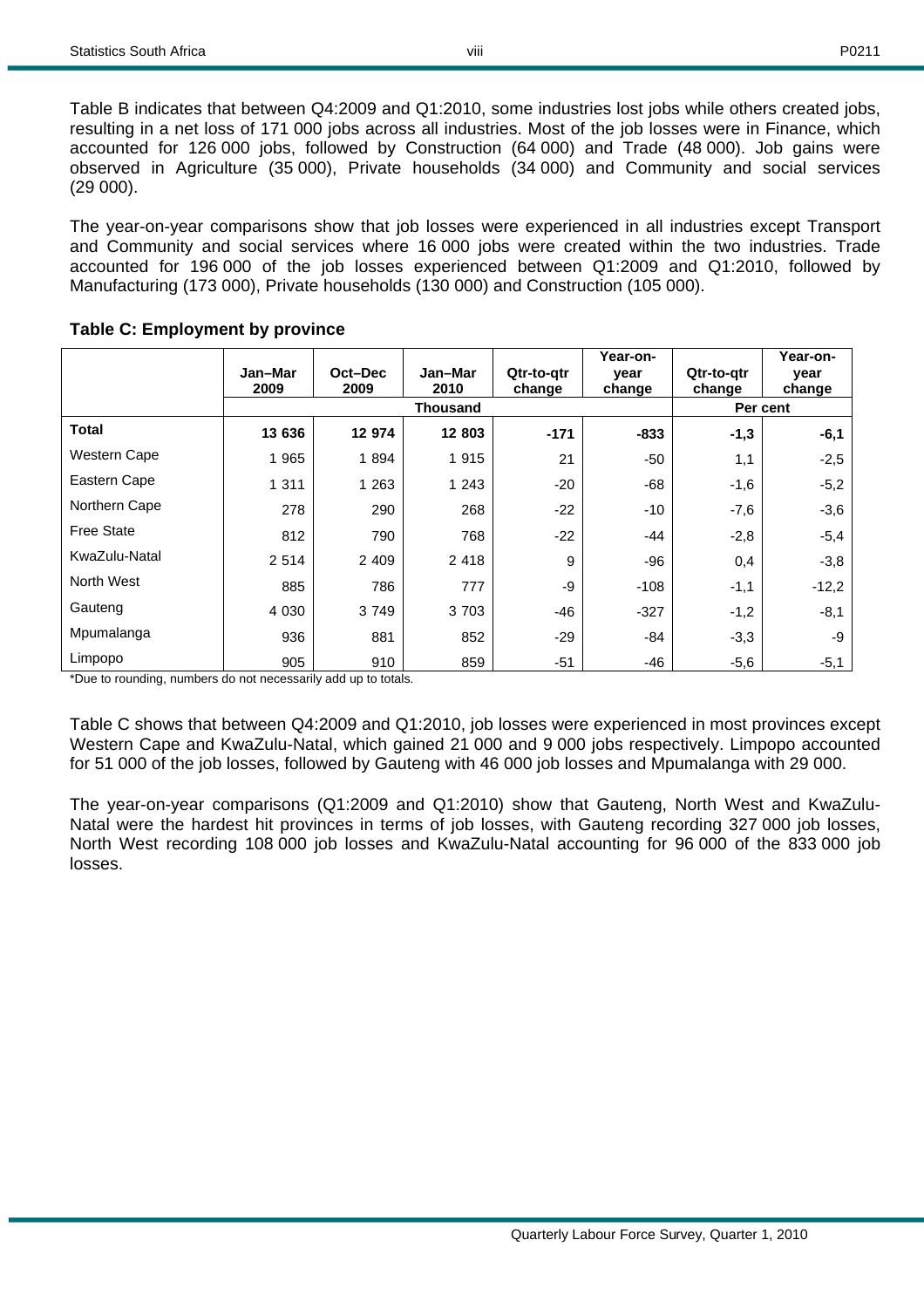

**Figure 2: Formal sector employment by industry** 

# QLFS mining figures are not robust and therefore the QES figures should be used.

Figure 2 shows that the formal sector lost 140 000 jobs between Q4:2009 and Q1:2010 with most of the jobs being in Finance (111 000). The Community and social services industry gained 70 000 formal sector jobs in the same period.

The year-on-year comparisons show a net loss of 475 000 jobs in the formal sector, with Manufacturing and Trade being the hardest hit with the loss of 153 000 and 131 000 jobs respectively.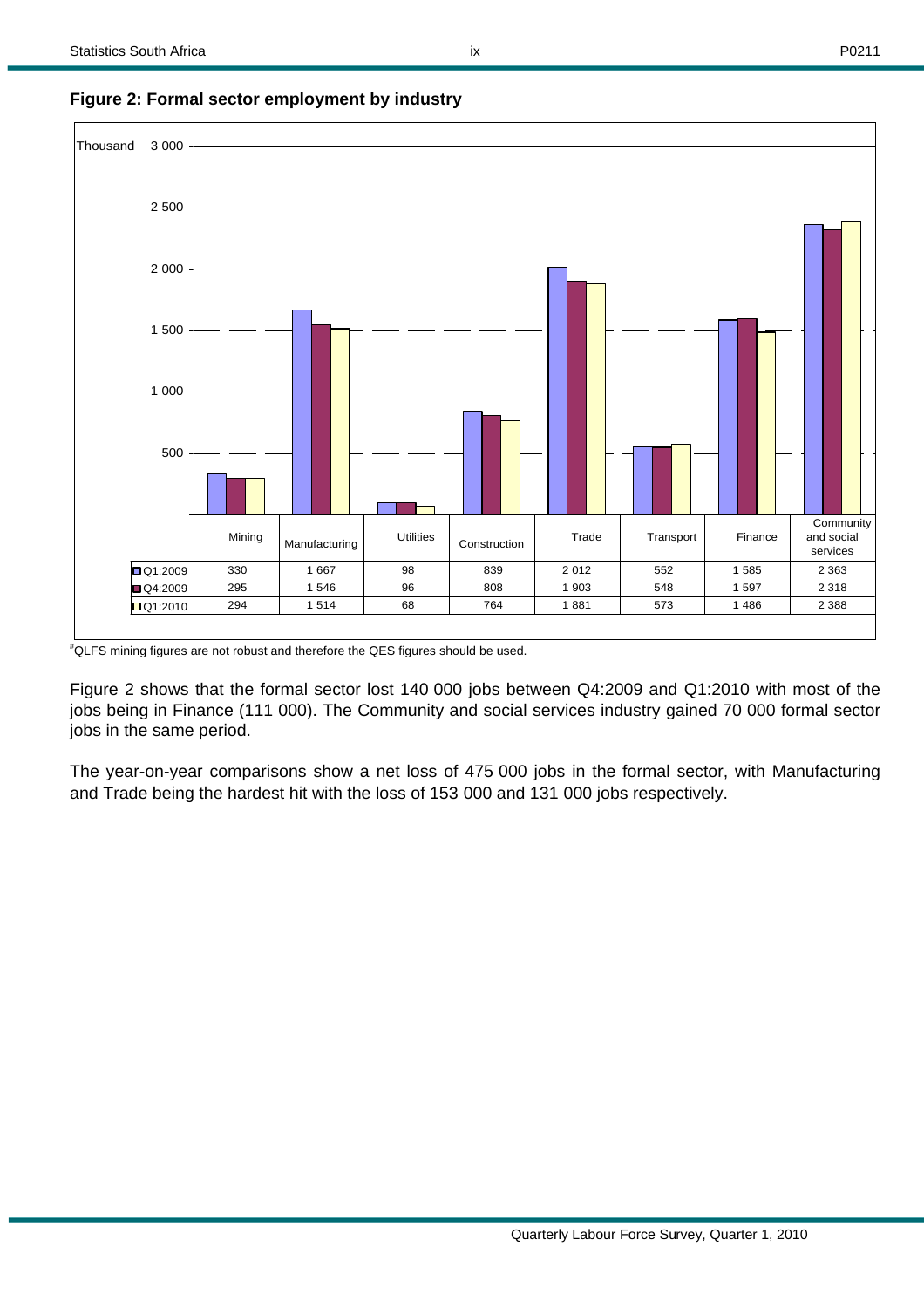

**Figure 3: Informal sector employment by industry** 

# QLFS mining figures are not robust and therefore the QES figures should be used.

Figure 3 indicates that almost all industries had shed informal sector jobs except Manufacturing and Transport, where there was virtually no change between Q4:2009 and Q1:2010. The informal sector lost 100 000 jobs across all industries over a quarter, of which 40 000 were in Community and social services and 27 000 were in Trade.

Compared to Q1:2009, the informal sector lost 141 000 jobs in Q1:2010 with most of them being in Trade (65 000), Construction (31 000) and Manufacturing (21 000).

|                            | Jan-Mar<br>2009 | Oct-Dec<br>2009 | Jan-Mar<br>2010 | Otr-to-<br>qtr<br>change | Year-on-<br>year<br>change | Qtr-to-<br>qtr<br>change | Year-on-<br>year<br>change |  |
|----------------------------|-----------------|-----------------|-----------------|--------------------------|----------------------------|--------------------------|----------------------------|--|
|                            |                 |                 | <b>Thousand</b> |                          |                            | Per cent                 |                            |  |
| <b>Total</b>               | 13 636          | 12974           | 12 803          | $-171$                   | - 833                      | $-1,3$                   | -6,1                       |  |
| Manager                    | 1 0 5 3         | 981             | 977             | $-4$                     | - 76                       | $-0,4$                   | $-7,2$                     |  |
| Professional               | 795             | 647             | 679             | 32                       | $-116$                     | 4,9                      | $-14,6$                    |  |
| Technician                 | 1496            | 1 5 2 1         | 1488            | - 33                     | - 8                        | $-2,2$                   | $-0,5$                     |  |
| Clerk                      | 1 4 0 3         | 1462            | 1443            | - 19                     | 40                         | $-1,3$                   | 2,9                        |  |
| Sales and services         | 1780            | 1844            | 1808            | - 36                     | 28                         | $-2,0$                   | 1,6                        |  |
| Skilled agriculture        | 118             | 83              | 88              | 5                        | - 30                       | 6,0                      | $-25,4$                    |  |
| Craft and related trade    | 1809            | 1568            | 1576            | 8                        | $-233$                     | 0,5                      | $-12.9$                    |  |
| Plant and machine operator | 1 2 1 7         | 1 0 8 3         | 1 0 4 8         | - 35                     | - 169                      | $-3,2$                   | $-13,9$                    |  |
| Elementary                 | 2 9 3 4         | 2888            | 2 8 0 6         | - 82                     | - 128                      | $-2,8$                   | $-4,4$                     |  |
| Domestic worker            | 1 0 3 1         | 898             | 888             | - 10                     | - 143                      | $-1,1$                   | $-13,9$                    |  |

**Table D: Employment by occupation**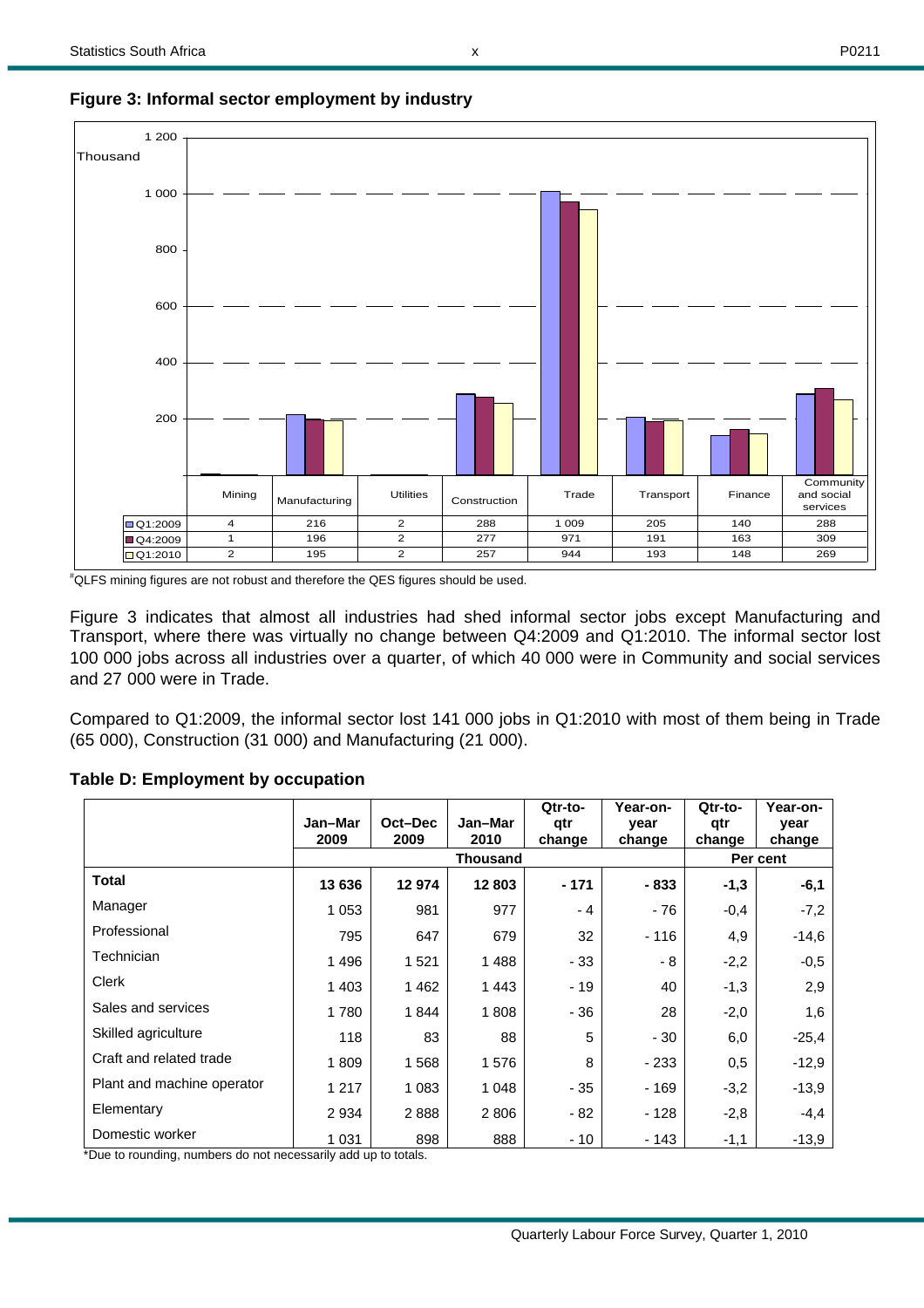Table D shows that individuals in almost all occupations lost jobs, except for Professional which gained 32 000 jobs while Skilled agriculture and Craft and related trade occupations remained almost the same as in the previous quarter. Most of the job losses were in Elementary (82 000), Sales and services (36 000) and Plant and machine operator (35 000) occupations.

The year-on-year comparisons also show that almost all occupations experienced job losses resulting in a net loss of 833 000 jobs. Most of the job losses were in Craft and related trade (233 000) Plant and machine operator (169 000), Domestic worker (143 000) and Elementary occupations (128 000). Some job gains were observed in the Clerical (40 000) and Sales and services (28 000) occupations.

# **4. The unemployed population**

| Table E: Unemployed by sex |  |
|----------------------------|--|
|----------------------------|--|

|            | Jan-Mar<br>2009 | Oct-Dec<br>2009 | Jan-Mar<br>2010 | Qtr-to-qtr<br>change | Year-on-<br>year<br>change | Qtr-to-qtr<br>change | Year-on-<br>vear<br>change |  |  |
|------------|-----------------|-----------------|-----------------|----------------------|----------------------------|----------------------|----------------------------|--|--|
| Unemployed |                 | Thousand        |                 |                      |                            |                      |                            |  |  |
| Total      | 4 1 8 4         | 4 1 6 5         | 4 3 1 0         | 145                  | 126                        | 3,5                  | 3,0                        |  |  |
| Women      | 2 1 4 8         | 2 0 3 3         | 2 1 4 6         | 113                  | $-2$                       | 5,6                  | $-0,1$                     |  |  |
| Men        | 2 0 3 6         | 2 1 3 1         | 2 1 6 4         | 33                   | 128                        | 1.5                  | 6,3                        |  |  |

\*Due to rounding, numbers do not necessarily add up to totals.

Table E shows that between Q4:2009 and Q1:2010, the number of unemployed persons increased by 145 000 of which 113 000 were women and 33 000 were men.

The year-on-year comparisons show that the number of unemployed persons increased by 126 000, with an annual increase of 6,3% among men and virtually no change among women (down by 0,1%).



### **Figure 4: Unemployment rate by province**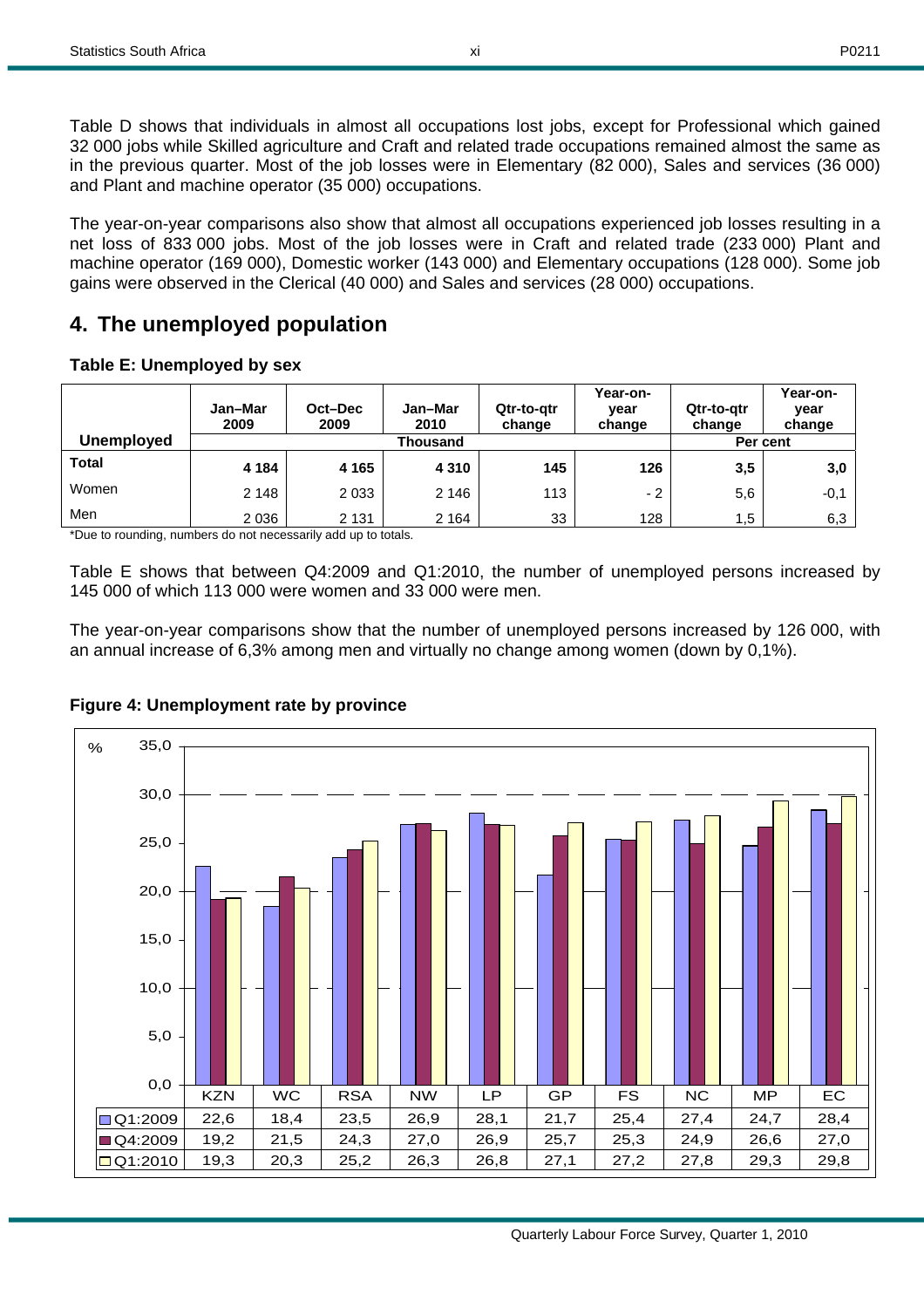Figure 4 shows an increase in the unemployment rate in some provinces while there was a slight decrease in others in Q1:2010 compared to the unemployment rate of Q4:2009. The biggest increase in the unemployment rate was observed in Northern Cape (2,9 percentage points), Eastern Cape (2,8 percentage points) and Mpumalanga (2,7 percentage points). For Western Cape and North West there was a decline in the unemployment rate (down by 1,2 percentage points and 0,7 of a percentage point respectively) between the two quarters, while it remained unchanged in KwaZulu-Natal and Limpopo. KwaZulu-Natal had the lowest unemployment rate (19,2%) recorded for Q1:2010, as was the case in the previous quarter (19,2%).

The comparisons between Q1:2009 and Q1:2010 indicate that there was a substantial increase in the unemployment rate in Gauteng (5,4 percentage points) and Mpumalanga (4,6 percentage points). Only KwaZulu-Natal, Limpopo and North West experienced declines in the unemployment rate in the same period.





Figure 5 shows that between Q4:2009 and Q1:2010, the unemployment rate increased among the white, Black African and coloured populations (up by 1,2, 1,1 and 1,0 percentage points respectively), but decreased by 1,9 percentage points among the Indian/Asian population.

The year-on-year comparisons show that the unemployment rate increased substantially among all population groups except the Indian/Asian population where it decreased by 3,5 percentage points.

| <b>Unemployed</b> | Jan-Mar<br>2009 | Oct-Dec<br>2009 | Jan-Mar<br>2010<br>Thousand | Qtr-to-gtr<br>change | Year-on-<br>year<br>change | Qtr-to-qtr<br>change | Year-on-<br>year<br>change<br>Per cent |
|-------------------|-----------------|-----------------|-----------------------------|----------------------|----------------------------|----------------------|----------------------------------------|
| <b>Total</b>      | 4 1 8 4         | 4 1 6 5         | 4 3 1 0                     | 145                  | 126                        | 3,5                  | 3,0                                    |
| Job losers        | 1 3 6 0         | 1429            | 1410                        | $-19$                | 50                         | $-1,3$               | 3,7                                    |
| Job leavers       | 357             | 333             | 284                         | - 49                 | $-73$                      | $-14.7$              | $-20,4$                                |
| New entrants      | 1785            | 1687            | 1785                        | 98                   | 0                          | 5,8                  | 0,0                                    |
| Re-entrants       | 188             | 184             | 209                         | 25                   | 21                         | 13,6                 | 11,2                                   |
| Other             | 494             | 531             | 622                         | 91                   | 128                        | 17,1                 | 25,9                                   |

### **Table F: Characteristics of the unemployed**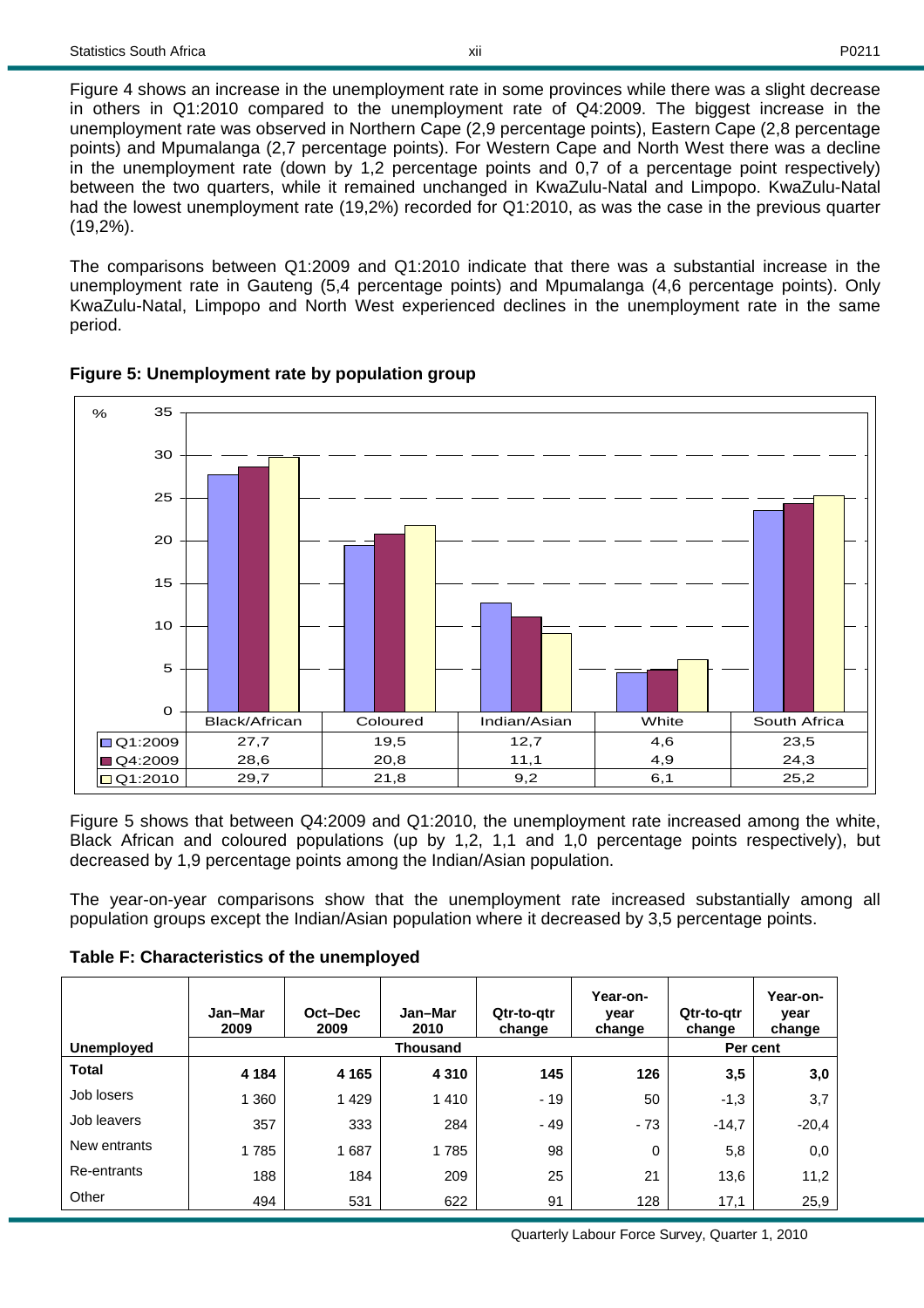Table F shows that between Q4:2009 and Q1:2010 there was an increase in the number of new entrants (98 000) into unemployment while the number of job leavers decreased by 49 000 and job losers decreased by 19 000 in the same period.

Compared to a year ago, the number of job leavers decreased by 73 000 while the number of job losers and re-entrants into unemployment increased by 50 000 and 21 000 respectively in Q1:2010.

# **5. Characteristics of the not economically active population**

| Not economically<br>active | Jan-Mar<br>2009 | Oct-Dec<br>2009 | Jan-Mar<br>2010<br>Thousand | Qtr-to-gtr<br>change | Year-on-<br>year<br>change | Qtr-to-gtr<br>change<br>Per cent | Year-<br>on-year<br>change |
|----------------------------|-----------------|-----------------|-----------------------------|----------------------|----------------------------|----------------------------------|----------------------------|
| <b>Total</b>               | 13 166          | 14 123          | 14 237                      | 114                  | 1 0 7 1                    | 0,8                              | 8,1                        |
| Student                    | 5 6 3 4         | 5968            | 5841                        | $-127$               | 207                        | $-2,1$                           | 3,7                        |
| Home-maker                 | 2693            | 2747            | 2753                        | 6                    | 60                         | 0,2                              | 2,2                        |
| Illness/disability         | 1767            | 1 7 7 3         | 1819                        | 46                   | 52                         | 2,6                              | 2,9                        |
| Too old/young to work      | 1 0 4 2         | 1 1 1 9         | 1 1 6 7                     | 48                   | 125                        | 4,3                              | 12,0                       |
| Discouraged                | 1 2 1 5         | 1686            | 1839                        | 153                  | 624                        | 9,1                              | 51,4                       |
| Other                      | 816             | 830             | 820                         | $-10$                | 4                          | $-1,2$                           | 0,5                        |

### **Table G: The not economically active**

Due to rounding, numbers do not necessarily add up to totals.

Table G shows that between Q4:2009 and Q1:2010, the number of students who were not economically active decreased by 127 000 while the number of discouraged work-seekers increased by 153 000 persons.

The year-on-year changes indicate that there was an overall increase in the number of not economically active persons (1 071 000 or 8,1%) between Q1:2009 and Q1:2010. Discouraged work-seekers increased by 624 000 or 51,4%.

<u>Jeang</u>

**PJ Lehohla Statistician-General: Statistics South Africa**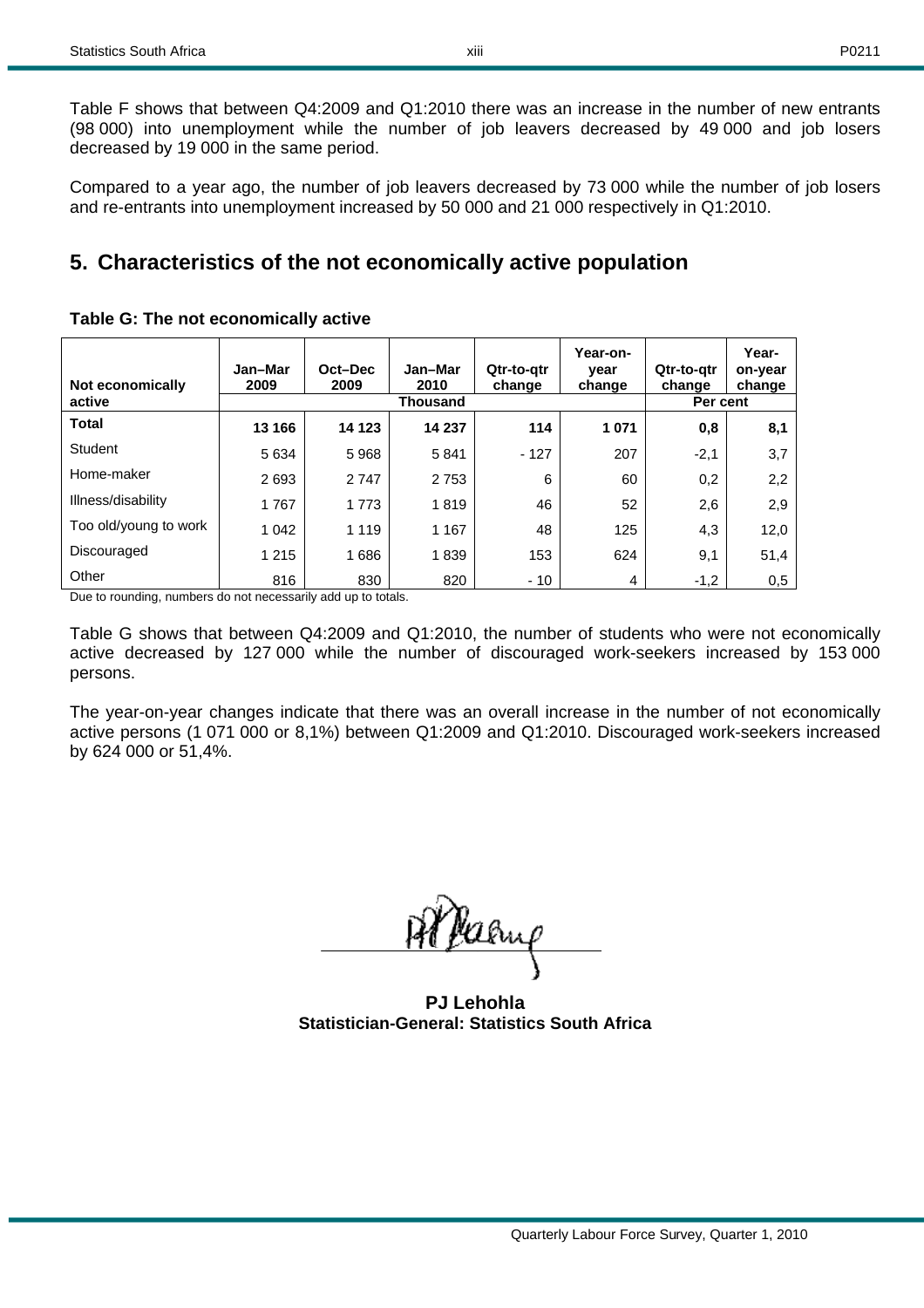# **6. Technical notes**

### **6.1. Response details**

### **Table H: Response rates by province**

xiv

|                   | Jan-Mar<br>2010 |
|-------------------|-----------------|
| <b>Province</b>   | Per cent        |
| Western Cape      | 80,1            |
| Eastern Cape      | 97,0            |
| Northern Cape     | 91,1            |
| Free State        | 95,2            |
| KwaZulu-Natal     | 94.7            |
| <b>North West</b> | 95,4            |
| Gauteng           | 79.0            |
| Mpumalanga        | 96.6            |
| Limpopo           | 98,6            |
| South Africa      | 90.1            |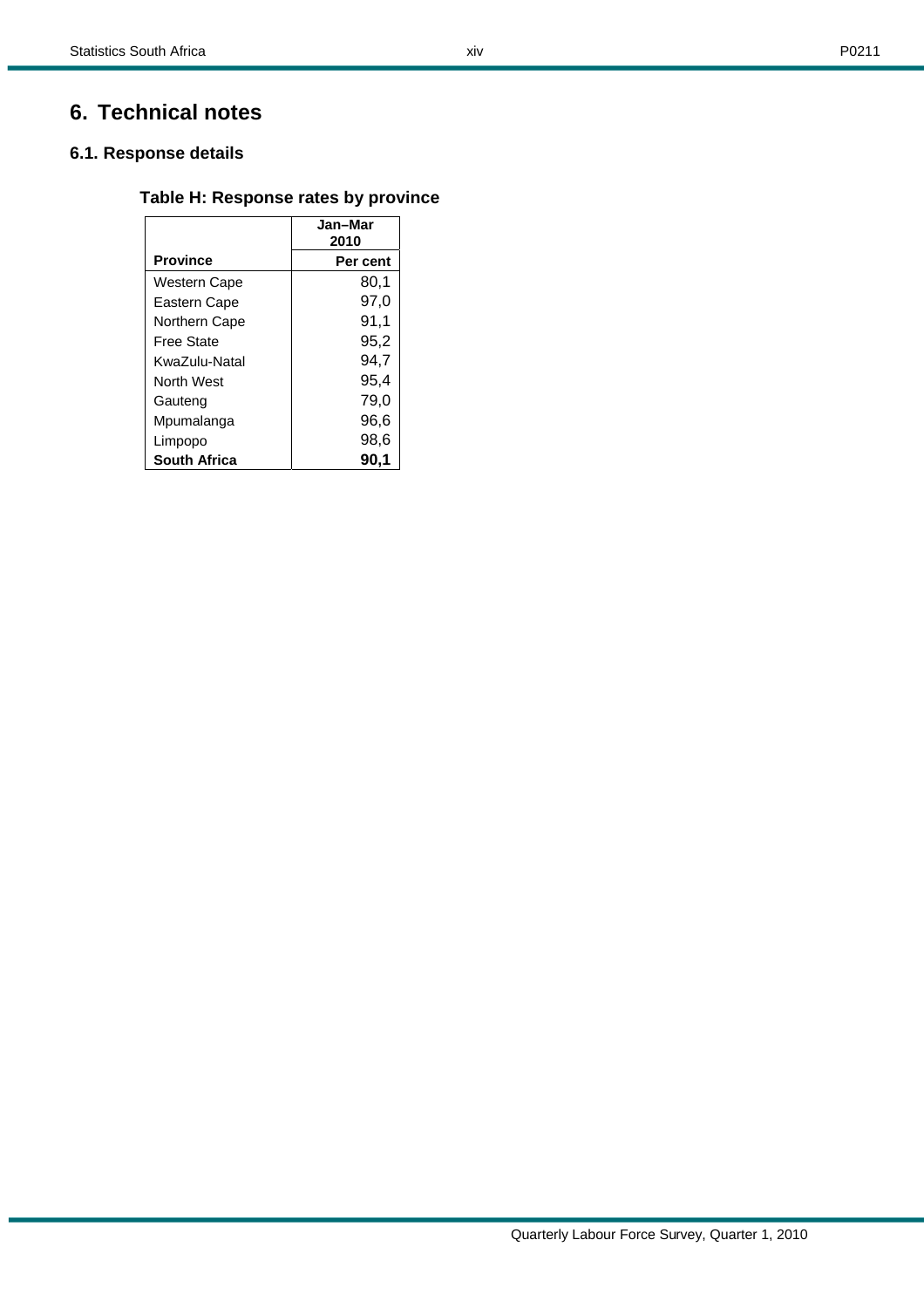### **6.2. Survey requirements and design**

The Quarterly Labour Force Survey (QLFS) frame has been developed as a general-purpose household survey frame that can be used by all other household surveys irrespective of the sample size requirement of the survey. The sample size for the QLFS is roughly 30 000 dwellings per quarter.

The sample is based on information collected during the 2001 Population Census conducted by Stats SA. In preparation for the 2001 Census, the country was divided into 80 787 enumeration areas (EAs). Stats SA's household-based surveys use a master sample of primary sampling units (PSUs) which comprises EAs that are drawn from across the country.

The sample is designed to be representative at provincial level and within provinces at metro/non-metro level. Within the metros, the sample is further distributed by geography type. The four geography types are: urban formal, urban informal, farms and tribal. This implies, for example, that within a metropolitan area the sample is representative at the different geography types that may exist within that metro.

The current sample size is 3 080 PSUs. It is divided equally into four subgroups or panels called rotation groups. The rotation groups are designed in such a way that each of these groups has the same distribution pattern as that which is observed in the whole sample. They are numbered from one to four and these numbers also correspond to the quarters of the year in which the sample will be rotated for the particular group.

The sample for the redesigned Labour Force Survey (i.e. the QLFS) is based on a stratified two-stage design with probability proportional to size (PPS) sampling of PSUs in the first stage, and sampling of dwelling units (DUs) with systematic sampling in the second stage.

### **6.3. Sample rotation**

Each quarter, a  $\%$  of the sampled dwellings rotate out of the sample and are replaced by new dwellings from the same PSU or the next PSU on the list. Thus, sampled dwellings will remain in the sample for four consecutive quarters. It should be noted that the sampling unit is the dwelling, and the unit of observation is the household. Therefore, if a household moves out of a dwelling after being in the sample for, say two quarters, and a new household moves in, the new household will be enumerated for the next two quarters. If no household moves into the sampled dwelling, the dwelling will be classified as vacant (unoccupied).

### **6.4. Weighting**

The sampling weights for the data collected from the sampled households are constructed in such a manner that the responses could be properly expanded to represent the entire civilian population of South Africa. The weights are the result of calculations involving several factors, including original selection probabilities, adjustment for non-response, and benchmarking to known population estimates from the Demographic division of Stats SA.

### **6.5. Non-response adjustment**

In general, imputation is used for item non-response (i.e. blanks within the questionnaire) and edit failure (i.e. invalid or inconsistent responses). The eligible households in the sampled dwellings can be divided into two response categories: respondents and non-respondents; and weight adjustment is applied to account for the non-respondent households (e.g. refusal, no contact, etc.).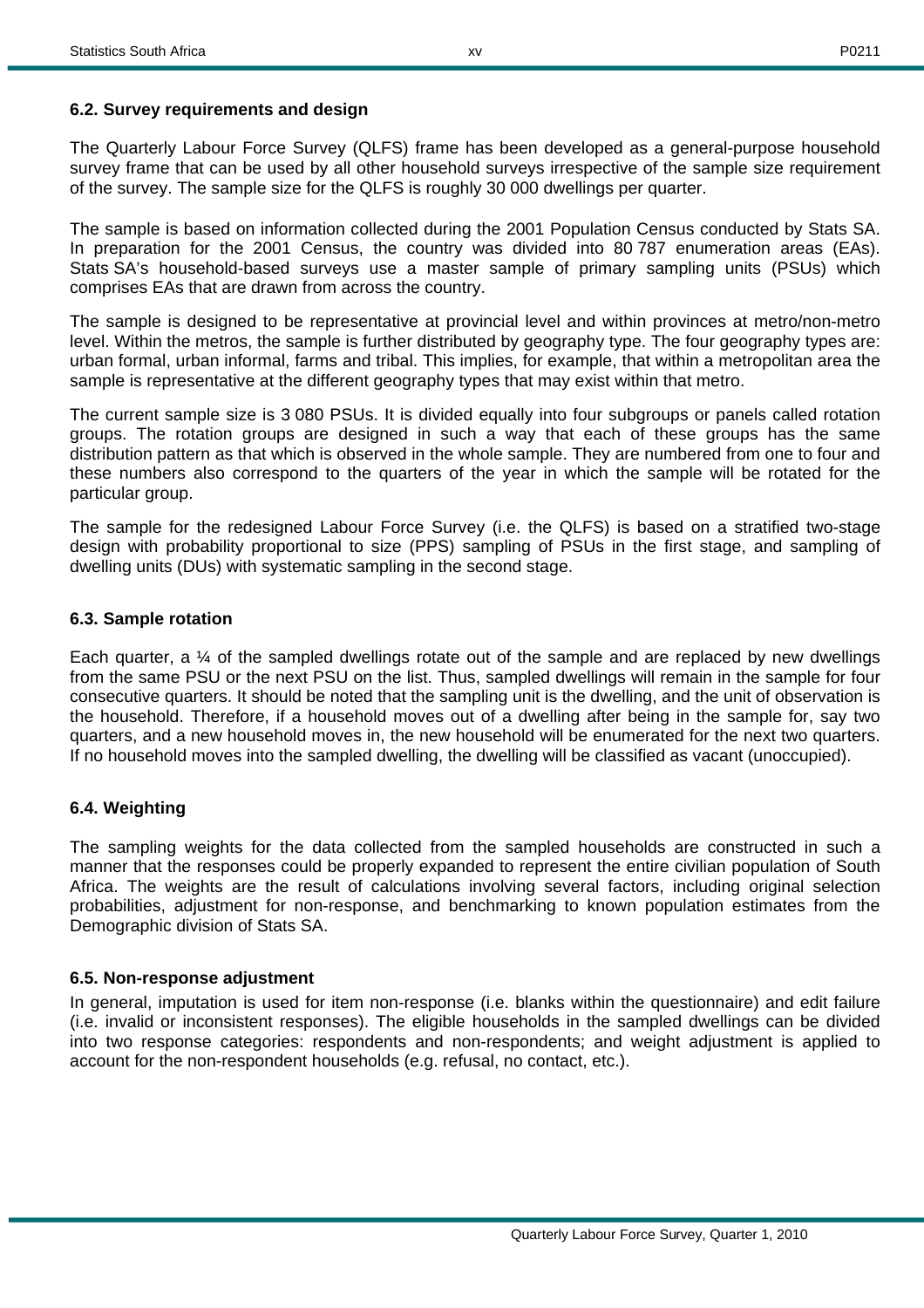The final survey weights are constructed using regression estimation to calibrate to the known population counts at the national level population estimates (which are supplied by the Demography division) crossclassified by 5-year age groups, gender and race, and provincial population estimates by broad age groups. The 5-year age groups are: 0–4, 5–9, 10–14, etc., and 65 and over. The provincial-level age groups are: 0–14, 15–34, 35–64, and 65 years and over. The calibrated weights are constructed such that all persons in a household would have the same final weight.

xvi

### **6.7. Estimation**

The final survey weights are used to obtain the estimates for various domains of interest, e.g. number of persons employed in agriculture in the province of Western Cape, number of females employed in manufacturing, etc.

### **6.8. Reliability of the survey estimates**

Because estimates are based on sample data, they differ from figures that would have been obtained from complete enumeration of the population using the same instrument. Results are subject to both sampling and non-sampling errors. Non-sampling errors include biases from inaccurate reporting, processing, and tabulation, etc., as well as errors from non-response and incomplete reporting. These types of errors cannot be measured readily. However, to the extent possible, non-sampling errors can be minimised through the procedures used for data collection, editing, quality control, and non-response adjustment. The variances of the survey estimates are used to measure sampling errors. The variance estimation methodology is discussed below.

### **(i) Variance estimation**

The most commonly used methods for estimating variances of survey estimates from complex surveys such as the QLFS, are the Taylor-series Linearization, Jackknife Replication, Balanced Repeated Replication (BRR), and Bootstrap methods (Wolter, 2007)<sup>1</sup>. The Fay's BRR method has been used for variance estimation in the QLFS because of its simplicity.

### **(ii) Coefficient of variation**

It is more useful in many situations to assess the size of the standard error relative to the magnitude of the characteristic being measured (the standard error is defined as the square root of the variance). The *coefficient of variation*( $cv$ ) provides such a measure. It is the *ratio of the standard error of the survey estimate to the value of the estimate itself expressed as a percentage.* It is very useful in comparing the precision of several different survey estimates, where their sizes or scale differ from one another.

### **(iii) P-value of an estimate of change**

The p-value corresponding to an estimate of change is the probability of observing a value larger than the particular observed value under the hypothesis that there is no real change. If p-value <0,01 then the difference is highly significant; if p-value is between 0,01 and 0,05 then the difference is significant; and if p-value >0,05 then the difference is not significant.

 $\overline{a}$ <sup>1</sup> Wolter KM, 2007. *Introduction to Variance Estimation, 2<sup>nd</sup> Edition*. New York: Springer-Verlag.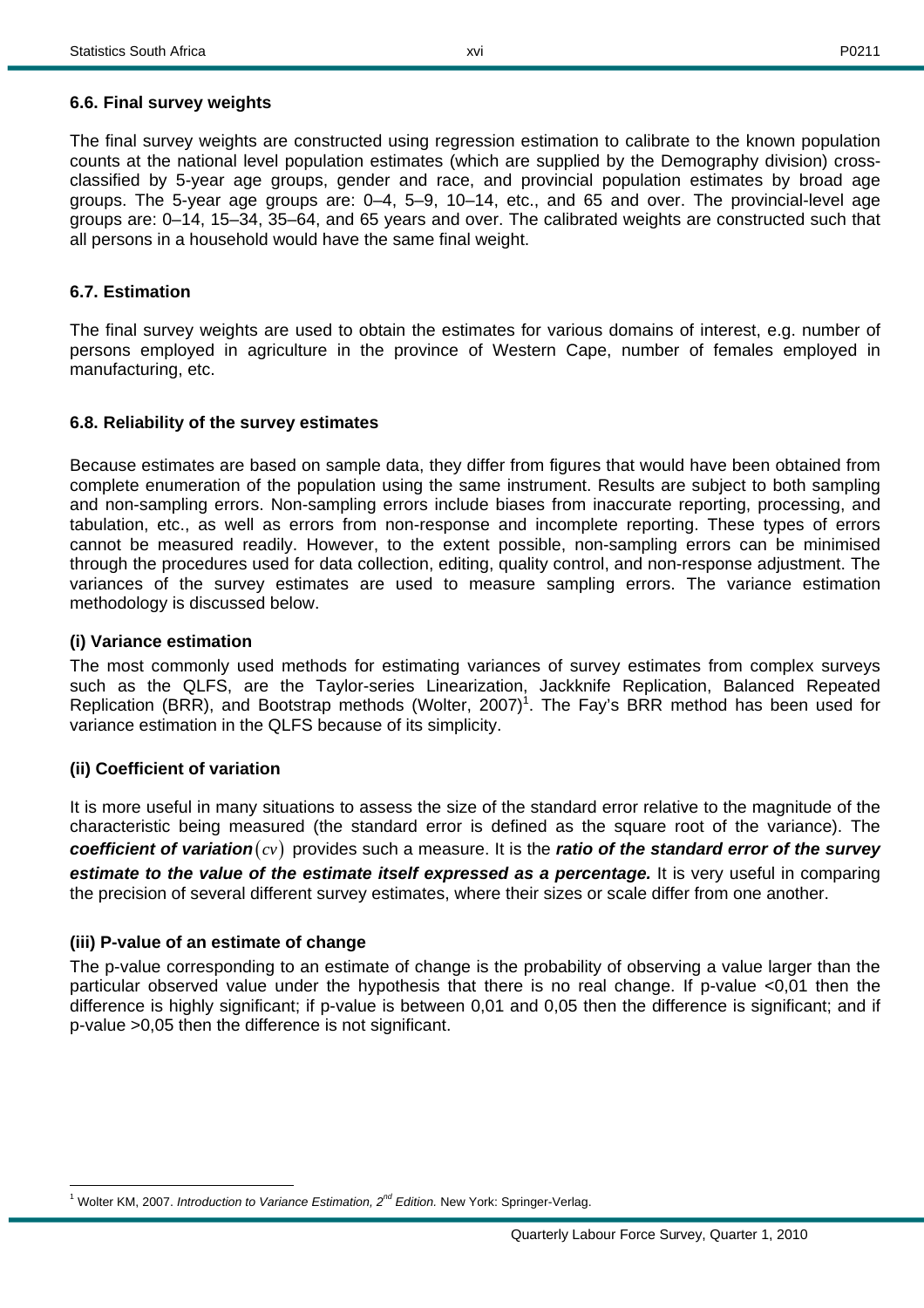**Discouraged work-seeker** is a person who was not employed during the reference period, wanted to work, was available to work/start a business but did not take active steps to find work during the last four weeks, provided that the main reason given for not seeking work was any of the following: no jobs available in the area; unable to find work requiring his/her skills; lost hope of finding any kind of work.

**Economic activities** are those that contribute to the production of goods and services in the country. There are two types of economic activities, and they are: (1) Market production activities (work done for others and usually associated with pay or profit); and (2) Non-market production activities (work done for the benefit of the household, e.g. subsistence farming).

**Employed** persons are those aged 15–64 years who, during the reference week: did any work for at least one hour; or had a job or business but were not at work (temporarily absent).

**Employment-to-population ratio (labour absorption rate)** is the proportion of the working-age population that is employed.

**Informal employment** identifies persons who are in precarious employment situations irrespective of whether or not the entity for which they work is in the formal or informal sector. Persons in informal employment therefore consist of all persons in the informal sector; employees in the formal sector; and persons working in private households who are not entitled to basic benefits such as pension or medical aid contributions from their employer, and who do not have a written contract of employment.

**Informal sector:** The informal sector has the following two components:

- i) Employees working in establishments that employ less than five employees, who do not deduct income tax from their salaries/wages; and
- ii) Employers, own-account workers and persons helping unpaid in their household business who are not registered for either income tax or value-added tax.

The **labour force** comprises all persons who are employed plus all persons who are unemployed.

**Labour force participation rate** is the proportion of the working-age population that is either employed or unemployed.

**Long-term unemployment:** Persons in long-term unemployment are those individuals among the unemployed who were without work and trying to find a job or start a business for one year or more.

**Not economically active:** Persons aged 15–64 years who are neither employed nor unemployed in the reference week.

Persons in **underemployment** (**time-related)** are employed persons who were willing and available to work additional hours, whose total number of hours actually worked during the reference period was below 35 hours per week.

**Underutilised labour** comprises three groups as follows: persons who are underemployed, persons who are unemployed, and persons who are discouraged.

**Unemployed** persons are those (aged 15–64 years) who:

- a) Were not employed in the reference week **and;**
- b) Actively looked for work or tried to start a business in the four weeks preceding the survey interview **and;**
- c) Were available for work, i.e. would have been able to start work or a business in the reference week **or;**
- d) Had not actively looked for work in the past four weeks but had a job or business to start at a definite date in the future and were available.

**Unemployment rate** is the proportion of the labour force that is unemployed.

The **working-age population** comprises all persons aged 15–64 years.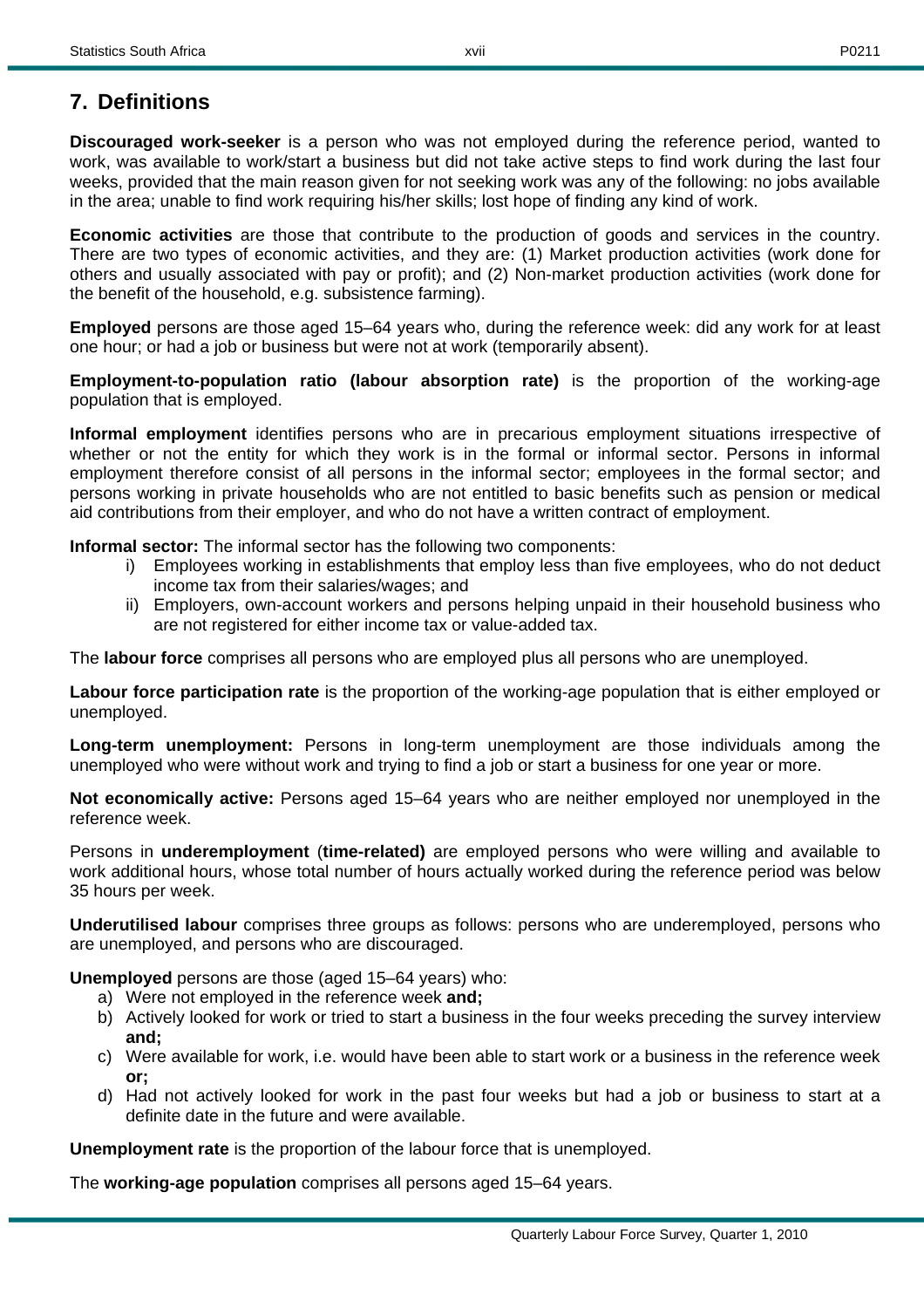Г

| Table 1: Population of working age (15–64 years) |                 |                 |                 |                      |                        |                      |                        |
|--------------------------------------------------|-----------------|-----------------|-----------------|----------------------|------------------------|----------------------|------------------------|
|                                                  | Jan-Mar<br>2009 | Oct-Dec<br>2009 | Jan-Mar<br>2010 | Qtr-to-atr<br>change | Year-on-year<br>change | Qtr-to-gtr<br>change | Year-on-year<br>change |
|                                                  | <b>Thousand</b> | <b>Thousand</b> | <b>Thousand</b> | <b>Thousand</b>      | <b>Thousand</b>        | Per cent             | Per cent               |
|                                                  |                 |                 |                 |                      |                        |                      |                        |
| <b>Both sexes</b>                                | 30 987          | 31 261          | 31 350          | 89                   | 363                    | 0,3                  | 1,2                    |
| Women                                            | 16 210          | 16 333          | 16 372          | 39                   | 162                    | 0,2                  | 1,0                    |
| Men                                              | 14777           | 14 928          | 14 978          | 50                   | 201                    | 0,3                  | 1,4                    |
|                                                  |                 |                 |                 |                      |                        |                      |                        |
| <b>Population group</b>                          | 30 987          | 31 261          | 31 350          | 89                   | 363                    | 0,3                  | 1,2                    |
| <b>Black African</b>                             | 24 044          | 24 298          | 24 381          | 83                   | 337                    | 0,3                  | 1,4                    |
| Coloured                                         | 2966            | 2997            | 3 0 0 7         | 10                   | 41                     | 0,3                  | 1,4                    |
| Indian                                           | 887             | 899             | 903             | 4                    | 16                     | 0,4                  | 1,8                    |
| White                                            | 3 0 9 0         | 3 0 6 7         | 3 0 5 9         | -8                   | $-31$                  | $-0,3$               | $-1,0$                 |
|                                                  |                 |                 |                 |                      |                        |                      |                        |
| <b>RSA</b>                                       | 30 987          | 31 261          | 31 350          | 89                   | 363                    | 0,3                  | 1,2                    |
| Western Cape                                     | 3484            | 3516            | 3527            | 11                   | 43                     | 0,3                  | 1,2                    |
| Eastern Cape                                     | 3986            | 4021            | 4 0 3 3         | 12                   | 47                     | 0,3                  | 1,2                    |
| Northern Cape                                    | 706             | 709             | 710             | 1                    | 4                      | 0,1                  | 0,6                    |
| <b>Free State</b>                                | 862             | 870             | 872             | 2                    | 10                     | 0,1                  | 0,5                    |
| KwaZulu-Natal                                    | 6 3 4 0         | 6405            | 6426            | 21                   | 86                     | 0,3                  | 1,4                    |
| North West                                       | 2 1 7 9         | 2 1 9 0         | 2 1 9 4         | $\overline{4}$       | 15                     | 0,2                  | 0,7                    |
| Gauteng                                          | 7 1 3 1         | 7 1 8 4         | 7 201           | 17                   | 70                     | 0,2                  | 1,0                    |
| Mpumalanga                                       | 2 2 0 3         | 2 2 2 5         | 2 2 3 3         | 8                    | 30                     | 0,4                  | 1,4                    |
| Limpopo                                          | 3 0 9 7         | 3 1 4 0         | 3 1 5 4         | 14                   | 57                     | 0,4                  | 1,8                    |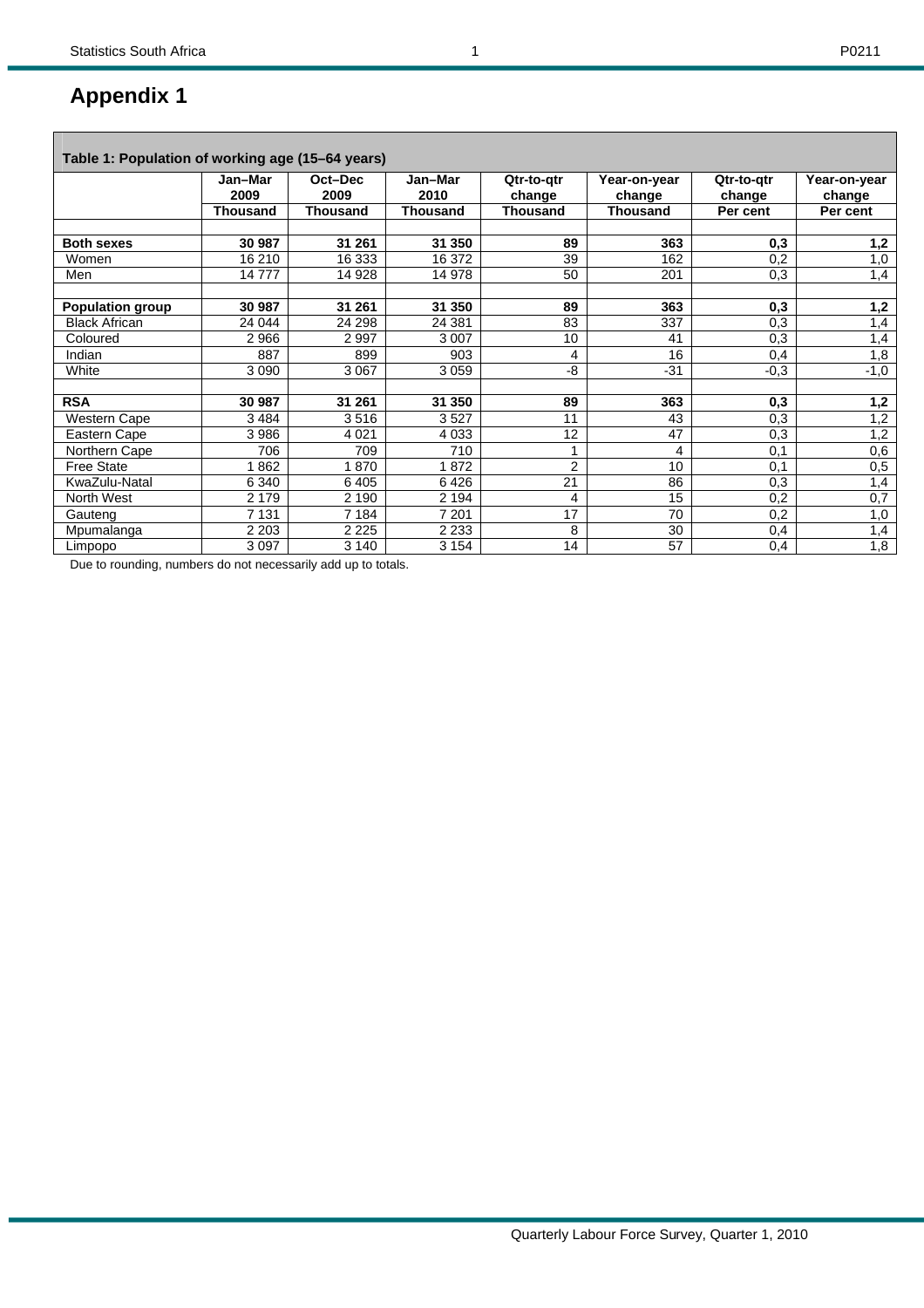#### **Table 2: Labour force characteristics by sex – All population groups**

| $\alpha$ and $\epsilon$ . Eased to be characteristics by sext the population groups | Jan-Mar<br>2009 | Oct-Dec<br>2009 | Jan-Mar<br>2010 | Qtr-to-qtr<br>change | Year-on-<br>year change | Qtr-to-atr<br>change | Year-on-<br>year<br>change |
|-------------------------------------------------------------------------------------|-----------------|-----------------|-----------------|----------------------|-------------------------|----------------------|----------------------------|
|                                                                                     | Thousand        | <b>Thousand</b> | <b>Thousand</b> | <b>Thousand</b>      | <b>Thousand</b>         | Per cent             | Per cent                   |
|                                                                                     |                 |                 |                 |                      |                         |                      |                            |
| <b>Both sexes</b>                                                                   |                 |                 |                 |                      |                         |                      |                            |
| Population 15-64 yrs                                                                | 30 987          | 31 261          | 31 350          | 89                   | 363                     | 0,3                  | 1,2                        |
| Labour force                                                                        | 17820           | 17 138          | 17 113          | $-25$                | $-707$                  | $-0,1$               | $-4,0$                     |
| Employed                                                                            | 13 636          | 12 974          | 12 803          | $-171$               | $-833$                  | $-1,3$               | $-6,1$                     |
| Formal sector (non-agricultural)                                                    | 9449            | 9 1 1 4         | 8974            | $-140$               | $-475$                  | $-1,5$               | $-5,0$                     |
| Informal sector (non-agricultural)                                                  | 2 1 5 0         | 2 1 0 9         | 2 0 0 9         | $-100$               | $-141$                  | $-4,7$               | $-6,6$                     |
| Agriculture                                                                         | 738             | 615             | 650             | 35                   | $-88$                   | 5,7                  | $-11,9$                    |
| Private households                                                                  | 1 2 9 9         | 1 1 3 5         | 1 1 6 9         | 34                   | $-130$                  | 3,0                  | $-10,0$                    |
| Unemployed                                                                          | 4 1 8 4         | 4 1 6 5         | 4 3 1 0         | 145                  | 126                     | 3,5                  | 3,0                        |
| Not economically active                                                             | 13 166          | 14 123          | 14 237          | 114                  | 1 0 7 1                 | 0,8                  | 8,1                        |
| Discouraged work-seekers                                                            | 1 2 1 5         | 1686            | 1839            | 153                  | 624                     | 9,1                  | 51,4                       |
| Other (not economically active)                                                     | 11 951          | 12 437          | 12 3 9 9        | $-38$                | 448                     | $-0,3$               | 3,7                        |
| Rates (%)                                                                           |                 |                 |                 |                      |                         |                      |                            |
| Unemployment rate                                                                   | 23,5            | 24,3            | 25,2            | 0,9                  | 1,7                     |                      |                            |
| Employed / population ratio (absorption)                                            | 44,0            | 41,5            | 40,8            | $-0,7$               | $-3,2$                  |                      |                            |
| Labour force participation rate                                                     | 57,5            | 54,8            | 54,6            | $-0,2$               | $-2,9$                  |                      |                            |
|                                                                                     |                 |                 |                 |                      |                         |                      |                            |
| Women                                                                               |                 |                 |                 |                      |                         |                      |                            |
| Population 15-64 yrs                                                                | 16 210          | 16 333          | 16 372          | 39                   | 162                     | 0,2                  | 1,0                        |
| Labour force                                                                        | 8 2 1 2         | 7818            | 7849            | 31                   | $-363$                  | 0,4                  | $-4,4$                     |
| Employed                                                                            | 6 0 64          | 5785            | 5703            | $-82$                | $-361$                  | $-1,4$               | $-6,0$                     |
| Formal sector (non-agricultural)                                                    | 3817            | 3741            | 3674            | $-67$                | $-143$                  | $-1,8$               | $-3,7$                     |
| Informal sector (non-agricultural)                                                  | 983             | 944             | 883             | $-61$                | $-100$                  | $-6,5$               | $-10,2$                    |
| Agriculture                                                                         | 237             | 208             | 244             | 36                   | $\overline{7}$          | 17,3                 | 3,0                        |
| Private households                                                                  | 1 0 2 6         | 891             | 901             | 10                   | $-125$                  | 1,1                  | $-12,2$                    |
| Unemployed                                                                          | 2 1 4 8         | 2 0 3 3         | 2 1 4 6         | 113                  | $-2$                    | 5,6                  | $-0,1$                     |
| Not economically active                                                             | 7998            | 8515            | 8524            | 9                    | 526                     | 0,1                  | 6,6                        |
| Discouraged work-seekers                                                            | 721             | 990             | 1 0 4 2         | 52                   | 321                     | 5,3                  | 44,5                       |
| Other (not economically active)                                                     | 7 2 7 8         | 7 5 2 6         | 7481            | $-45$                | 203                     | $-0,6$               | 2,8                        |
| Rates (%)                                                                           |                 |                 |                 |                      |                         |                      |                            |
| Unemployment rate                                                                   | 26,2            | 26,0            | 27,3            | 1,3                  | 1,1                     |                      |                            |
| Employed / population ratio (absorption)                                            | 37,4            | 35,4            | 34,8            | $-0,6$               | $-2,6$                  |                      |                            |
| Labour force participation rate                                                     | 50,7            | 47,9            | 47,9            | 0,0                  | $-2,8$                  |                      |                            |
|                                                                                     |                 |                 |                 |                      |                         |                      |                            |
| Men                                                                                 |                 |                 |                 |                      |                         |                      |                            |
| Population 15-64 yrs                                                                | 14777           | 14 928          | 14 978          | 50                   | 201                     | 0,3                  | 1,4                        |
| Labour force                                                                        | 9608            | 9 3 21          | 9 2 6 4         | $-57$                | $-344$                  | $-0,6$               | -3,6                       |
| Employed                                                                            | 7572            | 7 1 8 9         | 7 100           | -89                  | $-472$                  | $-1,2$               | $-6,2$                     |
| Formal sector (non-agricultural)                                                    | 5 6 3 2         | 5 3 7 2         | 5 3 0 0         | $-72$                | $-332$                  | $-1,3$               | $-5,9$                     |
| Informal sector (non-agricultural)                                                  | 1 1 6 7         | 1 1 6 6         | 1 1 2 6         | $-40$                | $-41$                   | $-3,4$               | $-3,5$                     |
| Agriculture                                                                         | 500             | 407             | 406             | $-1$                 | $-94$                   | $-0,2$               | $-18,8$                    |
| Private households                                                                  | 273             | 244             | 268             | 24                   | $-5$                    | 9,8                  | $-1,8$                     |
| Unemployed                                                                          | 2036            | 2 1 3 1         | 2 1 6 4         | 33                   | 128                     | 1,5                  | 6,3                        |
| Not economically active                                                             | 5 1 6 8         | 5 6 0 8         | 5714            | 106                  | 546                     | 1,9                  | 10,6                       |
| Discouraged work-seekers                                                            | 494             | 697             | 796             | 99                   | 302                     | 14,2                 | 61,1                       |
| Other (not economically active)                                                     | 4674            | 4911            | 4917            | 6                    | 243                     | 0,1                  | 5,2                        |
| Rates (%)                                                                           |                 |                 |                 |                      |                         |                      |                            |
| Unemployment rate                                                                   | 21,2            | 22,9            | 23,4            | 0,5                  | 2,2                     |                      |                            |
| Employed / population ratio (absorption)                                            | 51,2            | 48,2            | 47,4            | $-0,8$               | $-3,8$                  |                      |                            |
| Labour force participation rate                                                     | 65,0            | 62,4            | 61,9            | $-0,5$               | $-3,1$                  |                      |                            |

Due to rounding, numbers do not necessarily add up to totals. Note: Employment refers to market production activities.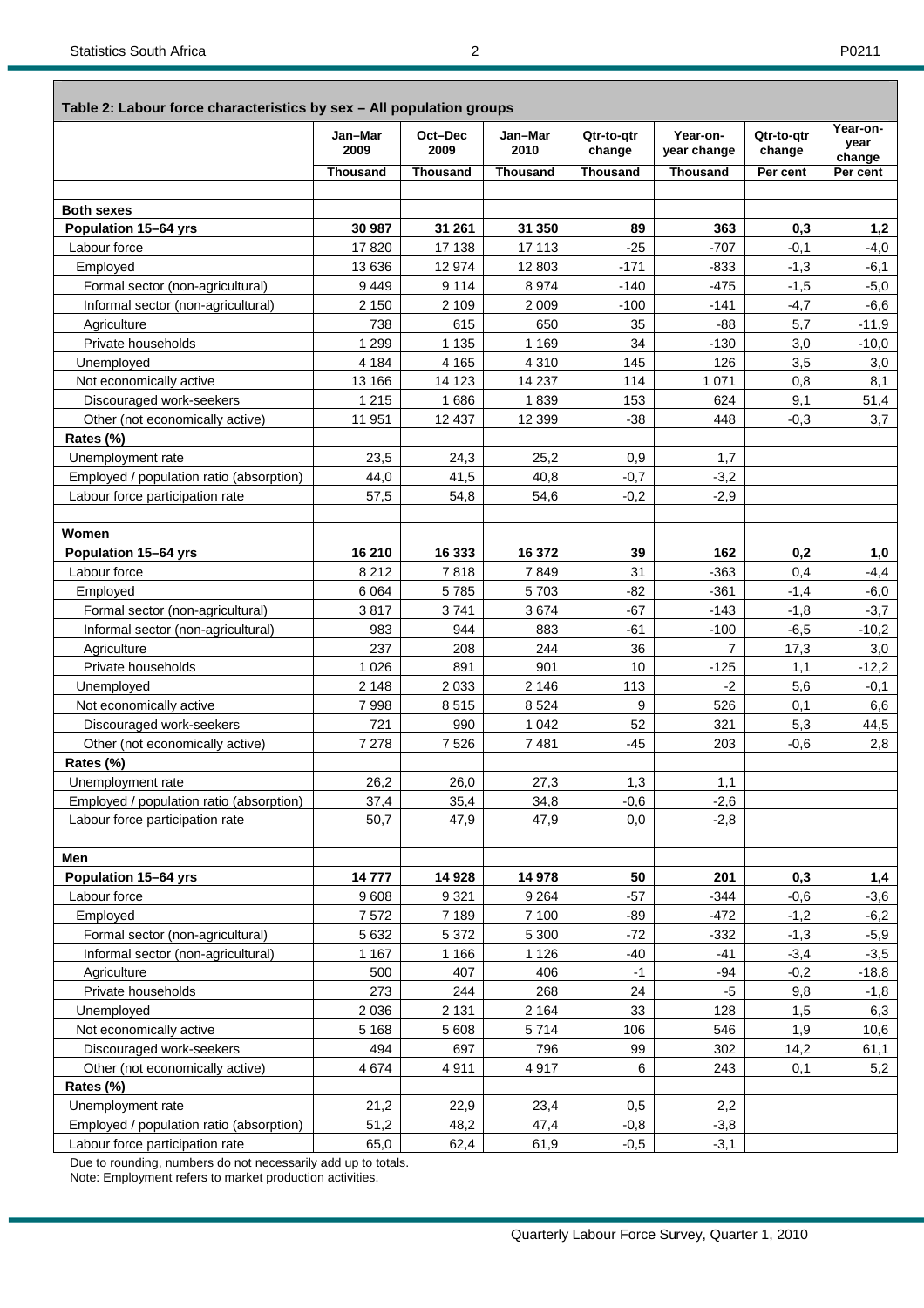| Table 2.1: Labour force characteristics by population group |                 |                  |                  |                      |                            |                          |                            |
|-------------------------------------------------------------|-----------------|------------------|------------------|----------------------|----------------------------|--------------------------|----------------------------|
|                                                             | Jan-Mar<br>2009 | Oct-Dec<br>2009  | Jan-Mar<br>2010  | Qtr-to-qtr<br>change | Year-on-<br>year<br>change | Qtr-to-<br>qtr<br>change | Year-on-<br>year<br>change |
|                                                             | <b>Thousand</b> | <b>Thousand</b>  | <b>Thousand</b>  | <b>Thousand</b>      | <b>Thousand</b>            | Per cent                 | Per cent                   |
|                                                             |                 |                  |                  |                      |                            |                          |                            |
| <b>South Africa</b>                                         |                 |                  |                  |                      |                            |                          |                            |
| Population 15-64 yrs<br>Labour force                        | 30 987<br>17820 | 31 261<br>17 138 | 31 350<br>17 113 | 89<br>$-25$          | 363<br>$-707$              | 0,3                      | 1,2                        |
| Employed                                                    | 13 6 36         | 12 9 74          | 12 803           | $-171$               | $-833$                     | $-0,1$<br>$-1,3$         | $-4,0$                     |
| Unemployed                                                  | 4 1 8 4         | 4 1 6 5          | 4 3 1 0          | 145                  | 126                        | 3,5                      | $-6,1$<br>3,0              |
| Not economically active                                     | 13 166          | 14 123           | 14 2 37          | 114                  | 1 0 7 1                    | 0,8                      | 8,1                        |
| Rates (%)                                                   |                 |                  |                  |                      |                            |                          |                            |
| Unemployment rate                                           | 23,5            | 24,3             | 25,2             | 0,9                  | 1,7                        |                          |                            |
| Employed / population ratio (absorption)                    | 44,0            | 41,5             | 40,8             | $-0,7$               | $-3,2$                     |                          |                            |
| Labour force participation rate                             | 57,5            | 54,8             | 54,6             | $-0,2$               | $-2,9$                     |                          |                            |
|                                                             |                 |                  |                  |                      |                            |                          |                            |
| <b>Black African</b>                                        |                 |                  |                  |                      |                            |                          |                            |
| Population 15-64 yrs                                        | 24 044          | 24 298           | 24 381           | 83                   | 337                        | 0.3                      | 1,4                        |
| Labour force                                                | 13 135          | 12 5 68          | 12 490           | $-78$                | $-645$                     | $-0,6$                   | $-4,9$                     |
| Employed                                                    | 9503            | 8968             | 8786             | $-182$               | $-717$                     | $-2,0$                   | $-7,5$                     |
| Unemployed                                                  | 3632            | 3 600            | 3704             | 104                  | 72                         | 2,9                      | 2,0                        |
| Not economically active                                     | 10 908          | 11 730           | 11 892           | 162                  | 984                        | 1,4                      | 9,0                        |
| Rates (%)                                                   |                 |                  |                  |                      |                            |                          |                            |
| Unemployment rate                                           | 27,7            | 28,6             | 29,7             | 1,1                  | 2,0                        |                          |                            |
| Employed / population ratio (absorption)                    | 39,5            | 36,9             | 36,0             | $-0,9$               | $-3,5$                     |                          |                            |
| Labour force participation rate                             | 54,6            | 51,7             | 51,2             | $-0,5$               | $-3,4$                     |                          |                            |
|                                                             |                 |                  |                  |                      |                            |                          |                            |
| <b>Coloured</b>                                             |                 |                  |                  |                      |                            |                          |                            |
| Population 15-64 yrs                                        | 2966            | 2 9 9 7          | 3 0 0 7          | 10                   | 41                         | 0,3                      | 1,4                        |
| Labour force<br>Employed                                    | 1972<br>1588    | 1 950<br>1 5 4 4 | 1 966<br>1538    | 16<br>-6             | $-6$<br>$-50$              | 0,8                      | $-0,3$                     |
| Unemployed                                                  | 384             | 406              | 428              | $\overline{22}$      | 44                         | $-0,4$<br>5,4            | $-3,1$                     |
| Not economically active                                     | 994             | 1 0 4 8          | 1041             | $-7$                 | $\overline{47}$            | $-0,7$                   | 11,5<br>4,7                |
| Rates (%)                                                   |                 |                  |                  |                      |                            |                          |                            |
| Unemployment rate                                           | 19,5            | 20,8             | 21,8             | 1,0                  | 2,3                        |                          |                            |
| Employed / population ratio (absorption)                    | 53,5            | 51,5             | 51,1             | $-0,4$               | $-2,4$                     |                          |                            |
| Labour force participation rate                             | 66,5            | 65,1             | 65,4             | 0,3                  | $-1,1$                     |                          |                            |
|                                                             |                 |                  |                  |                      |                            |                          |                            |
| <b>Indian/Asian</b>                                         |                 |                  |                  |                      |                            |                          |                            |
| Population 15-64 yrs                                        | 887             | 899              | 903              | 4                    | 16                         | 0,4                      | 1,8                        |
| Labour force                                                | 536             | 506              | 532              | $\overline{26}$      | -4                         | 5,1                      | $-0,7$                     |
| Employed                                                    | 468             | 450              | 483              | 33                   | 15                         | 7,3                      | 3,2                        |
| Unemployed                                                  | 68              | 56               | 49               | $-7$                 | $-19$                      | $-12,5$                  | $-27,9$                    |
| Not economically active                                     | 350             | 393              | 371              | $-22$                | 21                         | $-5,6$                   | 6,0                        |
| Rates (%)                                                   |                 |                  |                  |                      |                            |                          |                            |
| Unemployment rate                                           | 12,7            | 11,1             | 9,2              | $-1,9$               | $-3,5$                     |                          |                            |
| Employed / population ratio (absorption)                    | 52,8            | 50,1             | 53,5             | 3,4                  | $\overline{0,7}$           |                          |                            |
| Labour force participation rate                             | 60,4            | 56,3             | 58,9             | 2,6                  | $-1,5$                     |                          |                            |
|                                                             |                 |                  |                  |                      |                            |                          |                            |
| White<br>Population 15-64 yrs                               | 3 0 9 0         | 3 0 6 7          | 3059             | -8                   | $-31$                      | $-0,3$                   | $-1,0$                     |
| Labour force                                                | 2 177           | 2 1 1 5          | 2 1 2 5          | 10                   | $-52$                      | 0,5                      | $-2,4$                     |
| Employed                                                    | 2077            | 2012             | 1996             | $-16$                | $-81$                      | $-0,8$                   | $-3,9$                     |
| Unemployed                                                  | 100             | 103              | 129              | 26                   | $\overline{29}$            | 25,2                     | 29,0                       |
| Not economically active                                     | 914             | 952              | 934              | $-18$                | $\overline{20}$            | $-1,9$                   | 2,2                        |
| Rates (%)                                                   |                 |                  |                  |                      |                            |                          |                            |
| Unemployment rate                                           | 4,6             | 4,9              | 6,1              | 1,2                  | 1,5                        |                          |                            |
| Employed / population ratio (absorption)                    | 67,2            | 65,6             | 65,3             | $-0,3$               | $-1,9$                     |                          |                            |
| Labour force participation rate                             | 70,5            | 69,0             | 69,5             | 0,5                  | $-1,0$                     |                          |                            |

Due to rounding, numbers do not necessarily add up to totals. Note: Employment refers to market production activities.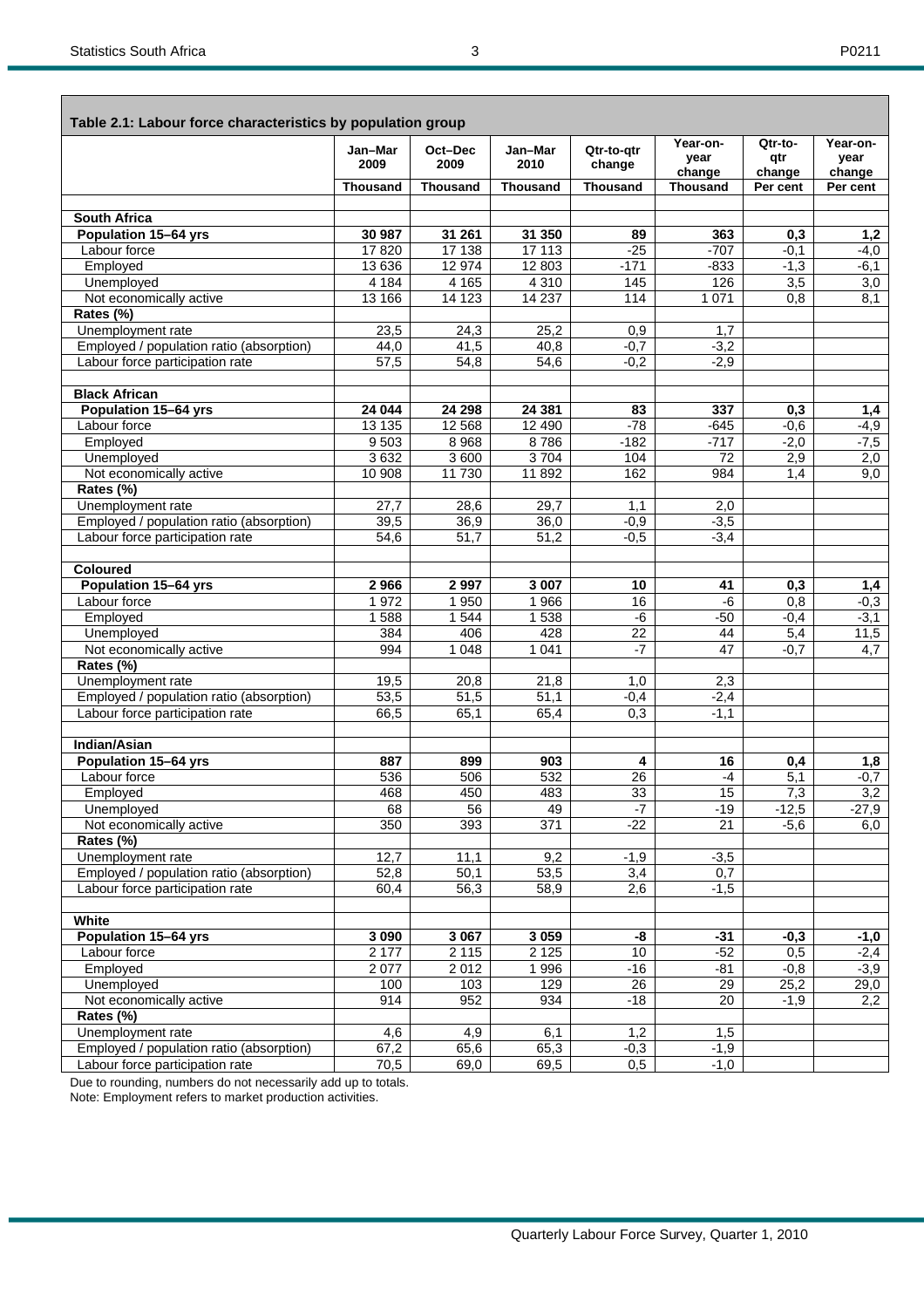|                                                     | Jan-Mar           | Oct-Dec           | Jan-Mar            | Qtr-to-qtr           | Year-on-                 | Qtr-to-qtr     | Year-on-<br>year |
|-----------------------------------------------------|-------------------|-------------------|--------------------|----------------------|--------------------------|----------------|------------------|
|                                                     | 2009              | 2009              | 2010               | change               | year change              | change         | change           |
|                                                     | <b>Thousand</b>   | <b>Thousand</b>   | <b>Thousand</b>    | <b>Thousand</b>      | <b>Thousand</b>          | Per cent       | Per cent         |
| <b>South Africa</b>                                 |                   |                   |                    |                      |                          |                |                  |
| Population 15-64 yrs                                | 30 987            | 31 261            | 31 350             | 89                   | 363                      | 0,3            | 1,2              |
| Labour force                                        | 17820             | 17 138            | 17 113             | $-25$                | $-707$                   | $-0,1$         | -4,0             |
| Employed                                            | 13636             | 12 974            | 12 803             | $-171$               | -833                     | $-1,3$         | $-6,1$           |
| Unemployed<br>Not economically active               | 4 1 8 4           | 4 1 6 5<br>14 123 | 4 3 1 0<br>14 2 37 | 145                  | 126<br>1 0 7 1           | 3,5<br>0,8     | 3,0<br>8,1       |
| Discouraged work-seekers                            | 13 166<br>1 2 1 5 | 1686              | 1839               | 114<br>153           | 624                      | 9,1            | 51,4             |
| Other                                               | 11 951            | 12 437            | 12 3 9 9           | $-38$                | 448                      | $-0.3$         | 3,7              |
| Rates (%)                                           |                   |                   |                    |                      |                          |                |                  |
| Unemployment rate                                   | 23,5              | 24,3              | 25,2               | 0,9                  | 1,7                      |                |                  |
| Employed / population ratio (absorption)            | 44,0              | 41,5              | 40,8               | $-0,7$               | $-3,2$                   |                |                  |
| Labour force participation rate                     | 57,5              | 54,8              | 54,6               | $-0.2$               | $-2,9$                   |                |                  |
| <b>Western Cape</b>                                 |                   |                   |                    |                      |                          |                |                  |
| Population 15--4 yrs                                | 3484              | 3516              | 3527               | 11                   | 43                       | 0.3            | 1,2              |
| Labour force                                        | 2 4 0 7           | 2413              | 2 4 0 4            | -9                   | $-3$                     | $-0,4$         | $-0,1$           |
| Employed                                            | 1965              | 1894<br>518       | 1915               | 21                   | $-50$<br>$\overline{47}$ | 1,1            | $-2,5$           |
| Unemployed<br>Not economically active               | 442<br>1 0 7 7    | 1 1 0 3           | 489<br>1 1 2 2     | $-29$<br>19          | 45                       | $-5,6$<br>1,7  | 10,6<br>4,2      |
| Discouraged work-seekers                            | 22                | 42                | 51                 | 9                    | 29                       | 21,4           | 131,8            |
| Other                                               | 1 0 5 5           | 1 0 6 1           | 1 0 7 2            | 11                   | 17                       | 1.0            | 1,6              |
| Rates (%)                                           |                   |                   |                    |                      |                          |                |                  |
| Unemployment rate                                   | 18,4              | 21,5              | 20,3               | $-1,2$               | 1,9                      |                |                  |
| Employed / population ratio (absorption)            | 56,4              | 53,9              | 54,3               | 0,4                  | $-2,1$                   |                |                  |
| Labour force participation rate                     | 69,1              | 68,6              | 68,2               | $-0,4$               | $-0.9$                   |                |                  |
| <b>Eastern Cape</b>                                 |                   |                   |                    |                      |                          |                |                  |
| <b>Population 15-64 yrs</b>                         | 3986              | 4 0 21            | 4 0 3 3            | 12                   | 47                       | 0,3            | 1,2              |
| Labour force                                        | 1833              | 1732              | 1771               | 39                   | $-62$                    | 2,3            | $-3,4$           |
| Employed<br>Unemployed                              | 1 3 1 1<br>521    | 1 2 6 3<br>468    | 1 2 4 3<br>528     | $-20$<br>60          | -68<br>7                 | $-1,6$<br>12,8 | $-5,2$<br>1,3    |
| Not economically active                             | 2 1 5 3           | 2 2 9 0           | 2 2 6 2            | $-28$                | 109                      | $-1,2$         | 5,1              |
| Discouraged work-seekers                            | 256               | 339               | 355                | 16                   | 99                       | 4,7            | 38,7             |
| Other                                               | 1897              | 1 9 5 0           | 1 907              | $-43$                | 10                       | $-2,2$         | 0.5              |
| Rates (%)                                           |                   |                   |                    |                      |                          |                |                  |
| Unemployment rate                                   | 28,4              | 27,0              | 29,8               | 2,8                  | 1,4                      |                |                  |
| Employed / population ratio (absorption)            | 32,9              | 31,4              | 30,8               | $-0,6$               | $-2,1$                   |                |                  |
| Labour force participation rate                     | 46,0              | 43,0              | 43,9               | 0,9                  | $-2,1$                   |                |                  |
| <b>Northern Cape</b>                                |                   |                   |                    |                      |                          |                |                  |
| Population 15-64 yrs                                | 706               | 709               | 710                | 1                    | 4                        | 0,1            | 0,6              |
| Labour force                                        | 383               | 386               | 371                | $-15$                | $-12$                    | $-3,9$         | $-3,1$           |
| Employed                                            | 278               | 290               | 268                | $-22$                | $-10$                    | $-7,6$         | $-3,6$           |
| Unemployed<br>Not economically active               | 105<br>323        | 96<br>323         | 103<br>339         | $\overline{7}$<br>16 | $-2$<br>16               | 7,3<br>5,0     | $-1,9$<br>5,0    |
| Discouraged work-seekers                            | 23                | 29                | 47                 | 18                   | 24                       | 62,1           | 104,3            |
| Other                                               | 300               | 294               | 292                | $-2$                 | -8                       | $-0,7$         | $-2,7$           |
| Rates (%)                                           |                   |                   |                    |                      |                          |                |                  |
| Unemployment rate                                   | 27,4              | 24,9              | 27,8               | 2,9                  | 0,4                      |                |                  |
| Employed / population ratio (absorption)            | 39,4              | 40,9              | 37,7               | $-3,2$               | $-1,7$                   |                |                  |
| Labour force participation rate                     | 54,2              | 54,4              | 52,3               | $-2,1$               | $-1,9$                   |                |                  |
| <b>Free State</b>                                   |                   |                   |                    |                      |                          |                |                  |
| Population 15-64 yrs                                | 1862              | 1870              | 1872               | $\mathbf{2}$         | 10                       | 0,1            | 0,5              |
| Labour force                                        | 1 0 8 8           | 1 0 5 9           | 1 0 5 5            | $-4$                 | $-33$                    | $-0,4$         | $-3,0$           |
| Employed                                            | 812               | 790               | 768                | $-22$                | $-44$                    | $-2,8$         | $-5,4$           |
| Unemployed                                          | $\overline{277}$  | 268               | 287                | 19                   | 10                       | 7,1            | 3,6              |
| Not economically active<br>Discouraged work-seekers | 774<br>83         | 811<br>101        | 817<br>102         | 6<br>1               | 43<br>19                 | 0,7<br>1,0     | 5,6<br>22,9      |
| Other                                               | 691               | 711               | 715                | 4                    | 24                       | 0,6            | 3,5              |
| Rates (%)                                           |                   |                   |                    |                      |                          |                |                  |
| Unemployment rate                                   | 25,4              | 25,3              | 27,2               | 1,9                  | 1,8                      |                |                  |
| Employed / population ratio (absorption)            | 43,6              | 42,2              | 41,0               | $-1,2$               | $-2,6$                   |                |                  |
| Labour force participation rate                     | 58,5              | 56,6              | 56,4               | $-0,2$               | $-2,1$                   |                |                  |

Due to rounding, numbers do not necessarily add up to totals. Note: Employment refers to market production activities.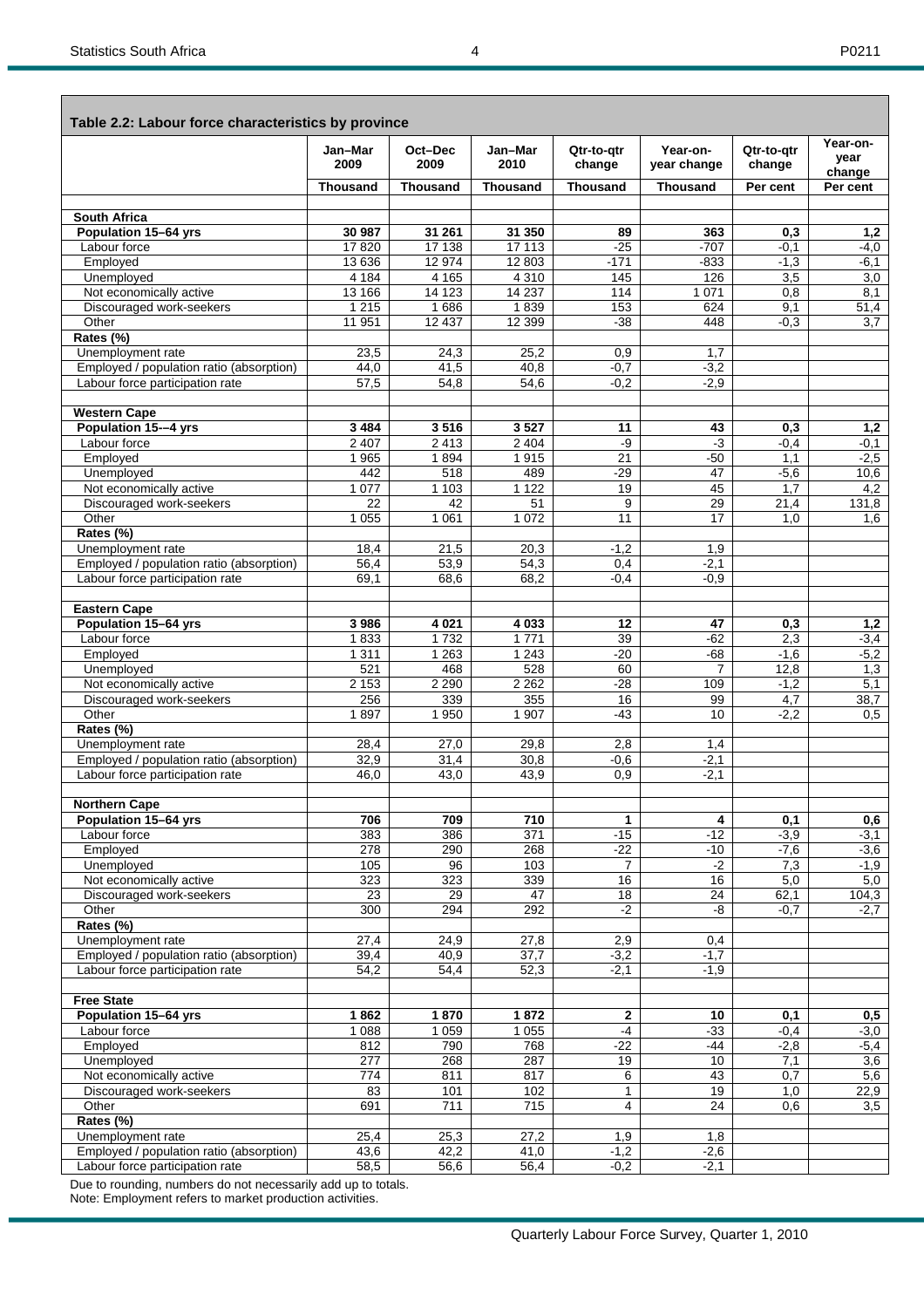| Table 2.2: Labour force characteristics by province (concluded) |                    |                 |                             |                      |                         |                      | Year-on-          |
|-----------------------------------------------------------------|--------------------|-----------------|-----------------------------|----------------------|-------------------------|----------------------|-------------------|
|                                                                 | Jan-Mar<br>2009    | Oct-Dec<br>2009 | Jan-Mar<br>2010             | Qtr-to-gtr<br>change | Year-on-<br>year change | Qtr-to-qtr<br>change | year<br>change    |
|                                                                 | <b>Thousand</b>    | <b>Thousand</b> | <b>Thousand</b>             | <b>Thousand</b>      | <b>Thousand</b>         | Per cent             | Per cent          |
| KwaZulu-Natal                                                   |                    |                 |                             |                      |                         |                      |                   |
| Population 15-64 yrs                                            | 6 3 4 0            | 6 4 0 5         | 6426                        | 21                   | 86                      | 0,3                  | 1,4               |
| Labour force                                                    | 3 2 4 8            | 2983            | 2998                        | 15                   | $-250$                  | 0,5                  | $-7,7$            |
| Employed                                                        | 2514               | 2 4 0 9         | 2418                        | 9                    | -96                     | 0,4                  | $-3,8$            |
| Unemployed                                                      | 733                | 574             | 580                         | 6                    | $-153$                  | 1,0                  | $-20.9$           |
| Not economically active<br>Discouraged work-seekers             | 3 0 9 2<br>271     | 3 4 2 2<br>452  | 3 4 2 8<br>484              | 6<br>32              | 336<br>213              | 0,2<br>7,1           | 10,9<br>78,6      |
| Other                                                           | 2821               | 2 9 7 0         | 2 9 4 4                     | $-26$                | 123                     | $-0.9$               | 4,4               |
| Rates (%)                                                       |                    |                 |                             |                      |                         |                      |                   |
| Unemployment rate                                               | 22,6               | 19,2            | 19,3                        | 0,1                  | $-3,3$                  |                      |                   |
| Employed / population ratio (absorption)                        | 39,7               | 37,6            | 37,6                        | 0,0                  | $-2,1$                  |                      |                   |
| Labour force participation rate                                 | 51,2               | 46,6            | 46,7                        | 0,1                  | $-4,5$                  |                      |                   |
| <b>North West</b>                                               |                    |                 |                             |                      |                         |                      |                   |
| Population 15-64 yrs                                            | 2 1 7 9            | 2 1 9 0         | 2 1 9 4                     | 4                    | 15                      | 0,2                  | 0,7               |
| Labour force                                                    | 1 2 1 1            | 1 0 7 6         | 1 0 5 4                     | $-22$                | $-157$                  | $-2,0$               | $-13,0$           |
| Employed                                                        | 885                | 786             | 777                         | -9                   | $-108$                  | $-1,1$               | $-12,2$           |
| Unemployed<br>Not economically active                           | 326<br>969         | 290<br>1 1 1 5  | $\overline{277}$<br>1 1 4 0 | $-13$<br>25          | $-49$<br>171            | $-4,5$               | $-15,0$<br>17,6   |
| Discouraged work-seekers                                        | 107                | 146             | 141                         | $-5$                 | 34                      | 2,2<br>$-3,4$        | 31,8              |
| Other                                                           | 862                | 969             | 999                         | $\overline{30}$      | 137                     | 3,1                  | 15,9              |
| Rates (%)                                                       |                    |                 |                             |                      |                         |                      |                   |
| Unemployment rate                                               | 26,9               | 27,0            | 26,3                        | $-0,7$               | $-0,6$                  |                      |                   |
| Employed / population ratio (absorption)                        | 40,6               | 35,9            | 35,4                        | $-0.5$               | $-5,2$                  |                      |                   |
| Labour force participation rate                                 | 55,6               | 49,1            | 48,0                        | $-1,1$               | $-7,6$                  |                      |                   |
| Gauteng                                                         |                    |                 |                             |                      |                         |                      |                   |
| Population 15-64 yrs                                            | 7 1 3 1            | 7 1 8 4         | 7 201                       | 17                   | 70                      | 0,2                  | 1,0               |
| Labour force                                                    | 5 1 4 9            | 5 0 4 6         | 5 0 8 1                     | 35                   | $-68$                   | 0.7                  | $-1,3$            |
| Employed                                                        | 4 0 3 0<br>1 1 1 9 | 3749<br>1 2 9 7 | 3703<br>1 3 7 8             | -46<br>81            | $-327$<br>259           | $-1,2$<br>6,2        | -8,1              |
| Unemployed<br>Not economically active                           | 1 982              | 2 1 3 8         | 2 1 2 0                     | $-18$                | 138                     | $-0,8$               | 23,1<br>7,0       |
| Discouraged work-seekers                                        | 135                | 231             | 236                         | 5                    | 101                     | 2,2                  | 74,8              |
| Other                                                           | 1846               | 1 907           | 1885                        | $-22$                | 39                      | $-1,2$               | 2.1               |
| Rates (%)                                                       |                    |                 |                             |                      |                         |                      |                   |
| Unemployment rate                                               | 21,7               | 25,7            | 27,1                        | 1,4                  | 5,4                     |                      |                   |
| Employed / population ratio (absorption)                        | 56,5               | 52,2            | 51,4                        | $-0,8$               | $-5,1$                  |                      |                   |
| Labour force participation rate                                 | 72,2               | 70,2            | 70,6                        | 0,4                  | $-1,6$                  |                      |                   |
| Mpumalanga                                                      |                    |                 |                             |                      |                         |                      |                   |
| Population 15-64 yrs                                            | 2 2 0 3            | 2 2 2 5         | 2 2 3 3                     | 8                    | 30                      | 0,4                  | 1,4               |
| Labour force                                                    | 1244               | 1 200           | 1 2 0 5                     | 5                    | $-39$                   | 0,4                  | $-3,1$            |
| Employed<br>Unemployed                                          | 936<br>307         | 881<br>319      | 852<br>353                  | $-29$<br>34          | $-84$<br>46             | $-3,3$<br>10,7       | $-9,0$<br>15,0    |
| Not economically active                                         | 959                | 1 0 2 6         | 1 0 28                      | $\overline{2}$       | 69                      | 0,2                  | 7,2               |
| Discouraged work-seekers                                        | 108                | 126             | 164                         | 38                   | 56                      | 30,2                 | 51,9              |
| Other                                                           | 852                | 900             | 864                         | $-36$                | 12                      | $-4,0$               | 1,4               |
| Rates (%)                                                       |                    |                 |                             |                      |                         |                      |                   |
| Unemployment rate                                               | 24,7               | 26,6            | 29,3                        | 2,7                  | 4,6                     |                      |                   |
| Employed / population ratio (absorption)                        | 42,5               | 39,6            | 38,2                        | $-1,4$               | $-4,3$                  |                      |                   |
| Labour force participation rate                                 | 56,4               | 53,9            | 54,0                        | 0,1                  | $-2,4$                  |                      |                   |
| Limpopo                                                         |                    |                 |                             |                      |                         |                      |                   |
| Population 15-64 yrs                                            | 3097               | 3 1 4 0         | 3154                        | 14                   | 57                      | 0,4                  | 1,8               |
| Labour force                                                    | 1 2 5 9            | 1245            | 1 1 7 4                     | $-71$                | $-85$                   | $-5,7$               | $-6,8$            |
| Employed<br>Unemployed                                          | 905<br>354         | 910<br>335      | 859<br>315                  | $-51$<br>$-20$       | -46<br>$-39$            | $-5,6$<br>$-6,0$     | $-5,1$<br>$-11,0$ |
| Not economically active                                         | 1838               | 1895            | 1980                        | 85                   | 142                     | 4,5                  | 7,7               |
| Discouraged work-seekers                                        | 211                | 219             | 258                         | 39                   | 47                      | 17,8                 | 22,3              |
| Other                                                           | 1627               | 1676            | 1722                        | 46                   | 95                      | 2,7                  | 5,8               |
| Rates (%)                                                       |                    |                 |                             |                      |                         |                      |                   |
| Unemployment rate                                               | 28,1               | 26,9            | 26,8                        | -0,1                 | $-1,3$                  |                      |                   |
| Employed / population ratio (absorption)                        | 29,2               | 29,0            | 27,2                        | $-1,8$               | $-2,0$                  |                      |                   |
| Labour force participation rate                                 | 40,7               | 39,6            | 37,2                        | $-2,4$               | $-3,5$                  |                      |                   |

Due to rounding, numbers do not necessarily add up to totals.

Note: Employment refers to market production activities.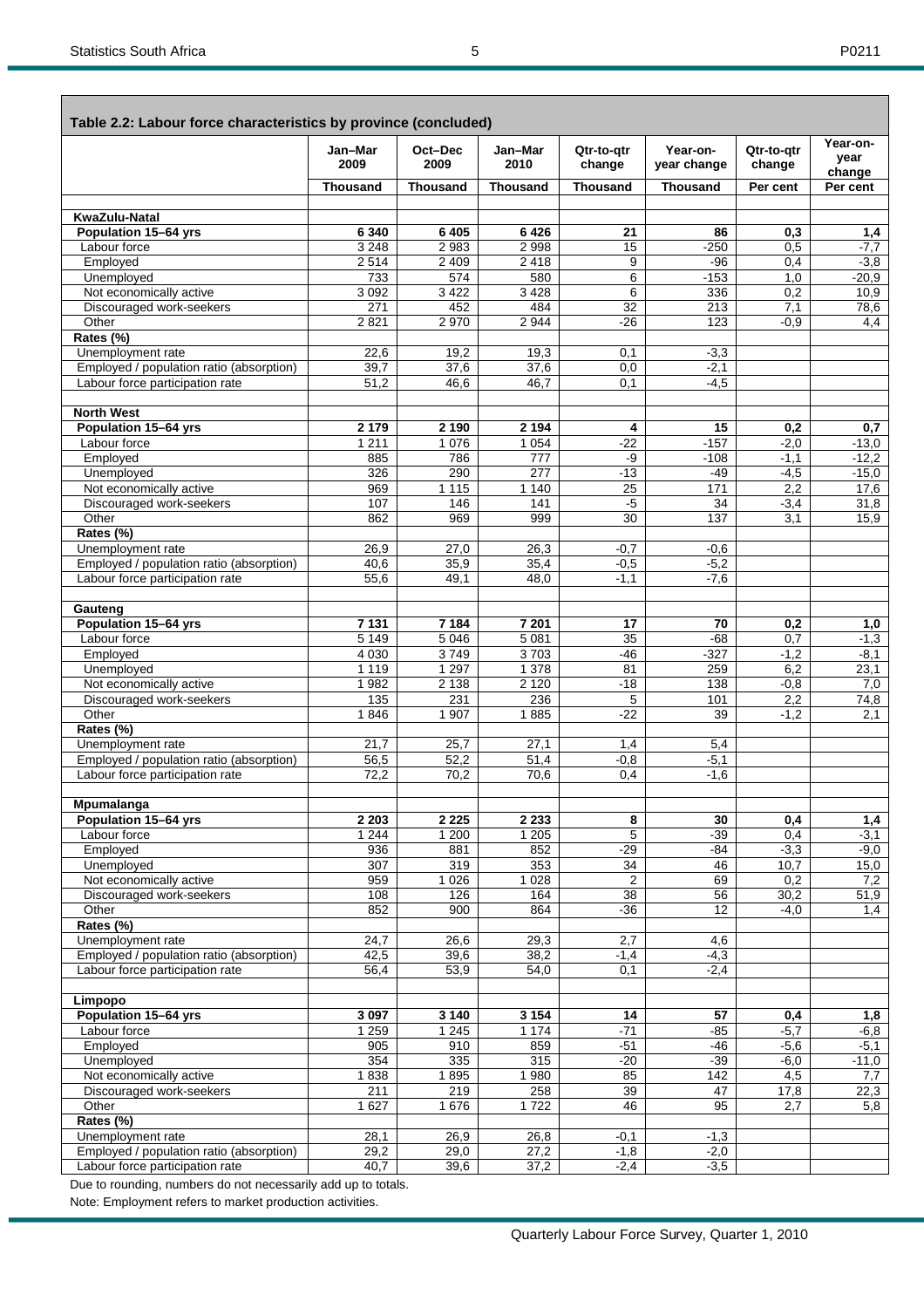| Table 3.1: Employed by industry and sex - South Africa |                                    |                                    |                                    |                                         |                                           |                                  |                                     |  |  |  |
|--------------------------------------------------------|------------------------------------|------------------------------------|------------------------------------|-----------------------------------------|-------------------------------------------|----------------------------------|-------------------------------------|--|--|--|
|                                                        | Jan-Mar<br>2009<br><b>Thousand</b> | Oct-Dec<br>2009<br><b>Thousand</b> | Jan-Mar<br>2010<br><b>Thousand</b> | Qtr-to-qtr<br>change<br><b>Thousand</b> | Year-on-year<br>change<br><b>Thousand</b> | Qtr-to-gtr<br>change<br>Per cent | Year-on-<br>year change<br>Per cent |  |  |  |
|                                                        |                                    |                                    |                                    |                                         |                                           |                                  |                                     |  |  |  |
| <b>Both sexes</b>                                      | 13 636                             | 12974                              | 12803                              | $-171$                                  | $-833$                                    | $-1,3$                           | $-6,1$                              |  |  |  |
| Agriculture                                            | 738                                | 615                                | 650                                | 35                                      | $-88$                                     | 5,7                              | $-11,9$                             |  |  |  |
| Mining                                                 | 333                                | 296                                | 296                                | $\Omega$                                | $-37$                                     | 0,0                              | $-11.1$                             |  |  |  |
| Manufacturing                                          | 1882                               | 1742                               | 1709                               | $-33$                                   | $-173$                                    | $-1,9$                           | $-9,2$                              |  |  |  |
| <b>Utilities</b>                                       | 100                                | 98                                 | 70                                 | $-28$                                   | $-30$                                     | $-28,6$                          | $-30.0$                             |  |  |  |
| Construction                                           | 1 1 2 6                            | 1 0 8 5                            | 1 0 2 1                            | $-64$                                   | $-105$                                    | $-5,9$                           | $-9,3$                              |  |  |  |
| Trade                                                  | 3 0 21                             | 2873                               | 2825                               | -48                                     | $-196$                                    | $-1,7$                           | $-6,5$                              |  |  |  |
| Transport                                              | 757                                | 739                                | 767                                | 28                                      | 10                                        | 3,8                              | 1,3                                 |  |  |  |
| Finance                                                | 1725                               | 1759                               | 1633                               | $-126$                                  | $-92$                                     | $-7,2$                           | $-5,3$                              |  |  |  |
| Community and social services                          | 2651                               | 2628                               | 2657                               | 29                                      | 6                                         | 1,1                              | 0,2                                 |  |  |  |
| Private households                                     | 1 2 9 9                            | 1 1 3 5                            | 1 1 6 9                            | 34                                      | $-130$                                    | 3,0                              | $-10,0$                             |  |  |  |
| Other                                                  | 5                                  | 3                                  | 6                                  | 3                                       | $\mathbf{1}$                              | 100,0                            | 20,0                                |  |  |  |
|                                                        |                                    |                                    |                                    |                                         |                                           |                                  |                                     |  |  |  |
| Women                                                  | 6 0 64                             | 5785                               | 5703                               | -82                                     | $-361$                                    | $-1,4$                           | $-6,0$                              |  |  |  |
| Agriculture                                            | 237                                | 208                                | 244                                | 36                                      | $\overline{7}$                            | 17,3                             | 3,0                                 |  |  |  |
| Mining                                                 | 45                                 | 34                                 | 34                                 | $\Omega$                                | $-11$                                     | 0,0                              | $-24,4$                             |  |  |  |
| Manufacturing                                          | 601                                | 586                                | 563                                | $-23$                                   | $-38$                                     | $-3,9$                           | $-6,3$                              |  |  |  |
| <b>Utilities</b>                                       | 28                                 | 15                                 | 12                                 | $-3$                                    | $-16$                                     | $-20,0$                          | $-57,1$                             |  |  |  |
| Construction                                           | 107                                | 138                                | 123                                | $-15$                                   | 16                                        | $-10,9$                          | 15,0                                |  |  |  |
| Trade                                                  | 1 4 9 4                            | 1 4 1 3                            | 1 3 9 6                            | $-17$                                   | $-98$                                     | $-1,2$                           | $-6,6$                              |  |  |  |
| Transport                                              | 156                                | 170                                | 173                                | 3                                       | 17                                        | 1,8                              | 10,9                                |  |  |  |
| Finance                                                | 770                                | 758                                | 685                                | $-73$                                   | $-85$                                     | $-9,6$                           | $-11,0$                             |  |  |  |
| Community and social services                          | 1597                               | 1567                               | 1568                               | $\mathbf{1}$                            | $-29$                                     | 0,1                              | $-1,8$                              |  |  |  |
| Private households                                     | 1 0 2 6                            | 891                                | 901                                | 10                                      | $-125$                                    | 1,1                              | $-12,2$                             |  |  |  |
| Other                                                  | $\overline{2}$                     | 3                                  | 3                                  | $\mathbf 0$                             | $\mathbf{1}$                              | 0,0                              | 50,0                                |  |  |  |
|                                                        |                                    |                                    |                                    |                                         |                                           |                                  |                                     |  |  |  |
| Men                                                    | 7572                               | 7 189                              | 7 100                              | -89                                     | -472                                      | $-1,2$                           | $-6,2$                              |  |  |  |
| Agriculture                                            | 500                                | 407                                | 406                                | $-1$                                    | $-94$                                     | $-0,2$                           | $-18,8$                             |  |  |  |
| Mining                                                 | 288                                | 262                                | 262                                | $\mathbf 0$                             | $-26$                                     | 0,0                              | $-9,0$                              |  |  |  |
| Manufacturing                                          | 1 2 8 1                            | 1 1 5 6                            | 1 1 4 5                            | $-11$                                   | $-136$                                    | $-1,0$                           | $-10,6$                             |  |  |  |
| <b>Utilities</b>                                       | 72                                 | 83                                 | 58                                 | $-25$                                   | $-14$                                     | $-30,1$                          | $-19,4$                             |  |  |  |
| Construction                                           | 1 0 2 0                            | 947                                | 898                                | $-49$                                   | $-122$                                    | $-5,2$                           | $-12,0$                             |  |  |  |
| Trade                                                  | 1526                               | 1 4 6 0                            | 1 4 3 0                            | -30                                     | $-96$                                     | $-2,1$                           | $-6,3$                              |  |  |  |
| Transport                                              | 601                                | 569                                | 593                                | 24                                      | -8                                        | 4,2                              | $-1,3$                              |  |  |  |
| Finance                                                | 954                                | 1 0 0 1                            | 948                                | $-53$                                   | -6                                        | $-5,3$                           | $-0,6$                              |  |  |  |
| Community and social services                          | 1 0 5 3                            | 1 0 6 1                            | 1 0 8 9                            | 28                                      | 36                                        | 2,6                              | 3,4                                 |  |  |  |
| Private households                                     | 273                                | 244                                | 268                                | 24                                      | -5                                        | 9,8                              | $-1,8$                              |  |  |  |
| Other                                                  | 3                                  | $\mathbf 0$                        | 3                                  | 3                                       | 0                                         |                                  | 0,0                                 |  |  |  |

For all values of 10 000 or lower, the sample size is too small for reliable estimates.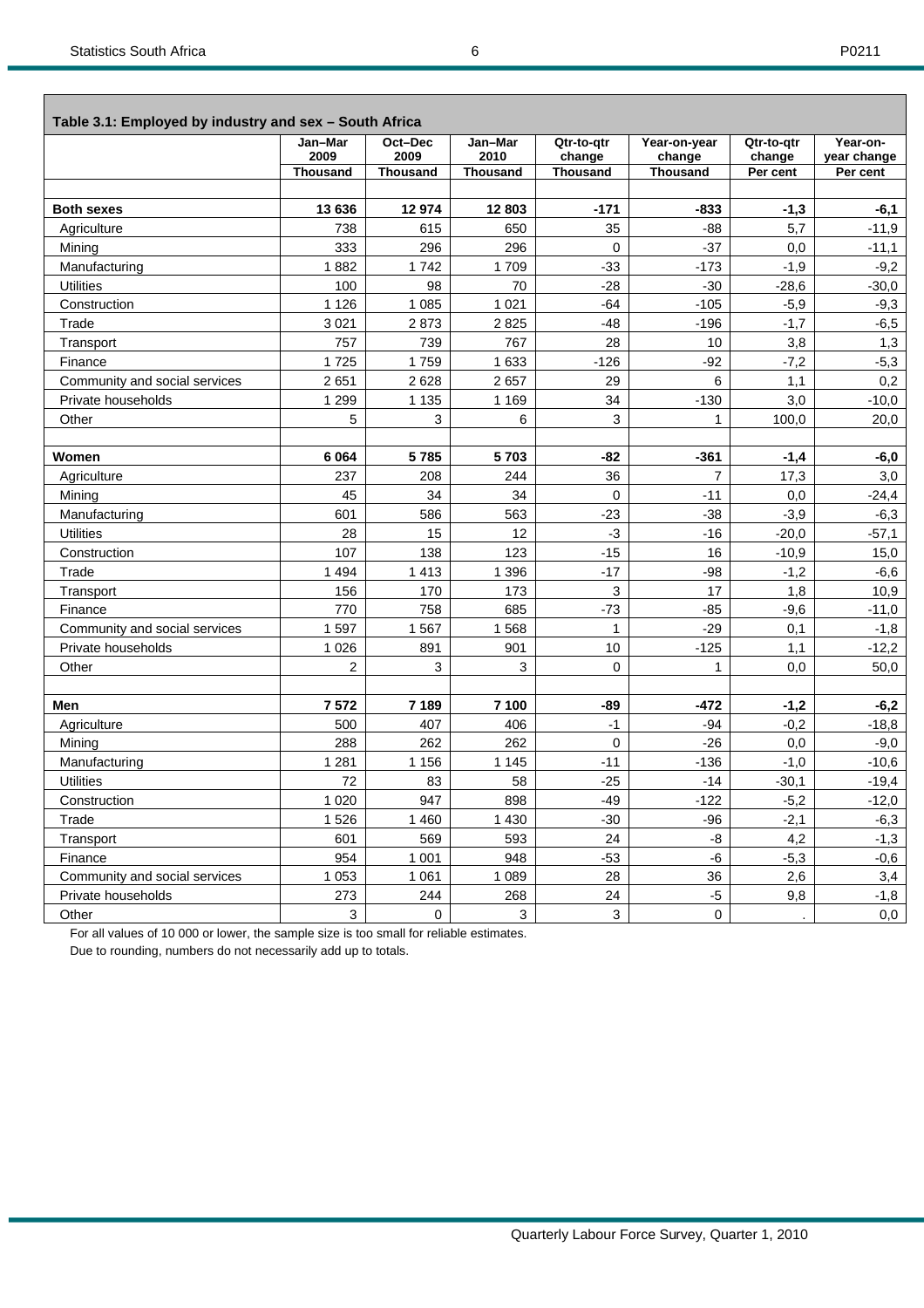| Table 3.2: Employed by industry and province | Jan-Mar         | Oct-Dec         | Jan-Mar         | Qtr-to-qtr      | Year-on-year    | Qtr-to-qtr | Year-on-year |
|----------------------------------------------|-----------------|-----------------|-----------------|-----------------|-----------------|------------|--------------|
|                                              | 2009            | 2009            | 2010            | change          | change          | change     | change       |
|                                              | <b>Thousand</b> | <b>Thousand</b> | <b>Thousand</b> | <b>Thousand</b> | <b>Thousand</b> | Per cent   | Per cent     |
|                                              |                 |                 |                 |                 |                 |            |              |
| <b>Agriculture</b>                           | 738             | 615             | 650             | 35              | -88             | 5,7        | $-11,9$      |
| Western Cape                                 | 145             | 132             | 177             | 45              | 32              | 34,1       | 22,1         |
| Eastern Cape                                 | 82              | 66              | 61              | $-5$            | $-21$           | $-7,6$     | $-25,6$      |
| Northern Cape                                | 41              | 50              | 44              | -6              | 3               | $-12,0$    | 7,3          |
| <b>Free State</b>                            | 89              | 74              | $\overline{75}$ | $\mathbf{1}$    | $-14$           | 1,4        | $-15,7$      |
| KwaZulu-Natal                                | 134             | 105             | 115             | 10              | $-19$           | 9,5        | $-14,2$      |
| North West                                   | 49              | 40              | 41              | $\mathbf{1}$    | -8              | 2,5        | $-16,3$      |
| Gauteng                                      | 56              | 24              | 29              | 5               | $-27$           | 20,8       | $-48,2$      |
| Mpumalanga                                   | 81              | 66              | 65              | $-1$            | $-16$           | $-1,5$     | $-19,8$      |
| Limpopo                                      | 60              | $\overline{57}$ | 44              | $-13$           | $-16$           | $-22,8$    | $-26,7$      |
|                                              |                 |                 |                 |                 |                 |            |              |
| <b>Mining</b>                                | 333             | 296             | 296             | 0               | $-37$           | 0,0        | $-11,1$      |
| <b>Western Cape</b>                          | 4               | 3               | 1               | $-2$            | $-3$            | $-66,7$    | $-75,0$      |
| Eastern Cape                                 | 3               | $\mathbf{1}$    | $\mathbf{1}$    | $\mathbf 0$     | $-2$            | 0,0        | $-66,7$      |
| Northern Cape                                | 11              | 11              | 9               | $-2$            | $-2$            | $-18,2$    | $-18,2$      |
| <b>Free State</b>                            | 33              | $\overline{37}$ | 33              | $-4$            | 0               | $-10,8$    | 0,0          |
| KwaZulu-Natal                                | 8               | $\overline{7}$  | 8               | $\mathbf{1}$    | 0               | 14,3       | 0,0          |
| North West                                   | 141             | 118             | 125             | $\overline{7}$  | $-16$           | 5,9        | $-11,3$      |
| Gauteng                                      | 35              | 20              | 18              | $-2$            | $-17$           | $-10,0$    | $-48,6$      |
| Mpumalanga                                   | 58              | 50              | 53              | $\overline{3}$  | $-5$            | 6,0        | $-8,6$       |
| Limpopo                                      | 41              | 50              | 48              | $-2$            | $\overline{7}$  | $-4,0$     | 17,1         |
|                                              |                 |                 |                 |                 |                 |            |              |
| <b>Manufacturing</b>                         | 1882            | 1742            | 1709            | $-33$           | $-173$          | $-1,9$     | $-9,2$       |
| Western Cape                                 | 315             | 298             | 288             | $-10$           | $-27$           | $-3,4$     | $-8,6$       |
| Eastern Cape                                 | 195             | 155             | 137             | $-18$           | $-58$           | $-11,6$    | $-29,7$      |
| Northern Cape                                | 12              | 13              | 11              | $-2$            | $-1$            | $-15,4$    | $-8,3$       |
| <b>Free State</b>                            | $\overline{82}$ | 81              | $\overline{71}$ | $-10$           | $-11$           | $-12,3$    | $-13,4$      |
| KwaZulu-Natal                                | 389             | 388             | 407             | $\overline{19}$ | 18              | 4,9        | 4,6          |
| North West                                   | 80              | 73              | 69              | $-4$            | $-11$           | $-5,5$     | $-13,8$      |
| Gauteng                                      | 660             | 580             | 601             | 21              | $-59$           | 3,6        | $-8,9$       |
| Mpumalanga                                   | 82              | $\overline{77}$ | 67              | $-10$           | $-15$           | $-13,0$    | $-18,3$      |
| Limpopo                                      | 67              | 77              | 57              | $-20$           | $-10$           | $-26,0$    | $-14,9$      |
|                                              |                 |                 |                 |                 |                 |            |              |
| <b>Utilities</b>                             | 100             | 98              | 70              | $-28$           | $-30$           | $-28,6$    | $-30,0$      |
| <b>Western Cape</b>                          | 10              | $\overline{8}$  | 8               | $\mathbf 0$     | $-2$            | 0,0        | $-20,0$      |
| Eastern Cape                                 | 4               | 4               | 3               | $-1$            | $-1$            | $-25,0$    | $-25,0$      |
| Northern Cape                                | $\overline{3}$  | $\overline{4}$  | $\overline{1}$  | $-3$            | $-2$            | $-75,0$    | $-66,7$      |
| <b>Free State</b>                            | 5               | $\overline{4}$  | 4               | $\mathbf 0$     | $-1$            | 0,0        | $-20,0$      |
| KwaZulu-Natal                                | 13              | 8               | 5               | $-3$            | -8              | $-37,5$    | $-61,5$      |
| North West                                   | $\overline{4}$  | $\overline{3}$  | $\overline{3}$  | $\mathbf 0$     | $-1$            | 0,0        | $-25,0$      |
| Gauteng                                      | 40              | 45              | 28              | $-17$           | $-12$           | $-37,8$    | $-30,0$      |
| Mpumalanga                                   | 15              | 16              | 13              | $-3$            | $-2$            | $-18,8$    | $-13,3$      |
| Limpopo                                      | 8               | 6               | 6               | $\mathbf 0$     | $-2$            | 0,0        | $-25,0$      |
|                                              |                 |                 |                 |                 |                 |            |              |
| <b>Construction</b>                          | 1 1 2 6         | 1 0 8 5         | 1021            | $-64$           | $-105$          | $-5,9$     | $-9,3$       |
| Western Cape                                 | 196             | 177             | 148             | $-29$           | -48             | $-16,4$    | $-24,5$      |
| Eastern Cape                                 | 88              | 111             | 106             | -5              | 18              | $-4,5$     | 20,5         |
| Northern Cape                                | 20              | 18              | 15              | لۍ.             | $-5$            | $-16,7$    | $-25,0$      |
| Free State                                   | 65              | 56              | 45              | $-11$           | $-20$           | $-19,6$    | $-30,8$      |

 Free State 65 56 45 -11 -20 -19,6 -30,8 KwaZulu-Natal 218 227 234 7 16 3,1 7,3 North West 50 57 55 -2 5 -3,5 10,0 Gauteng 315 258 259 1 -56 0,4 -17,8 Mpumalanga | 89 | 80 | 61 | -19 | -28 | -23,8 | -31,5 Limpopo | 85 | 100 | 99 | -1 | 14 | -1,0 | 16,5

For all values of 10 000 or lower, the sample size is too small for reliable estimates.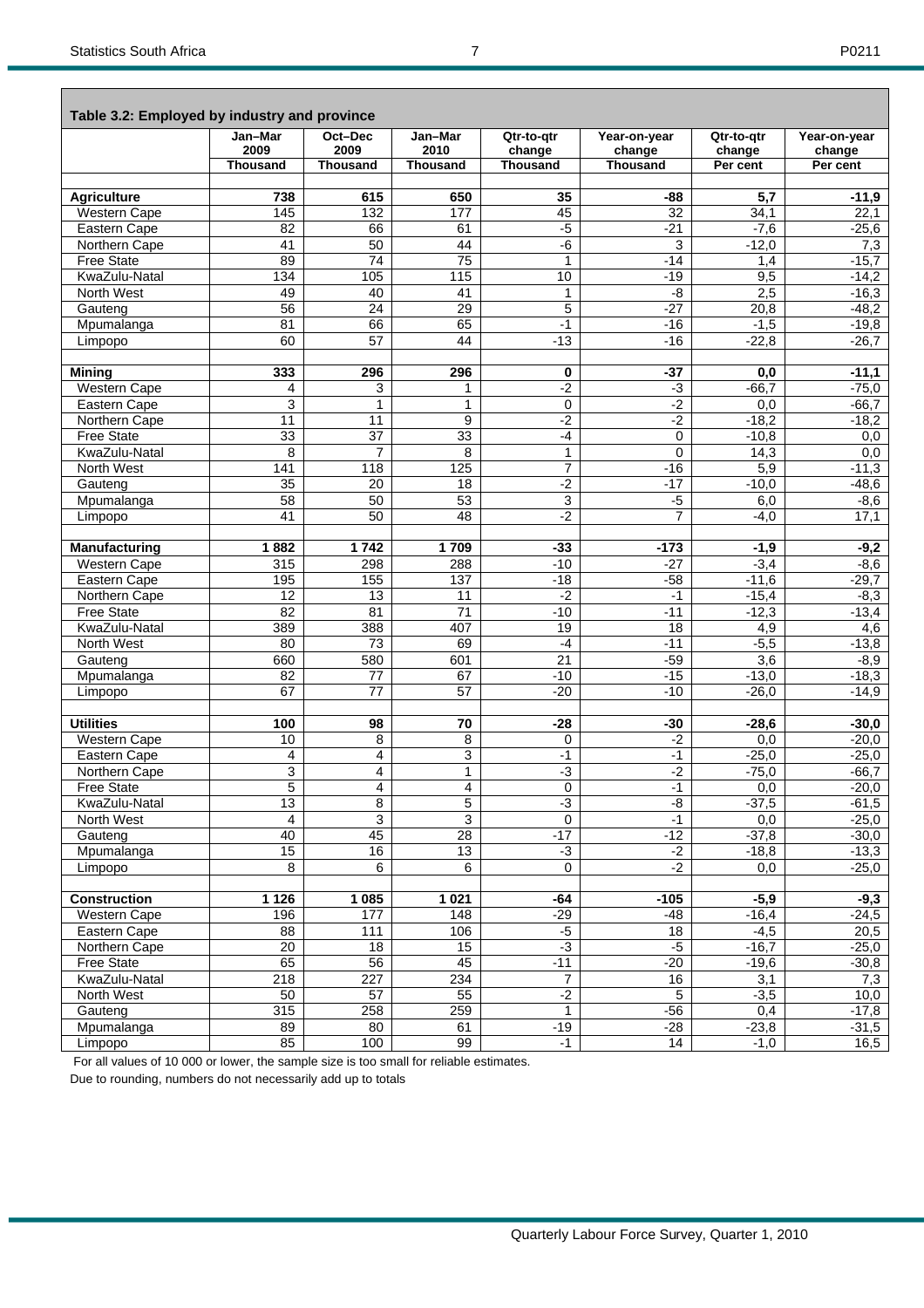#### **Table 3.2: Employed by industry and province (concluded)**

|                                      | Jan-Mar<br>2009  | Oct-Dec<br>2009  | Jan-Mar<br>2010  | Qtr-to-gtr<br>change | Year-on-year<br>change | Qtr-to-gtr<br>change | Year-on-<br>year change |
|--------------------------------------|------------------|------------------|------------------|----------------------|------------------------|----------------------|-------------------------|
|                                      | <b>Thousand</b>  | <b>Thousand</b>  | <b>Thousand</b>  | <b>Thousand</b>      | <b>Thousand</b>        | Per cent             | Per cent                |
|                                      |                  |                  |                  |                      |                        |                      |                         |
| <b>Trade</b>                         | 3 0 21           | 2873             | 2825             | $-48$                | $-196$                 | $-1,7$               | $-6,5$                  |
| <b>Western Cape</b>                  | 444              | 406              | 417              | 11                   | $-27$                  | 2,7                  | $-6,1$                  |
| Eastern Cape                         | 315              | 275              | 298              | $\overline{23}$      | $-17$                  | 8,4                  | $-5,4$                  |
| Northern Cape                        | 48               | 43               | 46               | 3                    | $-2$                   | 7,0                  | $-4,2$                  |
| <b>Free State</b>                    | 167              | 170              | 160              | $-10$                | $-7$                   | $-5,9$               | $-4,2$                  |
| KwaZulu-Natal                        | $\overline{516}$ | 518              | 515              | $-3$                 | $-1$                   | $-0,6$               | $-0,2$                  |
| North West                           | 206              | 155              | 156              | $\mathbf{1}$         | $-50$                  | 0,6                  | $-24,3$                 |
| Gauteng                              | 873              | 826              | 784              | $-42$                | $-89$                  | $-5,1$               | $-10,2$                 |
| Mpumalanga                           | 226              | 226              | 207              | $-19$                | $-19$                  | $-8,4$               | $-8,4$                  |
| Limpopo                              | 226              | 254              | 242              | $-12$                | 16                     | $-4,7$               | 7,1                     |
|                                      |                  |                  |                  |                      |                        |                      |                         |
| <b>Transport</b>                     | 757              | 739              | 767              | 28                   | 10                     | $\overline{3,8}$     | 1,3                     |
| Western Cape                         | 91               | 86               | 100              | 14                   | 9                      | 16,3                 | 9,9                     |
| Eastern Cape                         | 67               | 79               | 73               | $-6$                 | 6                      | $-7,6$               | 9,0                     |
| Northern Cape                        | 10               | 13               | $\overline{9}$   | $-4$                 | $-1$                   | $-30,8$              | $-10,0$                 |
| <b>Free State</b>                    | $\overline{38}$  | 44               | 45               | $\mathbf{1}$         | $\overline{7}$         | 2,3                  | 18,4                    |
| KwaZulu-Natal                        | 184              | 154              | 154              | 0                    | $-30$                  | 0,0                  | $-16,3$                 |
|                                      | $\overline{25}$  | 25               | 26               | $\mathbf{1}$         | $\mathbf{1}$           |                      |                         |
| North West                           |                  |                  |                  |                      |                        | 4,0                  | 4,0                     |
| Gauteng                              | 251              | 263              | 287              | 24                   | 36                     | 9,1                  | 14,3                    |
| Mpumalanga                           | 45               | 39               | 39               | $\mathbf 0$          | -6                     | 0,0                  | $-13,3$                 |
| Limpopo                              | 46               | 36               | $\overline{32}$  | $-4$                 | $-14$                  | $-11,1$              | $-30,4$                 |
|                                      |                  |                  |                  |                      |                        |                      |                         |
| <b>Finance</b>                       | 1725             | 1759             | 1633             | $-126$               | -92                    | $-7,2$               | $-5,3$                  |
| <b>Western Cape</b>                  | 285              | 272              | 267              | $-5$                 | $-18$                  | $-1,8$               | $-6,3$                  |
| Eastern Cape                         | 107              | 128              | 113              | $-15$                | 6                      | $-11,7$              | 5,6                     |
| Northern Cape                        | $\overline{21}$  | 24               | $\overline{18}$  | -6                   | $-3$                   | $-25,0$              | $-14,3$                 |
| <b>Free State</b>                    | 66               | 55               | 57               | $\overline{2}$       | -9                     | $\overline{3,6}$     | $-13,6$                 |
| KwaZulu-Natal                        | 279              | 299              | 268              | $-31$                | $-11$                  | $-10,4$              | $-3,9$                  |
| North West                           | $\overline{72}$  | 72               | 70               | $-2$                 | $-2$                   | $-2,8$               | $-2,8$                  |
| Gauteng                              | 745              | 765              | 713              | $-52$                | $-32$                  | $-6,8$               | $-4,3$                  |
| Mpumalanga                           | 92               | 83               | 84               | $\mathbf{1}$         | -8                     | 1,2                  | $-8,7$                  |
| Limpopo                              | 58               | 62               | 42               | $-20$                | $-16$                  | $-32,3$              | $-27,6$                 |
|                                      |                  |                  |                  |                      |                        |                      |                         |
| <b>Community and social services</b> | 2651             | 2628             | 2657             | $\overline{29}$      | 6                      | 1,1                  | 0,2                     |
| Western Cape                         | 352              | 383              | 381              | $-2$                 | $\overline{29}$        | $-0,5$               | 8,2                     |
| Eastern Cape                         | $\overline{304}$ | 326              | 328              | $\overline{c}$       | $\overline{24}$        | 0,6                  | 7,9                     |
| Northern Cape                        | 79               | 85               | 84               | $-1$                 | $\overline{5}$         | $-1,2$               | 6,3                     |
| <b>Free State</b>                    | 172              | 169              | 189              | $\overline{20}$      | $\overline{17}$        | 11,8                 | 9,9                     |
| KwaZulu-Natal                        | 490              | 478              | 487              | 9                    | $-3$                   | 1,9                  | $-0,6$                  |
| North West                           | 166              | 171              | 157              | $-14$                | -9                     | $-8,2$               | $-5,4$                  |
| Gauteng                              | 712              | 667              | 659              | -8                   | $-53$                  | $-1,2$               | $-7,4$                  |
| Mpumalanga                           | 154              | 158              | 176              | 18                   | $\overline{22}$        | 11,4                 | 14,3                    |
| Limpopo                              | 222              | 190              | 196              | 6                    | $-26$                  | $\overline{3,2}$     | $-11,7$                 |
|                                      |                  |                  |                  |                      |                        |                      |                         |
| <b>Private households</b>            | 1 2 9 9          | 1 1 3 5          | 1 1 6 9          | 34                   | $-130$                 | 3,0                  | $-10,0$                 |
| Western Cape                         | 125              | 129              | 127              | $-2$                 | 2                      | $-1,6$               | 1,6                     |
| Eastern Cape                         | 147              | 119              | 124              | $\overline{5}$       | $-23$                  | 4,2                  | $-15,6$                 |
| Northern Cape                        | 31               | 29               | 30               | 1                    | $-1$                   | 3,4                  | $-3,2$                  |
| <b>Free State</b>                    | 94               | 100              | 89               | $-11$                | $-5$                   | $-11,0$              | $-5,3$                  |
| KwaZulu-Natal                        | 283              | $\overline{224}$ | $\overline{223}$ | $-1$                 | $-60$                  | $-0,4$               | $-21,2$                 |
| North West                           | 93               | 72               | 74               | $\overline{2}$       | $-19$                  | 2,8                  | $-20,4$                 |
| Gauteng                              | 339              | 297              | 321              | $\overline{24}$      | $-18$                  | 8,1                  | $-5,3$                  |
| Mpumalanga                           | 95               | 85               | 88               | $\overline{\omega}$  | $-7$                   | $\overline{3,5}$     | $-7,4$                  |
|                                      | 93               | 79               | 92               | 13                   | $-1$                   |                      | $-1,1$                  |
| Limpopo                              |                  |                  |                  |                      |                        | 16,5                 |                         |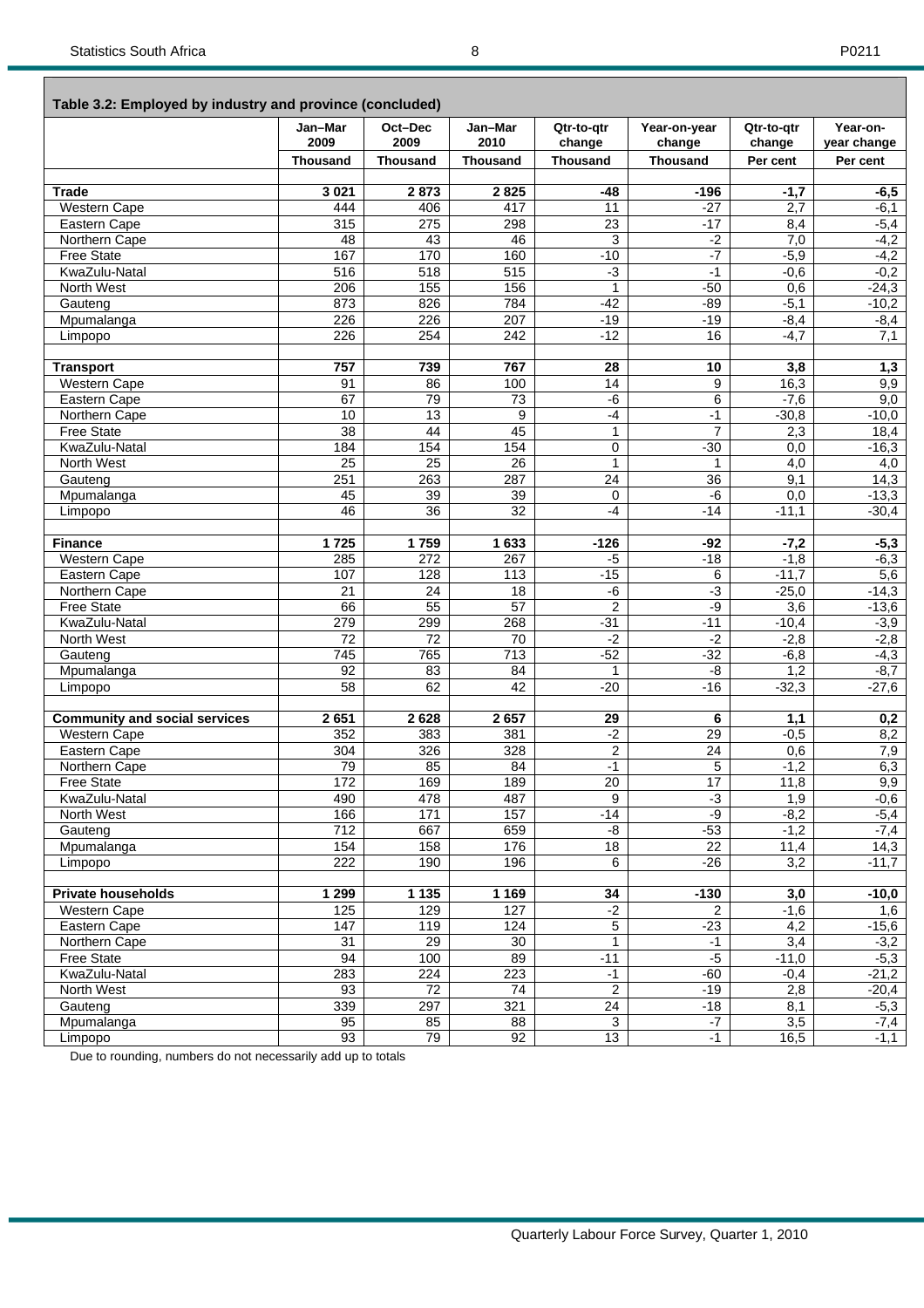Г

| Table 3.3: Employed by sector and industry - South Africa |                 |                 |                 |                      |                            |                          |                            |
|-----------------------------------------------------------|-----------------|-----------------|-----------------|----------------------|----------------------------|--------------------------|----------------------------|
|                                                           | Jan-Mar<br>2009 | Oct-Dec<br>2009 | Jan-Mar<br>2010 | Qtr-to-atr<br>change | Year-on-<br>vear<br>change | Qtr-to-<br>qtr<br>change | Year-<br>on-year<br>change |
|                                                           | <b>Thousand</b> | <b>Thousand</b> | <b>Thousand</b> | <b>Thousand</b>      | <b>Thousand</b>            | Per<br>cent              | Per cent                   |
|                                                           |                 |                 |                 |                      |                            |                          |                            |
| <b>Total employed</b>                                     | 13 636          | 12974           | 12803           | $-171$               | $-833$                     | $-1,3$                   | $-6,1$                     |
| Formal and informal sector (non-agricultural)             | 11 599          | 11 223          | 10 983          | $-240$               | $-616$                     | $-2.1$                   | $-5,3$                     |
| Mining                                                    | 333             | 296             | 296             | $\Omega$             | $-37$                      | 0,0                      | $-11,1$                    |
| Manufacturing                                             | 1882            | 1742            | 1709            | $-33$                | $-173$                     | $-1,9$                   | $-9,2$                     |
| <b>Utilities</b>                                          | 100             | 98              | 70              | $-28$                | $-30$                      | $-28,6$                  | $-30,0$                    |
| Construction                                              | 1 1 2 6         | 1 0 8 5         | 1 0 2 1         | $-64$                | $-105$                     | $-5,9$                   | $-9,3$                     |
| Trade                                                     | 3021            | 2873            | 2825            | $-48$                | $-196$                     | $-1,7$                   | $-6,5$                     |
| Transport                                                 | 757             | 739             | 767             | 28                   | 10                         | 3,8                      | 1,3                        |
| Finance                                                   | 1725            | 1759            | 1 633           | $-126$               | $-92$                      | $-7,2$                   | $-5,3$                     |
| Community and social services                             | 2 6 5 1         | 2 6 2 8         | 2 6 5 7         | 29                   | 6                          | 1,1                      | 0,2                        |
| Other                                                     | 5               | 3               | 6               | 3                    | $\mathbf{1}$               | 100,0                    | 20,0                       |
| Formal sector (non-agricultural)                          | 9449            | 9 1 1 4         | 8974            | $-140$               | -475                       | $-1,5$                   | $-5,0$                     |
| Mining                                                    | 330             | 295             | 294             | -1                   | $-36$                      | $-0.3$                   | $-10,9$                    |
| Manufacturing                                             | 1 6 6 7         | 1546            | 1514            | $-32$                | $-153$                     | $-2,1$                   | $-9,2$                     |
| <b>Utilities</b>                                          | 98              | 96              | 68              | $-28$                | $-30$                      | $-29,2$                  | $-30,6$                    |
| Construction                                              | 839             | 808             | 764             | $-44$                | $-75$                      | $-5,4$                   | $-8,9$                     |
| Trade                                                     | 2012            | 1 903           | 1881            | $-22$                | $-131$                     | $-1,2$                   | $-6,5$                     |
| Transport                                                 | 552             | 548             | 573             | $\overline{25}$      | 21                         | 4,6                      | 3,8                        |
| Finance                                                   | 1 5 8 5         | 1 5 9 7         | 1 4 8 6         | $-111$               | $-99$                      | $-7,0$                   | $-6,2$                     |
| Community and social services                             | 2 3 6 3         | 2 3 1 8         | 2 3 8 8         | 70                   | 25                         | 3,0                      | 1,1                        |
| Other                                                     | 5               | 3               | 6               | 3                    | $\mathbf{1}$               | 100,0                    | 20,0                       |
| Informal sector (non-agricultural)                        | 2 150           | 2 1 0 9         | 2 0 0 9         | $-100$               | $-141$                     | $-4,7$                   | $-6,6$                     |
| Minina                                                    | 4               | 1               | 2               | 1                    | $-2$                       | 100.0                    | $-50,0$                    |
| Manufacturing                                             | 216             | 196             | 195             | $-1$                 | $-21$                      | $-0.5$                   | $-9,7$                     |
| <b>Utilities</b>                                          | $\overline{2}$  | 2               | $\overline{2}$  | $\Omega$             | $\Omega$                   | 0,0                      | 0,0                        |
| Construction                                              | 288             | 277             | 257             | $-20$                | $-31$                      | $-7,2$                   | $-10,8$                    |
| Trade                                                     | 1 0 0 9         | 971             | 944             | $-27$                | $-65$                      | $-2,8$                   | $-6,4$                     |
| Transport                                                 | 205             | 191             | 193             | $\overline{2}$       | $-12$                      | 1,0                      | $-5,9$                     |
| Finance                                                   | 140             | 163             | 148             | $-15$                | 8                          | $-9,2$                   | 5,7                        |
| Community and social services                             | 288             | 309             | 269             | $-40$                | $-19$                      | $-12,9$                  | $-6,6$                     |
| <b>Agriculture</b>                                        | 738             | 615             | 650             | 35                   | -88                        | 5,7                      | $-11,9$                    |
| <b>Private households</b>                                 | 1 2 9 9         | 1 1 3 5         | 1 1 6 9         | $\overline{34}$      | $-130$                     | 3,0                      | $-10,0$                    |

For all values of 10 000 or lower, the sample size is too small for reliable estimates.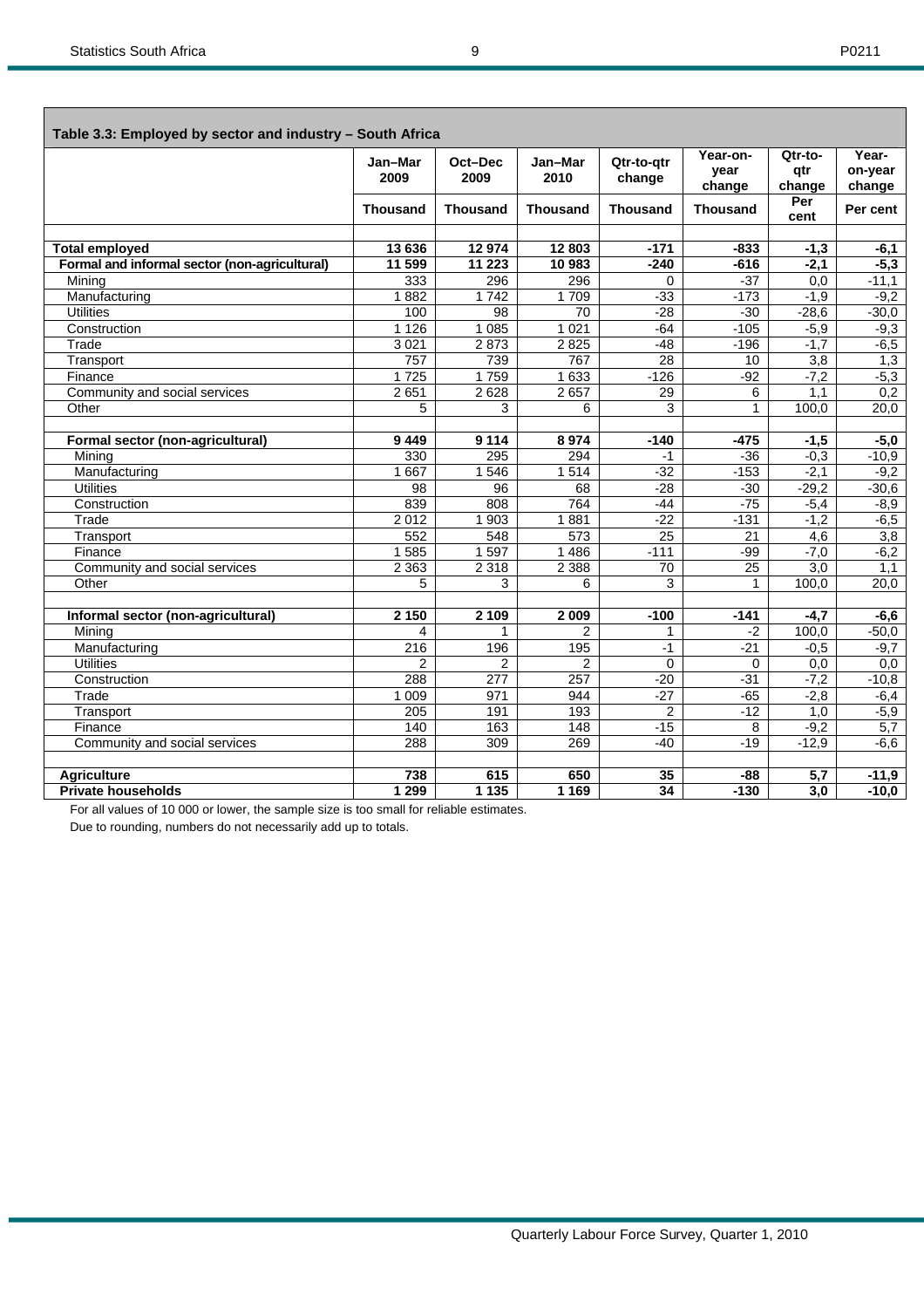|--|--|

| Table 3.4: Employed by province and sector                             |                 |                    |                 |                      |                            |                      |                            |
|------------------------------------------------------------------------|-----------------|--------------------|-----------------|----------------------|----------------------------|----------------------|----------------------------|
|                                                                        | Jan-Mar<br>2009 | Oct-Dec<br>2009    | Jan-Mar<br>2010 | Qtr-to-qtr<br>change | Year-on-<br>vear<br>change | Qtr-to-atr<br>change | Year-on-<br>year<br>change |
|                                                                        | <b>Thousand</b> | <b>Thousand</b>    | <b>Thousand</b> | <b>Thousand</b>      | <b>Thousand</b>            | Per cent             | Per cent                   |
|                                                                        |                 |                    |                 |                      |                            |                      |                            |
| <b>South Africa</b>                                                    | 13 636          | 12 974             | 12 803          | $-171$               | $-833$                     | $-1,3$               | $-6,1$                     |
| Formal sector (non-agricultural)                                       | 9449            | 9 1 1 4            | 8 9 7 4         | $-140$               | $-475$                     | $-1,5$               | $-5,0$                     |
| Informal sector (non-agricultural)<br>Agriculture                      | 2 1 5 0<br>738  | 2 1 0 9<br>615     | 2 0 0 9<br>650  | $-100$<br>35         | $-141$<br>$-88$            | $-4,7$<br>5,7        | $-6,6$<br>$-11,9$          |
| Private households                                                     | 1 2 9 9         | 1 1 3 5            | 1 1 6 9         | 34                   | $-130$                     | 3.0                  | $-10.0$                    |
| <b>Western Cape</b>                                                    | 1965            | 1894               | 1915            | 21                   | $-50$                      | 1,1                  | $-2,5$                     |
| Formal sector (non-agricultural)                                       | 1 4 9 6         | 1 4 4 1            | 1410            | $-31$                | $-86$                      | $-2,2$               | $-5,7$                     |
| Informal sector (non-agricultural)                                     | 199             | 191                | 200             | 9                    |                            | $\overline{4,7}$     | 0,5                        |
| Agriculture                                                            | 145             | 132                | 177             | 45                   | 32                         | 34,1                 | 22,1                       |
| Private households                                                     | 125             | 129                | 127             | $-2$                 | 2                          | $-1,6$               | 1,6                        |
|                                                                        |                 |                    |                 |                      |                            |                      |                            |
| <b>Eastern Cape</b><br>Formal sector (non-agricultural)                | 1 3 1 1<br>803  | 1 2 6 3<br>799     | 1 2 4 3<br>806  | $-20$<br>7           | -68<br>3                   | $-1,6$<br>0,9        | $-5,2$<br>0,4              |
| Informal sector (non-agricultural)                                     | 280             | 280                | 252             | -28                  | $-28$                      | $-10,0$              | $-10,0$                    |
| Agriculture                                                            | $\overline{82}$ | 66                 | 61              | $-5$                 | $-21$                      | $-7,6$               | $-25,6$                    |
| Private households                                                     | 147             | 119                | 124             | 5                    | $-23$                      | 4,2                  | $-15,6$                    |
|                                                                        |                 |                    |                 |                      |                            |                      |                            |
| <b>Northern Cape</b>                                                   | 278             | 290<br>180         | 268<br>168      | $-22$<br>$-12$       | -10<br>$-13$               | $-7,6$<br>$-6.7$     | $-3,6$                     |
| Formal sector (non-agricultural)<br>Informal sector (non-agricultural) | 181<br>25       | 31                 | 26              | $-5$                 | 1                          | $-16,1$              | $-7,2$<br>4,0              |
| Agriculture                                                            | 41              | 50                 | 44              | $-6$                 | 3                          | $-12,0$              | 7,3                        |
| Private households                                                     | 31              | 29                 | 30              | 1                    | $-1$                       | 3,4                  | $-3,2$                     |
|                                                                        |                 |                    |                 |                      |                            |                      |                            |
| <b>Free State</b>                                                      | 812             | 790                | 768             | $-22$                | -44                        | $-2,8$               | $-5,4$                     |
| Formal sector (non-agricultural)                                       | 501             | 477                | 487             | 10                   | $-14$                      | 2,1                  | $-2,8$                     |
| Informal sector (non-agricultural)<br>Agriculture                      | 127<br>89       | 139<br>74          | 117<br>75       | $-22$<br>1           | $-10$<br>$-14$             | $-15,8$<br>1,4       | $-7,9$<br>$-15,7$          |
| Private households                                                     | 94              | 100                | 89              | $-11$                | $-5$                       | $-11,0$              | $-5,3$                     |
| <b>KwaZulu-Natal</b>                                                   |                 |                    |                 |                      |                            |                      |                            |
| Formal sector (non-agricultural)                                       | 2514<br>1 627   | 2 4 0 9<br>1 6 4 9 | 2 4 1 8<br>1672 | 9<br>23              | -96<br>45                  | 0,4<br>1,4           | $-3,8$<br>2,8              |
| Informal sector (non-agricultural)                                     | 471             | 431                | 408             | $-23$                | $-63$                      | $-5,3$               | $-13,4$                    |
| Agriculture                                                            | 134             | 105                | 115             | 10                   | $-19$                      | 9,5                  | $-14,2$                    |
| Private households                                                     | 283             | 224                | 223             | $-1$                 | -60                        | $-0,4$               | $-21,2$                    |
|                                                                        |                 |                    |                 |                      |                            |                      |                            |
| <b>North West</b><br>Formal sector (non-agricultural)                  | 885<br>624      | 786<br>570         | 777<br>566      | -9<br>$-4$           | $-108$<br>$-58$            | $-1,1$<br>$-0,7$     | $-12,2$<br>$-9,3$          |
| Informal sector (non-agricultural)                                     | 119             | 104                | 96              | -8                   | $-23$                      | $-7,7$               | $-19,3$                    |
| Agriculture                                                            | 49              | 40                 | 41              | 1                    | -8                         | 2,5                  | $-16,3$                    |
| Private households                                                     | 93              | $\overline{72}$    | $\overline{74}$ | $\overline{c}$       | $-19$                      | 2,8                  | $-20,4$                    |
| Gauteng                                                                | 4 0 3 0         | 3749               | $3\,703$        | -46                  | $-327$                     | $-1,2$               | $-8,1$                     |
| Formal sector (non-agricultural)                                       | 3 1 5 9         | 2 9 4 6            | 2891            | $-55$                | $-268$                     | $-1,9$               | $-8,5$                     |
| Informal sector (non-agricultural)                                     | 477             | 481                | 462             | $-19$                | $-15$                      | $-4,0$               | $-3,1$                     |
| Agriculture                                                            | 56              | 24                 | 29              | 5                    | $-27$                      | 20,8                 | $-48,2$                    |
| Private households                                                     | 339             | 297                | 321             | 24                   | $-18$                      | 8,1                  | $-5,3$                     |
| Mpumalanga                                                             | 936             | 881                | 852             | $-29$                | -84                        | $-3,3$               | -9,0                       |
| Formal sector (non-agricultural)                                       | 561             | 526                | 516             | $-10$                | $-45$                      | $-1,9$               | -8,0                       |
| Informal sector (non-agricultural)                                     | 200             | 204                | 183             | $-21$                | $-17$                      | $-10,3$              | $-8,5$                     |
| Agriculture                                                            | 81              | 66                 | 65              | $-1$                 | $-16$                      | $-1,5$               | $-19,8$                    |
| Private households                                                     | 95              | 85                 | $\overline{88}$ | 3                    | -7                         | 3,5                  | $-7,4$                     |
|                                                                        |                 |                    |                 |                      |                            |                      |                            |
| Limpopo<br>Formal sector (non-agricultural)                            | 905<br>498      | 910<br>525         | 859<br>458      | $-51$<br>$-67$       | -46<br>-40                 | $-5,6$<br>$-12,8$    | $-5,1$<br>-8,0             |
| Informal sector (non-agricultural)                                     | 253             | 249                | 265             | 16                   | 12                         | 6,4                  | 4,7                        |
| Agriculture                                                            | 60              | 57                 | 44              | $-13$                | $-16$                      | $-22,8$              | $-26,7$                    |
| Private households                                                     | 93              | 79                 | 92              | 13                   | $-1$                       | 16,5                 | $-1,1$                     |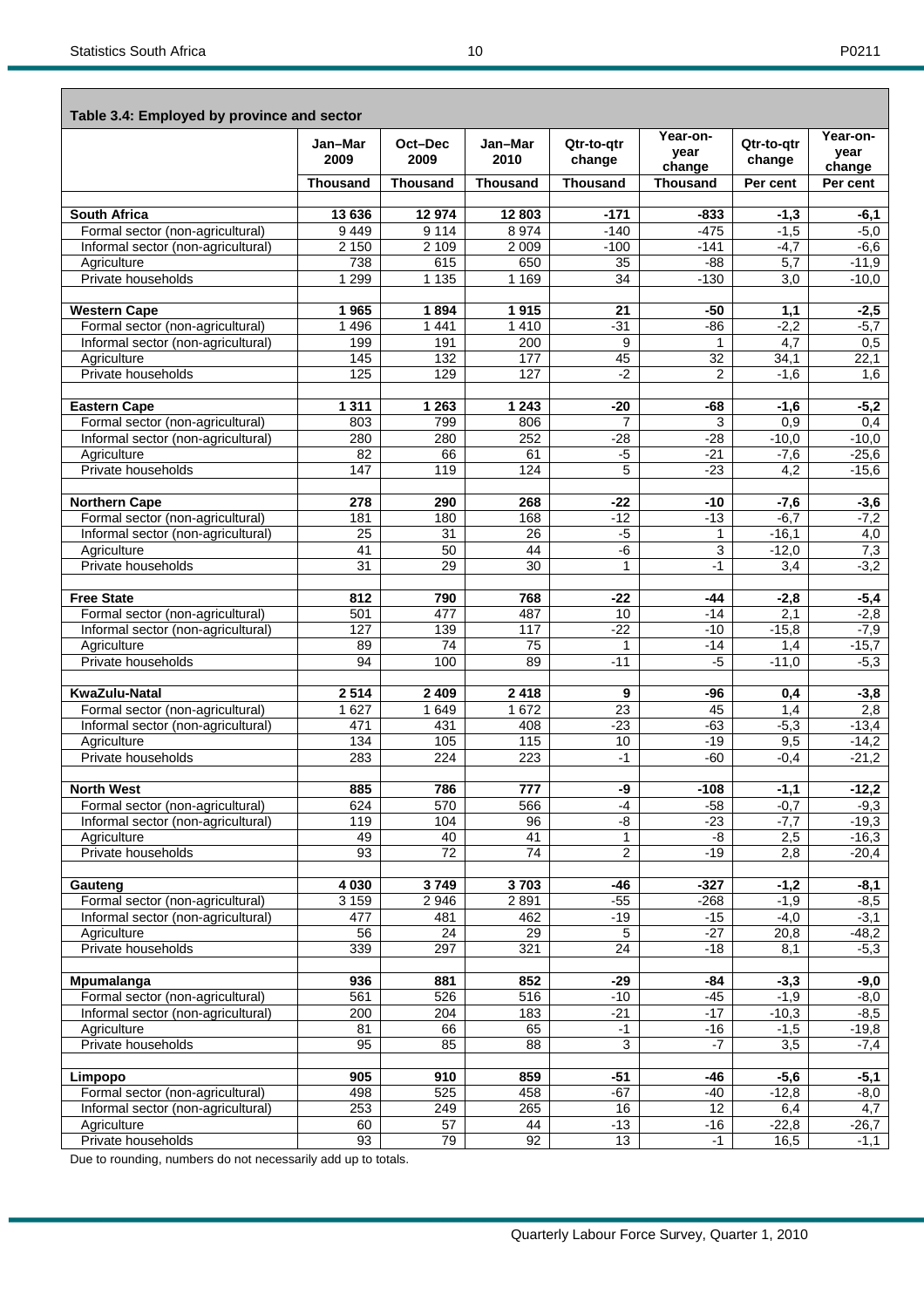|                            | Jan-Mar<br>2009 | Oct-Dec<br>2009 | Jan-Mar                 | Qtr-to-gtr      | Year-on-year              | Qtr-to-gtr       | Year-on-<br>year change |
|----------------------------|-----------------|-----------------|-------------------------|-----------------|---------------------------|------------------|-------------------------|
|                            | Thousand        | <b>Thousand</b> | 2010<br><b>Thousand</b> | change          | change<br><b>Thousand</b> | change           | Per cent                |
|                            |                 |                 |                         | <b>Thousand</b> |                           | Per cent         |                         |
| <b>Both sexes</b>          | 13 636          | 12974           | 12 803                  | $-171$          | $-833$                    | $-1,3$           | $-6,1$                  |
| Manager                    | 1 0 5 3         | 981             | $\overline{977}$        | $-4$            | $-76$                     | $-0.4$           | $-7,2$                  |
| Professional               | 795             | 647             | 679                     | $\overline{32}$ | $-116$                    | 4,9              | $-14,6$                 |
| Technician                 | 1 4 9 6         | 1 5 2 1         | 1 4 8 8                 | $-33$           | -8                        | $-2,2$           | $-0,5$                  |
| <b>Clerk</b>               | 1 4 0 3         | 1462            | 1 4 4 3                 | $-19$           | 40                        | $-1.3$           | 2,9                     |
| Sales and services         | 1780            | 1844            | 1808                    | $-36$           | $\overline{28}$           | $-2,0$           | 1,6                     |
| Skilled agriculture        | 118             | 83              | $\overline{88}$         | 5               | $-30$                     | 6,0              | $-25,4$                 |
| Craft and related trade    | 1809            | 1 5 6 8         | 1576                    | 8               | $-233$                    | 0,5              | $-12,9$                 |
| Plant and machine operator | 1217            | 1 0 8 3         | 1 0 4 8                 | $-35$           | $-169$                    | $-3,2$           | $-13,9$                 |
| Elementary                 | 2 9 3 4         | 2888            | 2806                    | $-82$           | $-128$                    | $-2,8$           | $-4,4$                  |
| Domestic worker            | 1 0 3 1         | 898             | 888                     | $-10$           | $-143$                    | $-1,1$           | $-13,9$                 |
|                            |                 |                 |                         |                 |                           |                  |                         |
| Women                      | 6 0 64          | 5785            | 5703                    | $-82$           | $-361$                    | $-1,4$           | $-6,0$                  |
| Manager                    | 315             | 287             | 283                     | $-4$            | $-32$                     | $-1,4$           | $-10,2$                 |
| Professional               | 386             | 294             | 317                     | $\overline{23}$ | $-69$                     | 7,8              | $-17,9$                 |
| Technician                 | 827             | 840             | 817                     | $-23$           | $-10$                     | $-2.7$           | $-1,2$                  |
| <b>Clerk</b>               | 983             | 1 0 2 9         | 1 0 0 7                 | $-22$           | 24                        | $-2,1$           | 2,4                     |
| Sales and services         | 889             | 859             | 852                     | $-7$            | $-37$                     | $-0,8$           | $-4,2$                  |
| Skilled agriculture        | 26              | 23              | 19                      | $-4$            | $-7$                      | $-17,4$          | $-26,9$                 |
| Craft and related trade    | 246             | 211             | $\overline{202}$        | -9              | $-44$                     | $-4,3$           | $-17,9$                 |
| Plant and machine operator | 159             | 176             | 144                     | $-32$           | $-15$                     | $-18,2$          | $-9,4$                  |
| Elementary                 | 1 2 3 5         | 1 1 9 9         | 1200                    | 1               | $-35$                     | 0,1              | $-2,8$                  |
| Domestic worker            | 999             | 866             | 861                     | $-5$            | $-138$                    | $-0.6$           | $-13,8$                 |
|                            |                 |                 |                         |                 |                           |                  |                         |
| <b>Men</b>                 | 7572            | 7 189           | 7 100                   | -89             | $-472$                    | $-1,2$           | $-6,2$                  |
| Manager                    | 738             | 694             | 694                     | $\Omega$        | $-44$                     | $\overline{0,0}$ | $-6,0$                  |
| Professional               | 409             | 352             | 362                     | 10              | $-47$                     | 2,8              | $-11,5$                 |
| Technician                 | 669             | 681             | 671                     | $-10$           | $\overline{c}$            | $-1,5$           | 0,3                     |
| Clerk                      | 420             | 433             | 436                     | 3               | 16                        | $\overline{0,7}$ | 3,8                     |
| Sales and services         | 891             | 985             | 956                     | $-29$           | 65                        | $-2,9$           | 7,3                     |
| Skilled agriculture        | 92              | 60              | 69                      | 9               | $-23$                     | 15,0             | $-25,0$                 |
| Craft and related trade    | 564             | 1 3 5 7         | 1 3 7 3                 | $\overline{16}$ | $-191$                    | 1,2              | $-12,2$                 |
| Plant and machine operator | 1 0 5 8         | 908             | 904                     | $-4$            | $-154$                    | $-0,4$           | $-14,6$                 |
| Elementary                 | 1699            | 1689            | 1 60 6                  | $-83$           | $-93$                     | $-4,9$           | $-5,5$                  |
| Domestic worker            | 31              | 31              | 27                      | $-4$            | $-4$                      | $-12,9$          | $-12,9$                 |

For all values of 10 000 or lower, the sample size is too small for reliable estimates. Due to rounding, numbers do not necessarily add up to totals.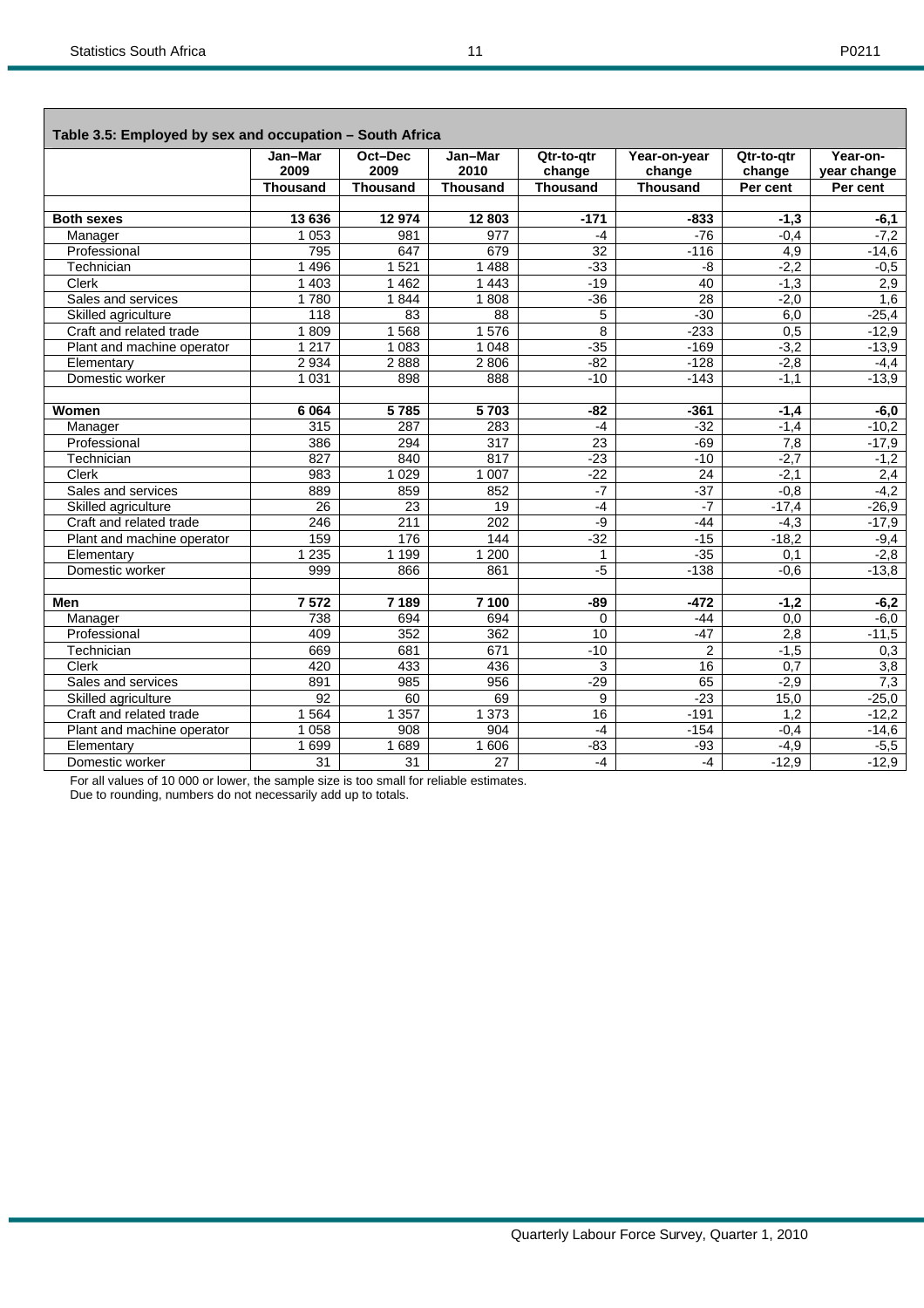| ۰, |  |  |  |
|----|--|--|--|
|----|--|--|--|

| Table 3.6: Employed by sex and status in employment - South Africa |                 |                 |                 |                      |                        |                      |                            |
|--------------------------------------------------------------------|-----------------|-----------------|-----------------|----------------------|------------------------|----------------------|----------------------------|
|                                                                    | Jan-Mar<br>2009 | Oct-Dec<br>2009 | Jan-Mar<br>2010 | Qtr-to-gtr<br>change | Year-on-year<br>change | Qtr-to-atr<br>change | Year-on-<br>year<br>change |
|                                                                    | <b>Thousand</b> | <b>Thousand</b> | <b>Thousand</b> | Thousand             | Thousand               | Per cent             | Per cent                   |
| <b>Both sexes</b>                                                  | 13 636          | 12974           | 12 803          | $-171$               | $-833$                 | $-1,3$               | $-6,1$                     |
| Employee                                                           | 11 491          | 10 976          | 10872           | $-104$               | $-619$                 | $-0,9$               | $-5,4$                     |
| Employer                                                           | 774             | 680             | 664             | $-16$                | $-110$                 | $-2,4$               | $-14,2$                    |
| Own-account worker                                                 | 268             | 202             | 162             | $-40$                | $-106$                 | $-3,3$               | $-8,4$                     |
| Unpaid household member                                            | 103             | 116             | 105             | $-11$                | 2                      | $-9,5$               | 1,9                        |
| Women                                                              | 6064            | 5785            | 5703            | -82                  | $-361$                 | $-1,4$               | -6,0                       |
| Employee                                                           | 5 1 6 8         | 4 9 5 4         | 4897            | $-57$                | $-271$                 | $-1,2$               | $-5,2$                     |
| Employer                                                           | 165             | 138             | 153             | 15                   | $-12$                  | 10,9                 | $-7,3$                     |
| Own-account worker                                                 | 658             | 605             | 575             | $-30$                | -83                    | $-5,0$               | $-12,6$                    |
| Unpaid household member                                            | 73              | 88              | 79              | -9                   | 6                      | $-10,2$              | 8,2                        |
| Men                                                                | 7572            | 7 189           | 7 100           | -89                  | -472                   | $-1,2$               | $-6,2$                     |
| Employee                                                           | 6 3 2 3         | 6 0 2 2         | 5975            | $-47$                | -348                   | $-0.8$               | $-5,5$                     |
| Employer                                                           | 609             | 542             | 511             | $-31$                | -98                    | $-5,7$               | $-16,1$                    |
| Own-account worker                                                 | 610             | 597             | 587             | $-10$                | $-23$                  | $-1,7$               | $-3,8$                     |
| Unpaid household member                                            | 30              | 28              | 26              | $-2$                 | -4                     | $-7,1$               | $-13,3$                    |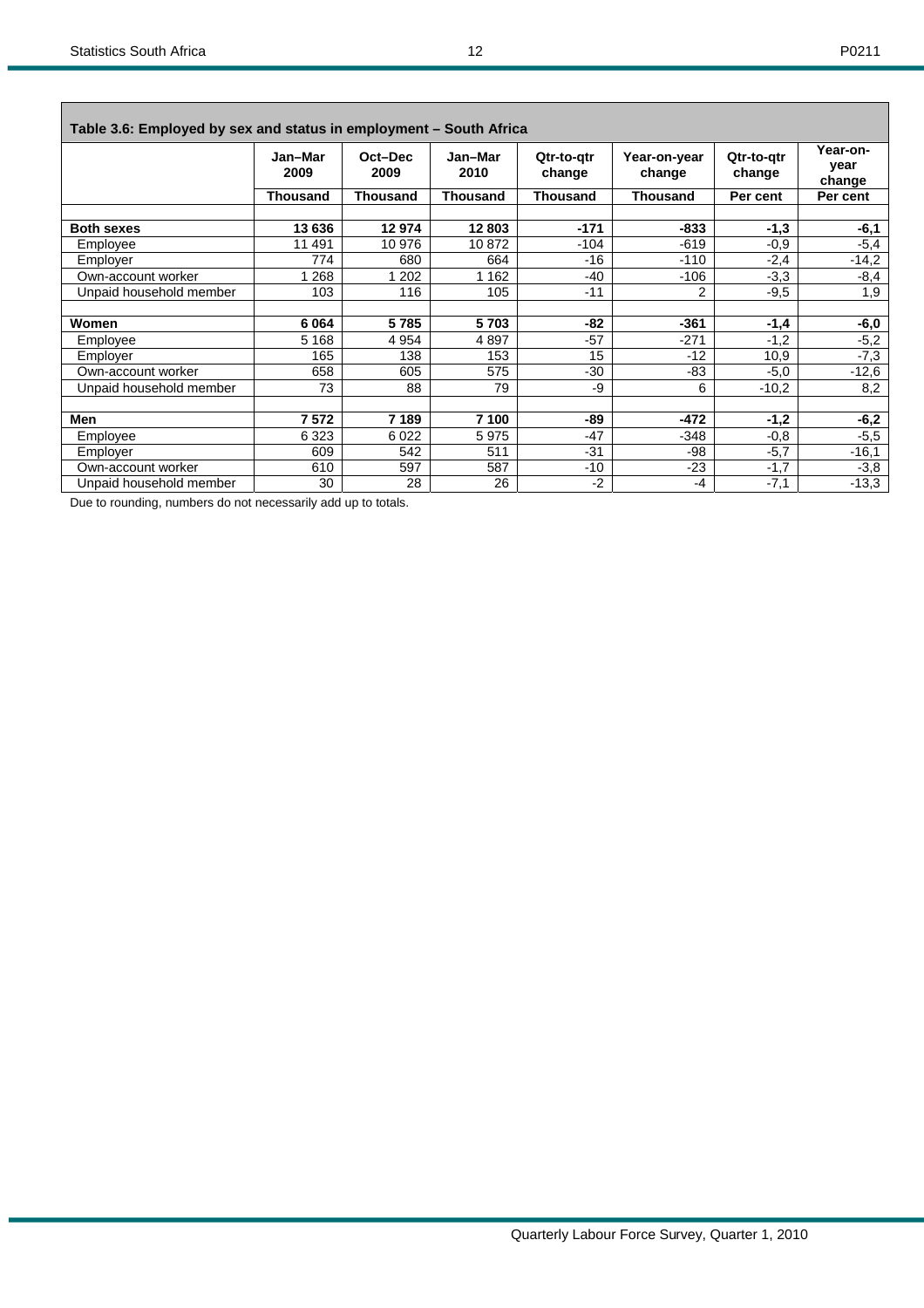| ۰, |  |
|----|--|
|----|--|

| Table 3.7: Employed by sex and usual hours of work – South Africa |                 |                 |                 |                      |                            |                          |                            |  |  |  |  |
|-------------------------------------------------------------------|-----------------|-----------------|-----------------|----------------------|----------------------------|--------------------------|----------------------------|--|--|--|--|
|                                                                   | Jan-Mar<br>2009 | Oct-Dec<br>2009 | Jan-Mar<br>2010 | Qtr-to-gtr<br>change | Year-on-<br>year<br>change | Qtr-to-<br>qtr<br>change | Year-on-<br>vear<br>change |  |  |  |  |
|                                                                   | <b>Thousand</b> | <b>Thousand</b> | <b>Thousand</b> | <b>Thousand</b>      | <b>Thousand</b>            | Per cent                 | Per cent                   |  |  |  |  |
|                                                                   |                 |                 |                 |                      |                            |                          |                            |  |  |  |  |
| <b>Both sexes</b>                                                 | 13 636          | 12 974          | 12803           | $-171$               | $-833$                     | $-1,3$                   | $-6,1$                     |  |  |  |  |
| Working less than 15 hours per week                               | 273             | 258             | 244             | $-14$                | -29                        | $-5,4$                   | $-10,6$                    |  |  |  |  |
| Working 15-29 hours per week                                      | 809             | 813             | 767             | $-46$                | $-42$                      | $-5,7$                   | $-5,2$                     |  |  |  |  |
| Working 30-39 hours per week                                      | 1 0 3 8         | 928             | 957             | 29                   | -81                        | 3,1                      | $-7,8$                     |  |  |  |  |
| Working 40-45 hours per week                                      | 7 2 3 5         | 6827            | 6925            | 98                   | $-310$                     | 1,4                      | $-4,3$                     |  |  |  |  |
| Working more than 45 hours per week                               | 4 2 8 1         | 4 1 4 8         | 3 9 0 9         | $-239$               | $-372$                     | $-5,8$                   | $-8,7$                     |  |  |  |  |
|                                                                   |                 |                 |                 |                      |                            |                          |                            |  |  |  |  |
| Women                                                             | 6 0 64          | 5785            | 5703            | -82                  | $-361$                     | $-1,4$                   | -6,0                       |  |  |  |  |
| Working less than 15 hours per week                               | 176             | 171             | 148             | -23                  | -28                        | $-13,5$                  | $-15,9$                    |  |  |  |  |
| Working 15-29 hours per week                                      | 550             | 555             | 521             | -34                  | $-29$                      | $-6,1$                   | $-5,3$                     |  |  |  |  |
| Working 30-39 hours per week                                      | 670             | 590             | 611             | 21                   | $-59$                      | 3,6                      | $-8,8$                     |  |  |  |  |
| Working 40-45 hours per week                                      | 3 1 2 7         | 2985            | 2992            | $\overline{7}$       | $-135$                     | 0,2                      | -4,3                       |  |  |  |  |
| Working more than 45 hours per week                               | 1541            | 1483            | 1431            | $-52$                | $-110$                     | $-3,5$                   | $-7,1$                     |  |  |  |  |
|                                                                   |                 |                 |                 |                      |                            |                          |                            |  |  |  |  |
| <b>Men</b>                                                        | 7 572           | 7 189           | 7 100           | -89                  | $-472$                     | $-1,2$                   | -6,2                       |  |  |  |  |
| Working less than 15 hours per week                               | 97              | 87              | 96              | 9                    | $-1$                       | 10,3                     | $-1,0$                     |  |  |  |  |
| Working 15-29 hours per week                                      | 260             | 258             | 246             | $-12$                | $-14$                      | $-4,7$                   | $-5,4$                     |  |  |  |  |
| Working 30-39 hours per week                                      | 368             | 338             | 347             | 9                    | $-21$                      | 2,7                      | $-5,7$                     |  |  |  |  |
| Working 40-45 hours per week                                      | 4 107           | 3842            | 3933            | 91                   | $-174$                     | 2,4                      | $-4,2$                     |  |  |  |  |
| Working more than 45 hours per week                               | 2740            | 2665            | 2478            | $-187$               | $-262$                     | $-7,0$                   | $-9,6$                     |  |  |  |  |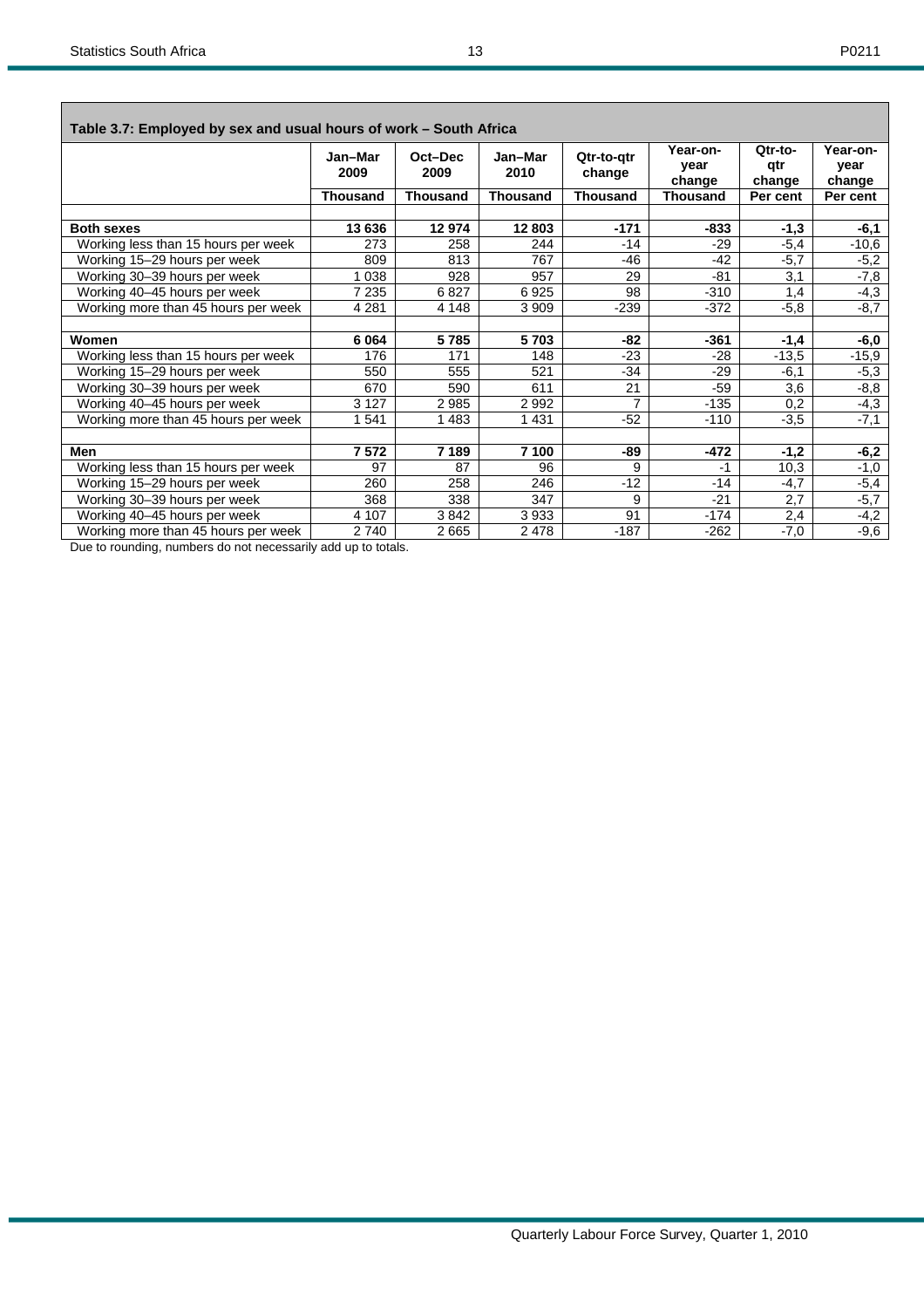Г

| ۰, |  |
|----|--|
|----|--|

٦

| Table 3.8: Time-related underemployment - South Africa |                  |                         |                 |                      |                         |                      |                            |  |  |  |  |
|--------------------------------------------------------|------------------|-------------------------|-----------------|----------------------|-------------------------|----------------------|----------------------------|--|--|--|--|
|                                                        | Jan-Mar<br>2009  | Oct-Dec<br>2009         | Jan-Mar<br>2010 | Qtr-to-gtr<br>change | Year-on-<br>year change | Qtr-to-qtr<br>change | Year-on-<br>year<br>change |  |  |  |  |
|                                                        | <b>Thousand</b>  | <b>Thousand</b>         | <b>Thousand</b> | <b>Thousand</b>      | <b>Thousand</b>         | Per cent             | Per cent                   |  |  |  |  |
|                                                        |                  |                         |                 |                      |                         |                      |                            |  |  |  |  |
| <b>Both sexes</b>                                      | 613              | 592                     | 588             | -4                   | -25                     | $-0,7$               | $-4,1$                     |  |  |  |  |
| Women                                                  | 390              | 376                     | 371             | $-5$                 | $-19$                   | $-1,3$               | $-4,9$                     |  |  |  |  |
| Men                                                    | 222              | 216                     | 217             | 1                    | $-5$                    | 0,5                  | $-2,3$                     |  |  |  |  |
|                                                        |                  |                         |                 |                      |                         |                      |                            |  |  |  |  |
| As percentage of the labour force                      |                  |                         |                 |                      |                         |                      |                            |  |  |  |  |
| (both sexes)                                           | 3,4              | 3,5                     | 3,4             | $-0,1$               | 0,0                     |                      |                            |  |  |  |  |
| Women                                                  | $\overline{4,7}$ | 4,8                     | 4,7             | $-0,1$               | 0,0                     |                      |                            |  |  |  |  |
| Men                                                    | 2,3              | 2,3                     | 2,3             | 0,0                  | 0,0                     |                      |                            |  |  |  |  |
|                                                        |                  |                         |                 |                      |                         |                      |                            |  |  |  |  |
| As percentage of total employment                      |                  |                         |                 |                      |                         |                      |                            |  |  |  |  |
| (both sexes)                                           | 4,5              | 4,6                     | 4,6             | 0,0                  | 0,1                     |                      |                            |  |  |  |  |
| Women                                                  | 6,4              | 6,5                     | 6,5             | 0,0                  | 0,1                     |                      |                            |  |  |  |  |
| Men                                                    | 2,9              | 3,0                     | 3,1             | 0.1                  | $\overline{0.2}$        |                      |                            |  |  |  |  |
|                                                        |                  |                         |                 |                      |                         |                      |                            |  |  |  |  |
| <b>Industry</b>                                        | 613              | 592                     | 588             | $-4$                 | $-25$                   | $-0,7$               | $-4,1$                     |  |  |  |  |
| Agriculture                                            | $\overline{14}$  | 5                       | 6               | $\overline{1}$       | -8                      | 20,0                 | $-57,1$                    |  |  |  |  |
| Mining                                                 |                  |                         | $\Omega$        |                      |                         |                      |                            |  |  |  |  |
| Manufacturing                                          | 44               | 30                      | 36              | 6                    | -8                      | $\overline{20,0}$    | $-18,2$                    |  |  |  |  |
| <b>Utilities</b>                                       | $\mathbf{1}$     |                         |                 |                      |                         |                      |                            |  |  |  |  |
| Construction                                           | 52               | 47                      | 51              | 4                    | $-1$                    | 8,5                  | $-1,9$                     |  |  |  |  |
| Trade                                                  | 105              | 109                     | 113             | 4                    | 8                       | 3,7                  | 7,6                        |  |  |  |  |
| Transport                                              | 21               | 14                      | 22              | 8                    | $\mathbf{1}$            | $\overline{57,1}$    | 4,8                        |  |  |  |  |
| Finance                                                | 29               | $\overline{38}$         | $\overline{32}$ | $-6$                 | 3                       | $-15,8$              | 10,3                       |  |  |  |  |
| Community and social services                          | 88               | 94                      | 90              | $-4$                 | $\overline{2}$          | $-4,3$               | 2,3                        |  |  |  |  |
| Private households                                     | 260              | 256                     | 238             | $-18$                | $-22$                   | $-7,0$               | $-8,5$                     |  |  |  |  |
|                                                        |                  |                         |                 |                      |                         |                      |                            |  |  |  |  |
| Occupation                                             | 613              | 592                     | 588             | $-4$                 | $-25$                   | $-0,7$               | $-4,1$                     |  |  |  |  |
| Manager                                                | 8                | $\overline{\mathbf{4}}$ | 8               | $\overline{4}$       | $\Omega$                | 100,0                | 0.0                        |  |  |  |  |
| Professional                                           | $\overline{23}$  | 5                       | 10              | 5                    | $-13$                   | 100,0                | $-56,5$                    |  |  |  |  |
| Technician                                             | 35               | 39                      | 34              | $-5$                 | $-1$                    | $-12,8$              | $-2,9$                     |  |  |  |  |
| Clerk                                                  | 14               | 19                      | $\overline{30}$ | $\overline{11}$      | 16                      | 57,9                 | 114,3                      |  |  |  |  |
| Sales and services                                     | $\overline{56}$  | 58                      | 66              | 8                    | 10                      | 13,8                 | 17,9                       |  |  |  |  |
| Skilled agriculture                                    | 6                | 3                       | 4               | 1                    | $-2$                    | 33,3                 | $-33,3$                    |  |  |  |  |
| Craft and related trade                                | 70               | 48                      | 55              | $\overline{7}$       | $-15$                   | 14,6                 | $-21,4$                    |  |  |  |  |
| Plant and machine operator                             | $\overline{19}$  | 15                      | 11              | $-4$                 | $-8$                    | $-26,7$              | $-42,1$                    |  |  |  |  |
| Elementary                                             | 180              | 206                     | 208             | 2                    | 28                      | 1,0                  | 15,6                       |  |  |  |  |
| Domestic worker                                        | 201              | 194                     | 161             | $-33$                | $-40$                   | $-17,0$              | $-19,9$                    |  |  |  |  |

For all values of 10 000 or lower, the sample size is too small for reliable estimates.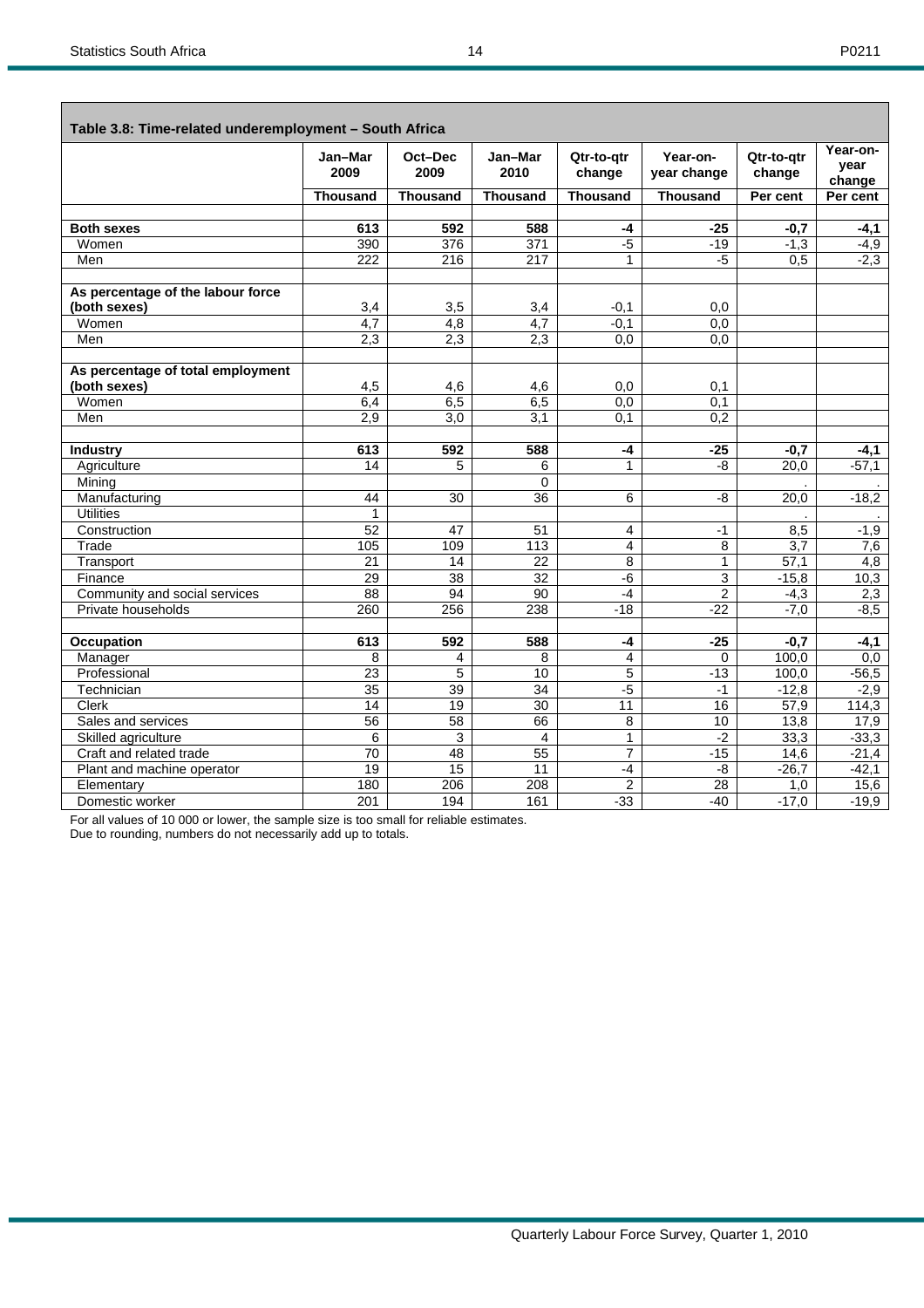| ۰, |  |
|----|--|
|----|--|

| Table 4: Characteristics of the unemployed - South Africa |                 |                 |                 |                      |                            |                          |                            |
|-----------------------------------------------------------|-----------------|-----------------|-----------------|----------------------|----------------------------|--------------------------|----------------------------|
|                                                           | Jan-Mar<br>2009 | Oct-Dec<br>2009 | Jan-Mar<br>2010 | Qtr-to-qtr<br>change | Year-on-<br>year<br>change | Qtr-to-<br>qtr<br>change | Year-on-<br>year<br>change |
|                                                           | <b>Thousand</b> | <b>Thousand</b> | <b>Thousand</b> | <b>Thousand</b>      | <b>Thousand</b>            | Per<br>cent              | Per cent                   |
|                                                           |                 |                 |                 |                      |                            |                          |                            |
| <b>Unemployed</b>                                         | 4 1 8 4         | 4 1 6 5         | 4 3 1 0         | 145                  | 126                        | 3,5                      | 3,0                        |
| Job losers                                                | 1 3 6 0         | 1 4 2 9         | 1 4 1 0         | $-19$                | 50                         | $-1,3$                   | 3,7                        |
| Job leavers                                               | 357             | 333             | 284             | $-49$                | $-73$                      | $-14,7$                  | $-20,4$                    |
| New entrants                                              | 1785            | 1687            | 1785            | 98                   | 0                          | 5,8                      | 0,0                        |
| Re-entrants                                               | 188             | 184             | 209             | 25                   | 21                         | 13,6                     | 11,2                       |
| Other                                                     | 494             | 531             | 622             | 91                   | 128                        | 17,1                     | 25,9                       |
| <b>Unemployed</b>                                         | 4 1 8 4         | 4 1 6 5         | 4 3 1 0         | 145                  | 126                        | 3,5                      | 3,0                        |
| Long-term unemployment (1 year and more)                  | 2 4 8 6         | 2 4 6 8         | 2739            | 271                  | 253                        | 11,0                     | 10,2                       |
| Short-term unemployment (less than 1 year)                | 1698            | 1696            | 1571            | $-125$               | $-127$                     | $-7,4$                   | $-7,5$                     |
| Long-term unemployment (%)                                |                 |                 |                 |                      |                            |                          |                            |
| Proportion of the labour force                            | 14,0            | 14,4            | 16,0            | 1,6                  | 2,0                        |                          |                            |
| Proportion of the unemployed                              | 59,4            | 59,3            | 63,5            | 4,2                  | 4,1                        |                          |                            |
|                                                           |                 |                 |                 |                      |                            |                          |                            |
| Those who have worked in the past 5 years                 |                 |                 |                 |                      |                            |                          |                            |
| <b>Previous occupation</b>                                | 1905            | 1947            | 1903            | -44                  | $-2$                       | $-2,3$                   | -0,1                       |
| Manager                                                   | 33              | 40              | 43              | 3                    | 10                         | 7,5                      | 30,3                       |
| Professional                                              | 28              | 29              | 34              | 5                    | 6                          | 17,2                     | 21,4                       |
| Technician                                                | 87              | 78              | 106             | 28                   | 19                         | 35,9                     | 21,8                       |
| Clerk                                                     | 187             | 187             | 218             | 31                   | 31                         | 16,6                     | 16,6                       |
| Sales and services                                        | 251             | 266             | 281             | 15                   | 30                         | 5,6                      | 12,0                       |
| Skilled agriculture                                       | $\overline{7}$  | 9               | 6               | $-3$                 | $-1$                       | $-33,3$                  | $-14,3$                    |
| Craft and related trade                                   | 372             | 373             | 401             | 28                   | 29                         | 7,5                      | 7,8                        |
| Plant and machine operator                                | 146             | 165             | 167             | $\overline{2}$       | 21                         | 1,2                      | 14,4                       |
| Elementary                                                | 633             | 629             | 513             | $-116$               | $-120$                     | $-18,4$                  | $-19,0$                    |
| Domestic worker                                           | 162             | 171             | 134             | $-37$                | $-28$                      | $-21,6$                  | $-17,3$                    |
| Other                                                     |                 |                 | $\mathbf{1}$    |                      |                            |                          |                            |
| <b>Previous industry</b>                                  | 1905            | 1947            | 1903            | -44                  | $-2$                       | $-2,3$                   | -0,1                       |
| Agriculture                                               | 121             | 97              | 100             | 3                    | $-21$                      | 3,1                      | $-17,4$                    |
| Mining                                                    | 32              | 30              | 37              | 7                    | 5                          | 23,3                     | 15,6                       |
| Manufacturing                                             | 285             | 307             | 297             | $-10$                | 12                         | $-3,3$                   | 4,2                        |
| <b>Utilities</b>                                          | 9               | 9               | 8               | $-1$                 | $-1$                       | $-11,1$                  | $-11,1$                    |
| Construction                                              | 344             | 363             | 322             | $-41$                | $-22$                      | $-11,3$                  | $-6,4$                     |
| Trade                                                     | 446             | 447             | 481             | 34                   | 35                         | 7,6                      | 7,8                        |
| Transport                                                 | 82              | 96              | 88              | -8                   | 6                          | $-8,3$                   | 7,3                        |
| Finance                                                   | 208             | 220             | 226             | 6                    | 18                         | 2,7                      | 8,7                        |
| Community and social services                             | 145             | 167             | 177             | 10                   | 32                         | 6,0                      | 22,1                       |
| Private households                                        | 231             | 211             | 166             | $-45$                | $-65$                      | $-21,3$                  | $-28,1$                    |
| Other                                                     | 1               |                 | $\mathbf{1}$    |                      | 0                          |                          | 0,0                        |

For all values of 10 000 or lower, the sample size is too small for reliable estimates.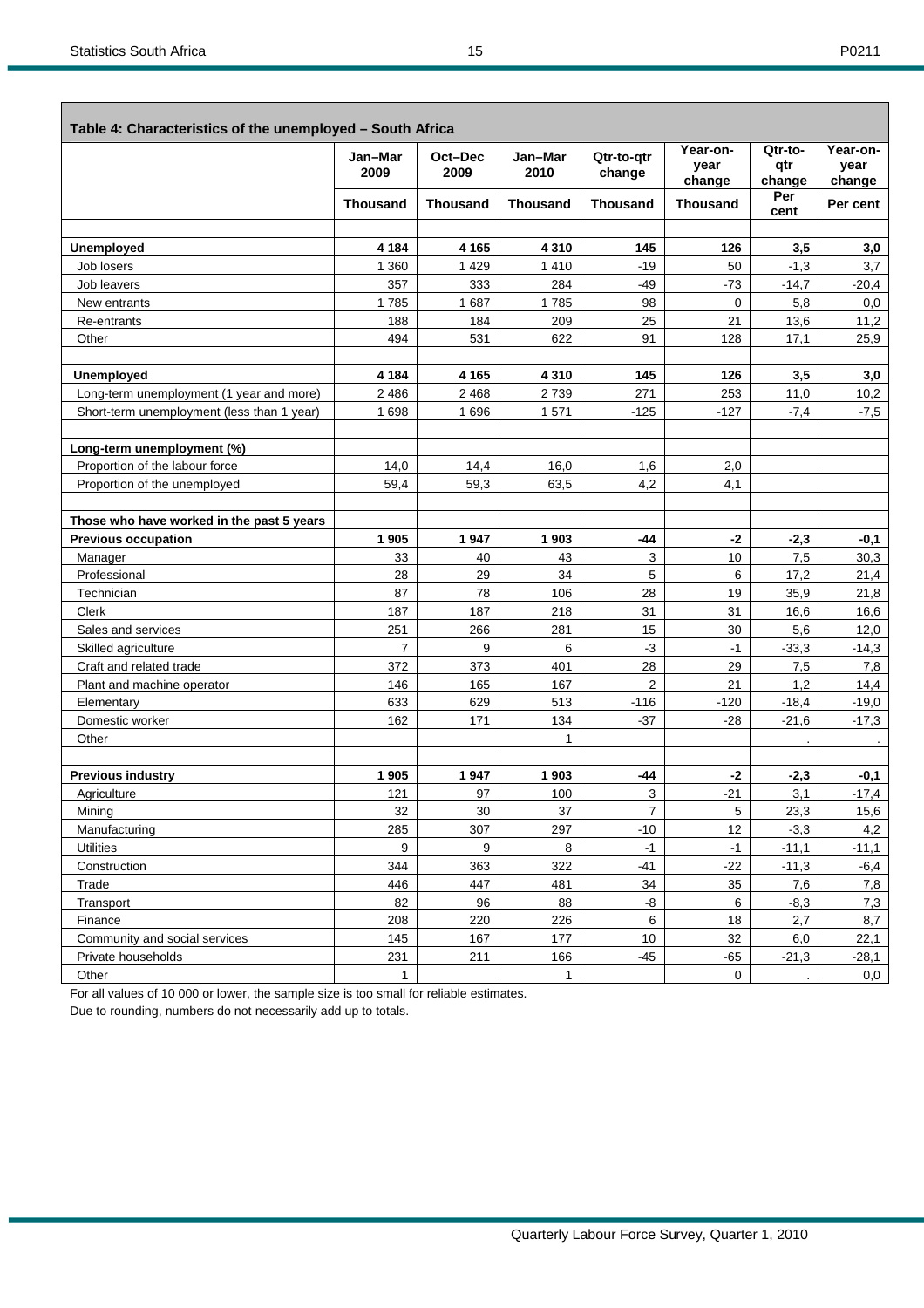| ۰, |
|----|
|----|

| Table 5: Characteristics of the not economically active - South Africa |                 |                 |                 |                      |                        |                      |                            |  |  |  |  |
|------------------------------------------------------------------------|-----------------|-----------------|-----------------|----------------------|------------------------|----------------------|----------------------------|--|--|--|--|
|                                                                        | Jan-Mar<br>2009 | Oct-Dec<br>2009 | Jan-Mar<br>2010 | Qtr-to-atr<br>change | Year-on-year<br>change | Qtr-to-atr<br>change | Year-on-<br>year<br>change |  |  |  |  |
|                                                                        | <b>Thousand</b> | <b>Thousand</b> | <b>Thousand</b> | <b>Thousand</b>      | <b>Thousand</b>        | Per cent             | Per cent                   |  |  |  |  |
|                                                                        | 13 166          | 14 123          | 14 237          | 114                  | 1 0 7 1                |                      |                            |  |  |  |  |
| Not economically active                                                |                 |                 |                 |                      |                        | 0,8                  | 8,1                        |  |  |  |  |
| Student                                                                | 5 6 3 4         | 5968            | 5841            | $-127$               | 207                    | $-2,1$               | 3,7                        |  |  |  |  |
| Home-maker                                                             | 2693            | 2747            | 2753            | 6                    | 60                     | 0,2                  | 2,2                        |  |  |  |  |
| Illness/disability                                                     | 1767            | 1773            | 1819            | 46                   | 52                     | 2,6                  | 2,9                        |  |  |  |  |
| Too old/young to work                                                  | 1 0 4 2         | 1 1 1 9         | 1 1 6 7         | 48                   | 125                    | 4,3                  | 12,0                       |  |  |  |  |
| Discouraged work seekers                                               | 1 2 1 5         | 1686            | 1839            | 153                  | 624                    | 9,1                  | 51,4                       |  |  |  |  |
| Other                                                                  | 816             | 830             | 820             | $-10$                | 4                      | $-1,2$               | 0,5                        |  |  |  |  |
| Inactivity rate by age (both sexes)                                    | 42,5            | 45,2            | 45,4            | 0,2                  | 2,9                    |                      |                            |  |  |  |  |
| $15 - 24$ yrs                                                          | 70,3            | 73,2            | 73,6            | 0,4                  | 3,3                    |                      |                            |  |  |  |  |
| 25-54 yrs                                                              | 24,9            | 27,3            | 27,4            | 0,1                  | 2,5                    |                      |                            |  |  |  |  |
| 55-64 yrs                                                              | 56,5            | 59,7            | 60,2            | 0,5                  | 3,7                    |                      |                            |  |  |  |  |
|                                                                        |                 |                 |                 |                      |                        |                      |                            |  |  |  |  |
| Inactivity rate by age (women)                                         | 49,3            | 52,1            | 52,1            | 0,0                  | 2,8                    |                      |                            |  |  |  |  |
| $15 - 24$ yrs                                                          | 73,5            | 75,9            | 76,5            | 0.6                  | 3,0                    |                      |                            |  |  |  |  |
| 25-54 yrs                                                              | 33,8            | 36.8            | 36,4            | $-0,4$               | 2,6                    |                      |                            |  |  |  |  |
| 55-64 yrs                                                              | 67,6            | 69,8            | 69,9            | 0,1                  | 2,3                    |                      |                            |  |  |  |  |
| Inactivity rate by age (men)                                           | 35,0            | 37,6            | 38,1            | 0,5                  | 3,1                    |                      |                            |  |  |  |  |
| $15 - 24$ yrs                                                          | 67,2            | 70,6            | 70,8            | 0,2                  | 3,6                    |                      |                            |  |  |  |  |
| 25-54 yrs                                                              | 14,8            | 16,6            | 17,3            | 0,7                  | 2,5                    |                      |                            |  |  |  |  |
| 55-64 yrs                                                              | 42.6            | 46,8            | 47.7            | 0.9                  | 5,1                    |                      |                            |  |  |  |  |
| Due to rounding, numbers do not necessarily add up to totals.          |                 |                 |                 |                      |                        |                      |                            |  |  |  |  |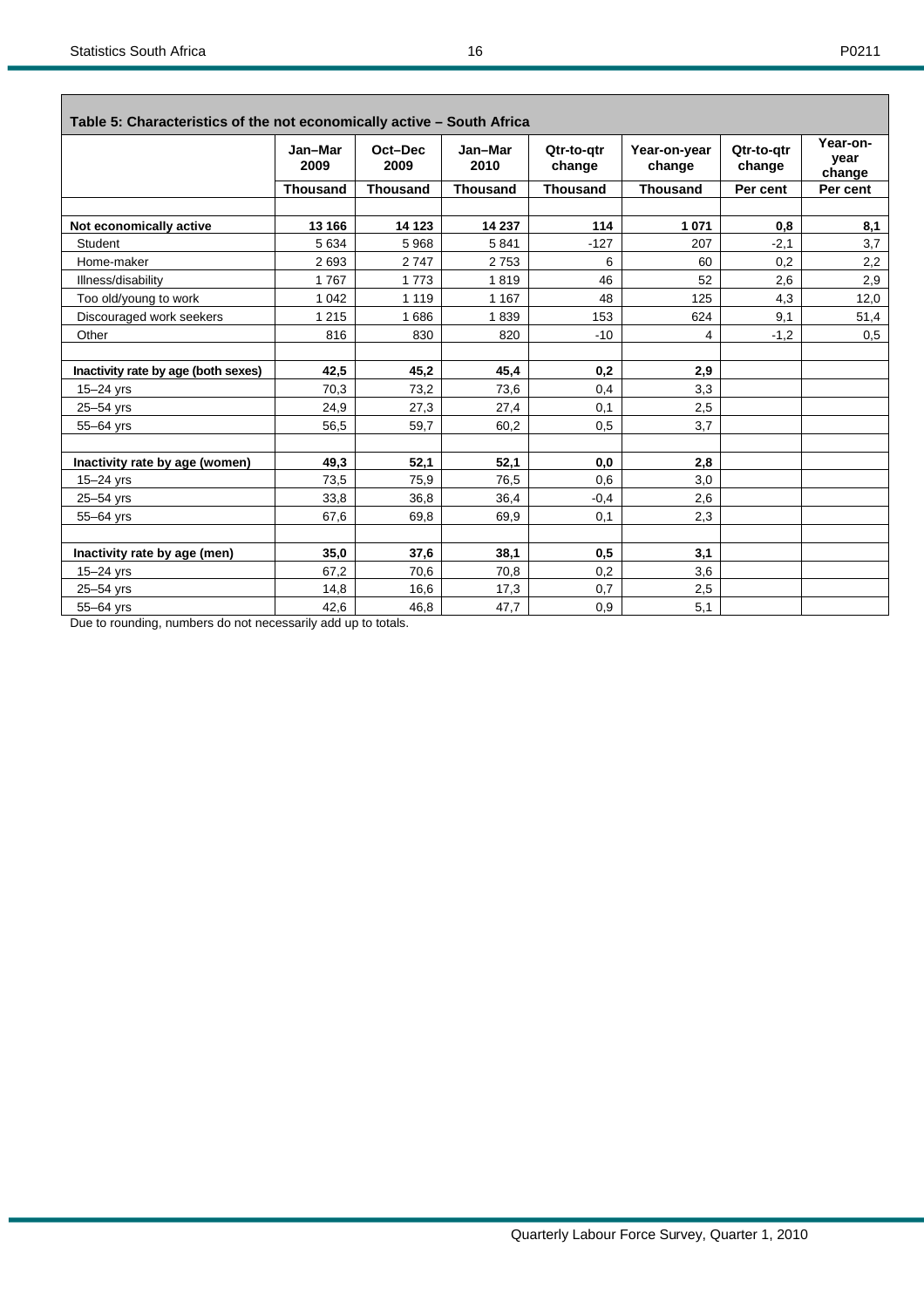|                                                            | Jan-Mar<br>2009    | Oct-Dec<br>2009   | Jan-Mar<br>2010   | Qtr-to-gtr<br>change | Year-on-<br>year<br>change | Qtr-to-qtr<br>change | Year-on-<br>year<br>change |
|------------------------------------------------------------|--------------------|-------------------|-------------------|----------------------|----------------------------|----------------------|----------------------------|
|                                                            | <b>Thousand</b>    | Thousand          | <b>Thousand</b>   | <b>Thousand</b>      | <b>Thousand</b>            | Per cent             | Per cent                   |
| Age group of the employed                                  | 13 636             | 12 974            | 12803             | -171                 | -833                       | $-1,3$               | -6,1                       |
| $15 - 24$ yrs                                              | 1 5 5 1            | 1 3 9 9           | 1 3 3 7           | $-62$                | $-214$                     | $-4,4$               | $-13,8$                    |
| 25-34 yrs                                                  | 4558               | 4 3 4 4           | 4 2 9 2           | $-52$                | $-266$                     | $-1,2$               | $-5,8$                     |
| 35-44 yrs                                                  | 3696               | 3596              | 3588              | -8                   | $-108$                     | $-0,2$               | $-2,9$                     |
| 45-54 yrs                                                  | 2 6 6 3            | 2 5 4 1           | 2 5 0 6           | $-35$                | $-157$                     | $-1,4$               | $-5,9$                     |
| 55-64 yrs                                                  | 1 1 6 8            | 1 0 9 4           | 1 0 8 0           | -14                  | $-88$                      | $-1,3$               | $-7,5$                     |
| Age group of the unemployed                                | 4 1 8 4            | 4 1 6 5           | 4 3 1 0           | 145                  | 126                        | 3,5                  | 3,0                        |
| 15-24 yrs                                                  | 1 4 2 1            | 1 3 0 8           | 1 3 3 9           | 31                   | $-82$                      | 2,4                  | $-5,8$                     |
| 25-34 yrs                                                  | 1733               | 1729<br>742       | 1773              | 44<br>39             | 40<br>113                  | 2,5                  | 2,3                        |
| 35-44 yrs<br>45-54 yrs                                     | 668<br>287         | 307               | 781<br>331        | 24                   | 44                         | 5,3<br>7,8           | 16,9<br>15,3               |
| 55-64 yrs                                                  | 74                 | 78                | 86                | 8                    | 12                         | 10,3                 | 16,2                       |
|                                                            |                    |                   |                   |                      |                            |                      |                            |
| Age group of the not economically active                   | 13 166             | 14 123<br>7 4 0 3 | 14 237<br>7 4 6 7 | 114                  | 1 0 7 1<br>425             | 0,8                  | 8,1                        |
| $15 - 24$ yrs<br>25-34 yrs                                 | 7 0 4 2<br>2 0 0 6 | 2 2 4 6           | 2 2 6 1           | 64<br>15             | 255                        | 0,9<br>0,7           | 6,0<br>12,7                |
| 35-44 yrs                                                  | 1 2 4 9            | 1 3 6 7           | 1 3 6 4           | $\overline{\cdot}$   | 115                        | $-0,2$               | 9,2                        |
| 45-54 yrs                                                  | 1 2 5 2            | 1 3 6 9           | 1 3 8 4           | 15                   | 132                        | 1,1                  | 10,5                       |
| 55-64 yrs                                                  | 1616               | 1738              | 1762              | 24                   | 146                        | 1,4                  | 9,0                        |
|                                                            |                    |                   |                   |                      |                            |                      |                            |
| Highest level of education of the employed<br>No schooling | 13 636<br>532      | 12974<br>438      | 12 803<br>420     | $-171$<br>$-18$      | -833<br>$-112$             | $-1,3$<br>$-4,1$     | $-6,1$<br>$-21,1$          |
| Less than primary completed                                | 1 3 9 8            | 1 1 7 5           | 1 1 0 6           | $-69$                | $-292$                     | $-5,9$               | $-20,9$                    |
| Primary completed                                          | 736                | 664               | 608               | $-56$                | $-128$                     | $-8,4$               | $-17,4$                    |
| Secondary not completed                                    | 4 4 6 5            | 4 2 3 2           | 4 1 8 6           | $-46$                | $-279$                     | $-1,1$               | $-6,2$                     |
| Secondary completed                                        | 3880               | 3932              | 3916              | $-16$                | 36                         | $-0,4$               | 0,9                        |
| Tertiary                                                   | 2 4 9 0            | 2 3 8 8           | 2 3 9 9           | 11                   | $-91$                      | 0,5                  | $-3,7$                     |
| Other                                                      | 136                | 146               | 168               | 22                   | 32                         | 15,1                 | 23,5                       |
| Highest level of education of the unemployed               | 4 1 8 4            | 4 1 6 5           | 4 3 1 0           | 145                  | 126                        | 3,5                  | 3,0                        |
| No schooling                                               | 94                 | 94                | 80                | $-14$                | -14                        | $-14,9$              | $-14,9$                    |
| Less than primary completed                                | 336                | 352               | 347               | $-5$                 | 11                         | $-1,4$               | 3,3                        |
| Primary completed                                          | 209                | 193               | 217               | 24                   | 8                          | 12,4                 | 3,8                        |
| Secondary not completed                                    | 1973               | 1 905             | 1970              | 65                   | $-3$                       | 3,4                  | $-0,2$                     |
| Secondary completed                                        | 1 3 2 7            | 1 3 6 4           | 1 4 0 2           | 38                   | 75                         | 2,8                  | $\overline{5,7}$           |
| Tertiary                                                   | 218                | 224               | 255               | 31                   | 37                         | 13,8                 | 17,0                       |
| Other                                                      | 27                 | 34                | 39                | 5                    | 12                         | 14,7                 | 44,4                       |
| Highest level of education of the not economically         |                    |                   |                   |                      |                            |                      |                            |
| active<br>No schooling                                     | 13 166<br>878      | 14 123<br>848     | 14 237<br>843     | 114<br>-5            | 1 0 7 1<br>$-35$           | 0,8<br>$-0,6$        | 8,1<br>-4,0                |
| Less than primary completed                                | 1846               | 2 0 4 3           | 1873              | $-170$               | 27                         | $-8,3$               | 1,5                        |
| Primary completed                                          | 959                | 1 1 9 0           | 994               | $-196$               | 35                         | $-16,5$              | 3,6                        |
| Secondary not completed                                    | 6950               | 7424              | 7493              | 69                   | 543                        | 0,9                  | 7,8                        |
| Secondary completed                                        | 2 1 3 8            | 2155              | 2 5 4 2           | 387                  | 404                        | 18,0                 | 18,9                       |
| Tertiary                                                   | 309                | 368               | 375               | 7                    | 66                         | 1,9                  | 21,4                       |
| Other                                                      | 86                 | 95                | 118               | 23                   | 32                         | 24,2                 | 37,2                       |
| Current marital status of the employed                     | 13 636             | 12974             | 12 803            | -171                 | -833                       | $-1,3$               | -6,1                       |
| Married                                                    | 5614               | 5 3 3 1           | 5 3 4 2           | 11                   | $-272$                     | 0,2                  | -4,8                       |
| Living together like husband and wife                      | 1583               | 1 4 8 8           | 1538              | 50                   | -45                        | 3,4                  | $-2,8$                     |
| Widow/widower                                              | 454                | 460               | 453               | $-7$                 | $-1$                       | $-1,5$               | $-0,2$                     |
| Divorced or separated                                      | 517                | 480               | 435               | $-45$                | $-82$                      | $-9,4$               | $-15,9$                    |
| Never married                                              | 5468               | 5 2 1 6           | 5 0 34            | $-182$               | $-434$                     | $-3,5$               | $-7,9$                     |
| Current marital status of the unemployed                   | 4 1 8 4            | 4 1 6 5           | 4 3 1 0           | 145                  | 126                        | 3,5                  | 3,0                        |
| Married                                                    | 608                | 684               | 702               | 18                   | 94                         | 2,6                  | 15,5                       |
| Living together like husband and wife                      | 456                | 424               | 454               | 30                   | $-2$                       | 7,1                  | $-0,4$                     |
| Widow/widower                                              | 62                 | 63                | 52                | $-11$                | $-10$                      | $-17,5$              | $-16,1$                    |
| Divorced or separated<br>Never married                     | 65<br>2 9 9 3      | 61<br>2932        | 88<br>3 0 1 5     | 27<br>83             | 23<br>22                   | 44,3<br>2,8          | 35,4<br>0,7                |
|                                                            |                    |                   |                   |                      |                            |                      |                            |
|                                                            |                    |                   |                   |                      |                            |                      |                            |
| Current marital status of the not economically active      | 13 166             | 14 123            | 14 237            | 114                  | 1 0 7 1                    | 0,8                  | 8,1                        |
| Married                                                    | 2689               | 2914              | 2854              | $-60$                | 165                        | $-2,1$               | 6,1                        |
| Living together like husband and wife                      | 681                | 730               | 763               | 33                   | 82                         | 4,5                  | 12,0                       |
| Widow/widower<br>Divorced or separated                     | 631<br>229         | 662<br>246        | 640<br>233        | $-22$<br>$-13$       | 9<br>4                     | $-3,3$<br>$-5,3$     | 1,4<br>1,7                 |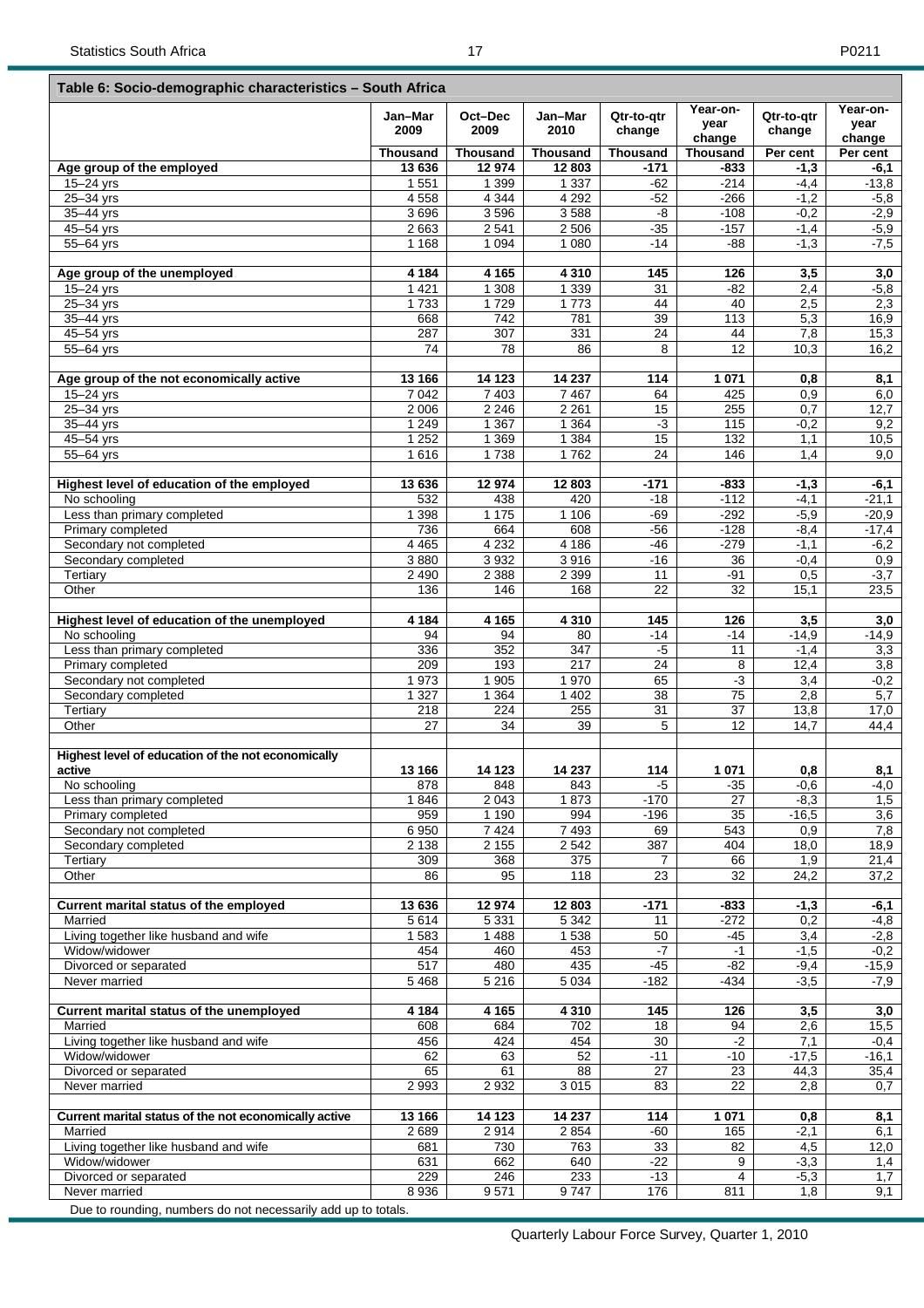| ۰, |  |
|----|--|
|----|--|

| Table 7: Involvement in non-market activities and labour market status by province |                                                |                 |                 |                 |                      |                            |                      |                            |  |  |
|------------------------------------------------------------------------------------|------------------------------------------------|-----------------|-----------------|-----------------|----------------------|----------------------------|----------------------|----------------------------|--|--|
|                                                                                    |                                                | Jan-Mar<br>2009 | Oct-Dec<br>2009 | Jan-Mar<br>2010 | Qtr-to-atr<br>change | Year-on-<br>year<br>change | Qtr-to-gtr<br>change | Year-on-<br>year<br>change |  |  |
|                                                                                    |                                                | <b>Thousand</b> | <b>Thousand</b> | <b>Thousand</b> | <b>Thousand</b>      | <b>Thousand</b>            | Per cent             | Per cent                   |  |  |
|                                                                                    |                                                |                 |                 |                 |                      |                            |                      |                            |  |  |
| <b>South</b>                                                                       | Subsistence farming                            | 1824            | 1506            | 1 4 4 9         | $-57$                | $-375$                     | $-3.8$               | $-20,6$                    |  |  |
| Africa                                                                             | Fetching water or collecting                   |                 |                 |                 | 49                   | 69                         |                      |                            |  |  |
|                                                                                    | wood/dung<br>Produce other goods for household | 2 8 3 4         | 2854            | 2 9 0 3         |                      |                            | 1,7                  | 2,4                        |  |  |
|                                                                                    | use                                            | 58              | 54              | 84              | 30                   | 26                         | 55,6                 | 44,8                       |  |  |
|                                                                                    | Construction or major repairs to own           |                 |                 |                 |                      |                            |                      |                            |  |  |
|                                                                                    | or household'                                  | 158             | 131             | 135             | 4                    | $-23$                      | 3,1                  | -14,6                      |  |  |
|                                                                                    | Hunting or fishing for household use           | 18              | 22              | 30              | $\overline{8}$       | 12                         | 36.4                 | 66.7                       |  |  |
|                                                                                    | Involvement in at least one activity           | 3868            | 3713            | 3686            | $-27$                | -182                       | $-0,7$               | $-4,7$                     |  |  |
|                                                                                    | Unemployed                                     | 684             | 589             | 602             | 13                   | $-82$                      | 2,2                  | $-12,0$                    |  |  |
|                                                                                    | Not economically active                        | 3 1 8 4         | 3 1 2 5         | 3 0 8 4         | $-41$                | $-100$                     | $-1,3$               | $-3,1$                     |  |  |
|                                                                                    |                                                |                 |                 |                 |                      |                            |                      |                            |  |  |
| Eastern                                                                            | Subsistence farming                            | 595             | 510             | 473             | $-37$                | $-122$                     | $-7,3$               | $-20,5$                    |  |  |
| Cape                                                                               | Fetching water or collecting                   |                 |                 |                 |                      |                            |                      |                            |  |  |
|                                                                                    | wood/dung<br>Produce other goods for household | 507             | 616             | 645             | 29                   | 138                        | 4,7                  | 27,2                       |  |  |
|                                                                                    | use                                            | $\mathbf{1}$    | $\overline{7}$  | 5               | $-2$                 | 4                          | $-28.6$              | 400.0                      |  |  |
|                                                                                    | Construction or major repairs to own           |                 |                 |                 |                      |                            |                      |                            |  |  |
|                                                                                    | or household'                                  | 19              | 21              | 13              | -8                   | -6                         | $-38,1$              | $-31.6$                    |  |  |
|                                                                                    | Hunting or fishing for household use           | $\mathbf{1}$    | $\mathbf{1}$    | 3               | $\overline{2}$       | 2                          | 200,0                | 200,0                      |  |  |
|                                                                                    | Involvement in at least one activity           | 905             | 933             | 932             | $-1$                 | $\overline{27}$            | $-0,1$               | 3,0                        |  |  |
|                                                                                    | Unemployed                                     | 120             | 136             | 135             | $-1$                 | 15                         | $-0,7$               | 12,5                       |  |  |
|                                                                                    | Not economically active                        | 785             | 797             | 797             | $\overline{0}$       | $\overline{12}$            | 0,0                  | 1,5                        |  |  |
|                                                                                    |                                                |                 |                 |                 |                      |                            |                      |                            |  |  |
| <b>Northern</b>                                                                    | Subsistence farming                            | $\overline{4}$  | 6               | 3               | -3                   | $-1$                       | $-50,0$              | $-25,0$                    |  |  |
| Cape                                                                               | Fetching water or collecting                   |                 |                 |                 |                      |                            |                      |                            |  |  |
|                                                                                    | wood/dung                                      | 89              | 73              | 84              | 11                   | -5                         | 15,1                 | $-5,6$                     |  |  |
|                                                                                    | Produce other goods for household              |                 | 0               | $\mathbf 0$     | 0                    |                            |                      |                            |  |  |
|                                                                                    | use<br>Construction or major repairs to own    |                 |                 |                 |                      |                            |                      |                            |  |  |
|                                                                                    | or household'                                  | 0               |                 |                 |                      |                            |                      |                            |  |  |
|                                                                                    | Hunting or fishing for household use           |                 |                 | $\overline{0}$  |                      |                            |                      |                            |  |  |
|                                                                                    | Involvement in at least one activity           | 90              | 75              | 86              | 11                   | -4                         | 14,7                 | $-4,4$                     |  |  |
|                                                                                    | Unemployed                                     | 17              | 13              | 24              | 11                   | $\overline{7}$             | 84,6                 | 41,2                       |  |  |
|                                                                                    | Not economically active                        | 73              | 62              | 62              | 0                    | $-11$                      | 0,0                  | $-15,1$                    |  |  |
|                                                                                    |                                                |                 |                 |                 |                      |                            |                      |                            |  |  |
| Free                                                                               | Subsistence farming                            | 52              | 83              | 62              | $-21$                | 10                         | $-25,3$              | 19,2                       |  |  |
| <b>State</b>                                                                       | Fetching water or collecting                   |                 |                 |                 |                      |                            |                      |                            |  |  |
|                                                                                    | wood/dung                                      | 21              | 12              | 13              | $\mathbf{1}$         | -8                         | 8,3                  | $-38.1$                    |  |  |
|                                                                                    | Produce other goods for household              | 9               | 6               | 5               |                      |                            |                      |                            |  |  |
|                                                                                    | use<br>Construction or major repairs to own    |                 |                 |                 | $-1$                 | -4                         | $-16,7$              | -44,4                      |  |  |
|                                                                                    | or household'                                  | 10              | 10              | 5               | $-5$                 | $-5$                       | $-50,0$              | -50,0                      |  |  |
|                                                                                    | Hunting or fishing for household use           | 6               | $\overline{7}$  | 11              | 4                    | 5                          | 57,1                 | 83,3                       |  |  |
|                                                                                    | Involvement in at least one activity           | 74              | 99              | 76              | $-23$                | $\mathbf{2}$               | $-23,2$              | 2,7                        |  |  |
|                                                                                    | Unemployed                                     | $\overline{23}$ | $\overline{22}$ | 15              | $-7$                 | -8                         | $-31,8$              | $-34,8$                    |  |  |
|                                                                                    | Not economically active                        | $\overline{51}$ | 77              | 61              | $-16$                | 10                         | $-20,8$              | 19,6                       |  |  |

For all values of 10 000 or lower, the sample size is too small for reliable estimates.

Due to rounding, numbers do not necessarily add up to totals.

Western Cape had values lower than 10 000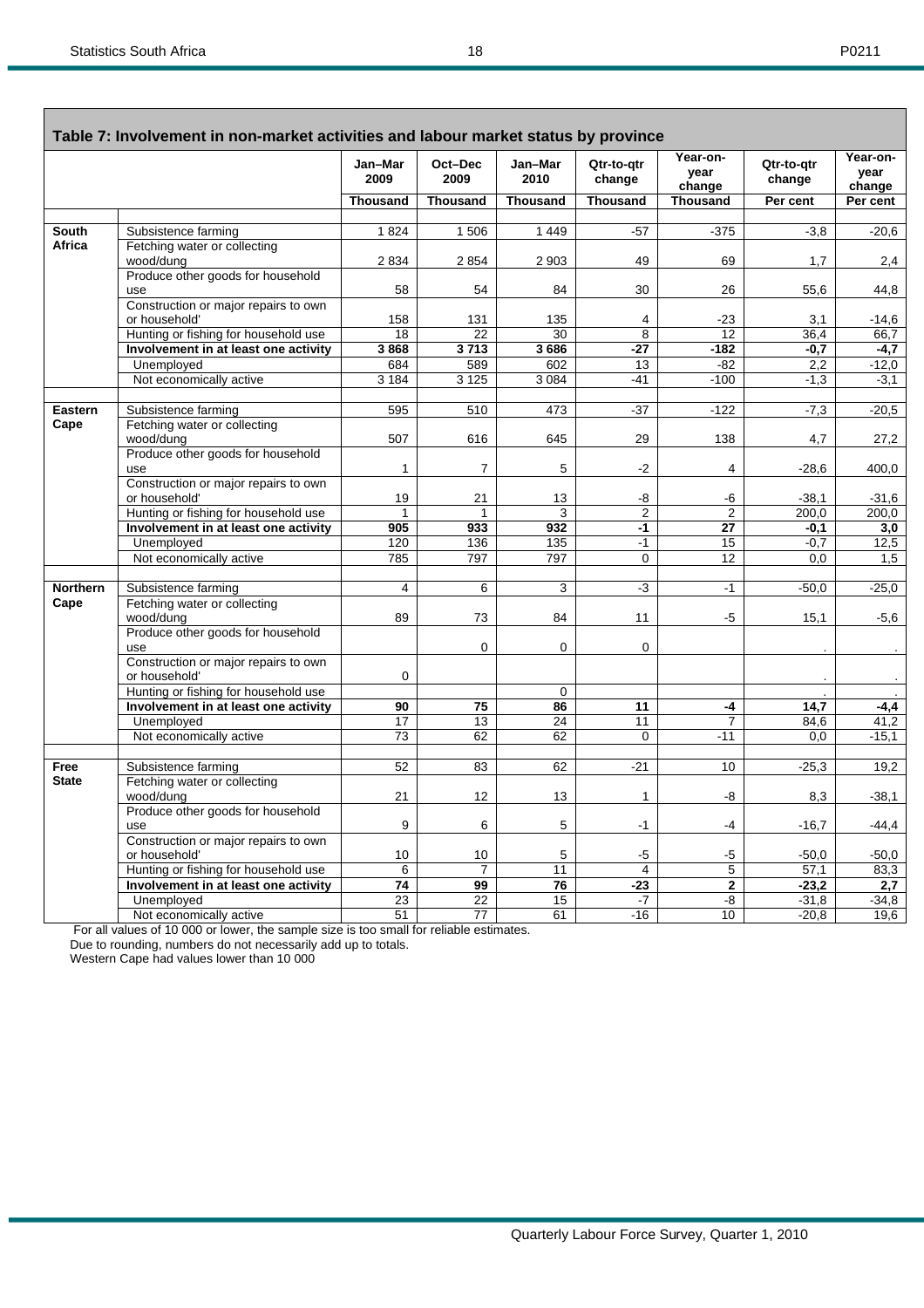Г

|                   | Table 7: Involvement in non-market activities and labour market status by province (concluded) |                 |                 |                 |                      |                            |                          |                            |
|-------------------|------------------------------------------------------------------------------------------------|-----------------|-----------------|-----------------|----------------------|----------------------------|--------------------------|----------------------------|
|                   |                                                                                                | Jan-Mar<br>2009 | Oct-Dec<br>2009 | Jan-Mar<br>2010 | Qtr-to-gtr<br>change | Year-on-<br>year<br>change | Qtr-to-<br>qtr<br>change | Year-on-<br>year<br>change |
|                   |                                                                                                | <b>Thousand</b> | <b>Thousand</b> | <b>Thousand</b> | <b>Thousand</b>      | <b>Thousand</b>            | Per cent                 | Per cent                   |
| KwaZulu-          | Subsistence farming                                                                            | 580             | 545             | 491             | $-54$                | -89                        | $-9,9$                   | $-15,3$                    |
| <b>Natal</b>      | Fetching water or collecting                                                                   |                 |                 |                 |                      |                            |                          |                            |
|                   | wood/dung                                                                                      | 998             | 840             | 865             | 25                   | $-133$                     | 3,0                      | $-13,3$                    |
|                   | Produce other goods for household                                                              |                 |                 |                 |                      |                            |                          |                            |
|                   | use                                                                                            | 23              | 31              | 50              | 19                   | 27                         | 61,3                     | 117,4                      |
|                   | Construction or major repairs to own<br>or household'                                          | 93              | 65              | 85              | 20                   | -8                         | 30,8                     | $-8,6$                     |
|                   | Hunting or fishing for household use                                                           | 9               | 6               | 5               | $-1$                 | $-4$                       | $-16,7$                  | $-44,4$                    |
|                   | Involvement in at least one activity                                                           | 1217            | 1 0 6 9         | 1057            | $-12$                | $-160$                     | $-1,1$                   | $-13,1$                    |
|                   | Unemployed                                                                                     | 185             | 143             | 143             | 0                    | $-42$                      | 0,0                      | $-22,7$                    |
|                   | Not economically active                                                                        | 1 0 3 2         | 926             | 913             | $-13$                | $-119$                     | $-1,4$                   | $-11,5$                    |
|                   |                                                                                                |                 |                 |                 |                      |                            |                          |                            |
| <b>North West</b> | Subsistence farming                                                                            | 72              | 99              | 83              | $-16$                | 11                         | $-16,2$                  | 15,3                       |
|                   | Fetching water or collecting                                                                   |                 |                 |                 |                      |                            |                          |                            |
|                   | wood/dung<br>Produce other goods for household                                                 | 192             | 238             | 257             | 19                   | 65                         | 8,0                      | 33,9                       |
|                   | use                                                                                            | 3               | 3               | 3               | 0                    | 0                          | 0,0                      | 0,0                        |
|                   | Construction or major repairs to own                                                           |                 |                 |                 |                      |                            |                          |                            |
|                   | or household'                                                                                  | 1               | 1               |                 |                      |                            |                          |                            |
|                   | Hunting or fishing for household use                                                           |                 | $\mathbf{1}$    | $\overline{2}$  | 1                    |                            | 100,0                    |                            |
|                   | Involvement in at least one activity                                                           | 216             | 281             | 286             | 5                    | 70                         | 1,8                      | 32,4                       |
|                   | Unemployed<br>Not economically active                                                          | 58<br>157       | 65<br>216       | 81<br>206       | 16<br>$-10$          | 23<br>49                   | 24,6<br>$-4,6$           | 39,7<br>31,2               |
|                   |                                                                                                |                 |                 |                 |                      |                            |                          |                            |
| Gauteng           | Subsistence farming                                                                            | 89              | 51              | 26              | $-25$                | $-63$                      | $-49,0$                  | $-70,8$                    |
|                   | Fetching water or collecting                                                                   |                 |                 |                 |                      |                            |                          |                            |
|                   | wood/dung                                                                                      | 34              | 18              | 11              | -7                   | $-23$                      | $-38,9$                  | $-67,6$                    |
|                   | Produce other goods for household                                                              |                 |                 |                 |                      |                            |                          |                            |
|                   | use                                                                                            | 18              | 3               | 12              | 9                    | -6                         | 300,0                    | $-33,3$                    |
|                   | Construction or major repairs to own<br>or household'                                          | 15              | 10              | 9               | -1                   | -6                         | $-10,0$                  | $-40,0$                    |
|                   | Hunting or fishing for household use                                                           |                 | 4               | $\overline{3}$  | $-1$                 |                            | $-25,0$                  |                            |
|                   | Involvement in at least one activity                                                           | 144             | $\overline{78}$ | 58              | $-20$                | $-86$                      | $-25,6$                  | $-59,7$                    |
|                   | Unemployed                                                                                     | 69              | 36              | 32              | $-4$                 | $-37$                      | $-11,1$                  | $-53,6$                    |
|                   | Not economically active                                                                        | 75              | 42              | 26              | -16                  | $-49$                      | $-38,1$                  | $-65,3$                    |
|                   |                                                                                                |                 |                 |                 |                      |                            |                          |                            |
| <b>Mpumalanga</b> | Subsistence farming                                                                            | 151             | 97              | 116             | 19                   | $-35$                      | 19,6                     | $-23,2$                    |
|                   | Fetching water or collecting<br>wood/dung                                                      | 192             | 179             | 180             | 1                    | $-12$                      | 0,6                      | $-6,3$                     |
|                   | Produce other goods for household                                                              |                 |                 |                 |                      |                            |                          |                            |
|                   | use                                                                                            | 3               | 3               | $\overline{4}$  | $\mathbf{1}$         | $\mathbf{1}$               | 33,3                     | 33,3                       |
|                   | Construction or major repairs to own                                                           |                 |                 |                 |                      |                            |                          |                            |
|                   | or household'                                                                                  | 14              | 14              | 14              | 0                    | 0                          | 0,0                      | 0,0                        |
|                   | Hunting or fishing for household use<br>Involvement in at least one activity                   | 294             | 0<br>238        | 0<br>245        | 0<br>7               | $-1$<br>$-49$              | 2,9                      | $-100,0$<br>$-16,7$        |
|                   | Unemployed                                                                                     | 61              | 59              | 57              | $-2$                 | $-4$                       | $-3,4$                   | $-6,6$                     |
|                   | Not economically active                                                                        | 232             | 179             | 188             | 9                    | -44                        | 5,0                      | $-19,0$                    |
|                   |                                                                                                |                 |                 |                 |                      |                            |                          |                            |
| Limpopo           | Subsistence farming                                                                            | 278             | 115             | 193             | 78                   | $-85$                      | 67,8                     | $-30,6$                    |
|                   | Fetching water or collecting                                                                   |                 |                 |                 |                      |                            |                          |                            |
|                   | wood/dung                                                                                      | 796             | 878             | 845             | $-33$                | 49                         | $-3,8$                   | 6,2                        |
|                   | Produce other goods for household                                                              | $\mathbf{1}$    | 0               |                 | 5                    |                            |                          |                            |
|                   | use<br>Construction or major repairs to own                                                    |                 |                 | 5               |                      | 4                          |                          | 400,0                      |
|                   | or household'                                                                                  | 5               | 8               | 6               | $-2$                 | 1                          | $-25,0$                  | 20,0                       |
|                   | Hunting or fishing for household use                                                           | 1               | 3               | $\overline{3}$  | $\mathbf 0$          | $\overline{2}$             | 0,0                      | 200,0                      |
|                   | Involvement in at least one activity                                                           | 920             | 939             | 937             | $-2$                 | 17                         | $-0,2$                   | 1,8                        |
|                   | Unemployed                                                                                     | 148             | 114             | 113             | $-1$                 | $-35$                      | $-0,9$                   | $-23,6$                    |
|                   | Not economically active                                                                        | 773             | 825             | 824             | $-1$                 | 51                         | $-0,1$                   | 6,6                        |

For all values of 10 000 or lower, the sample size is too small for reliable estimates.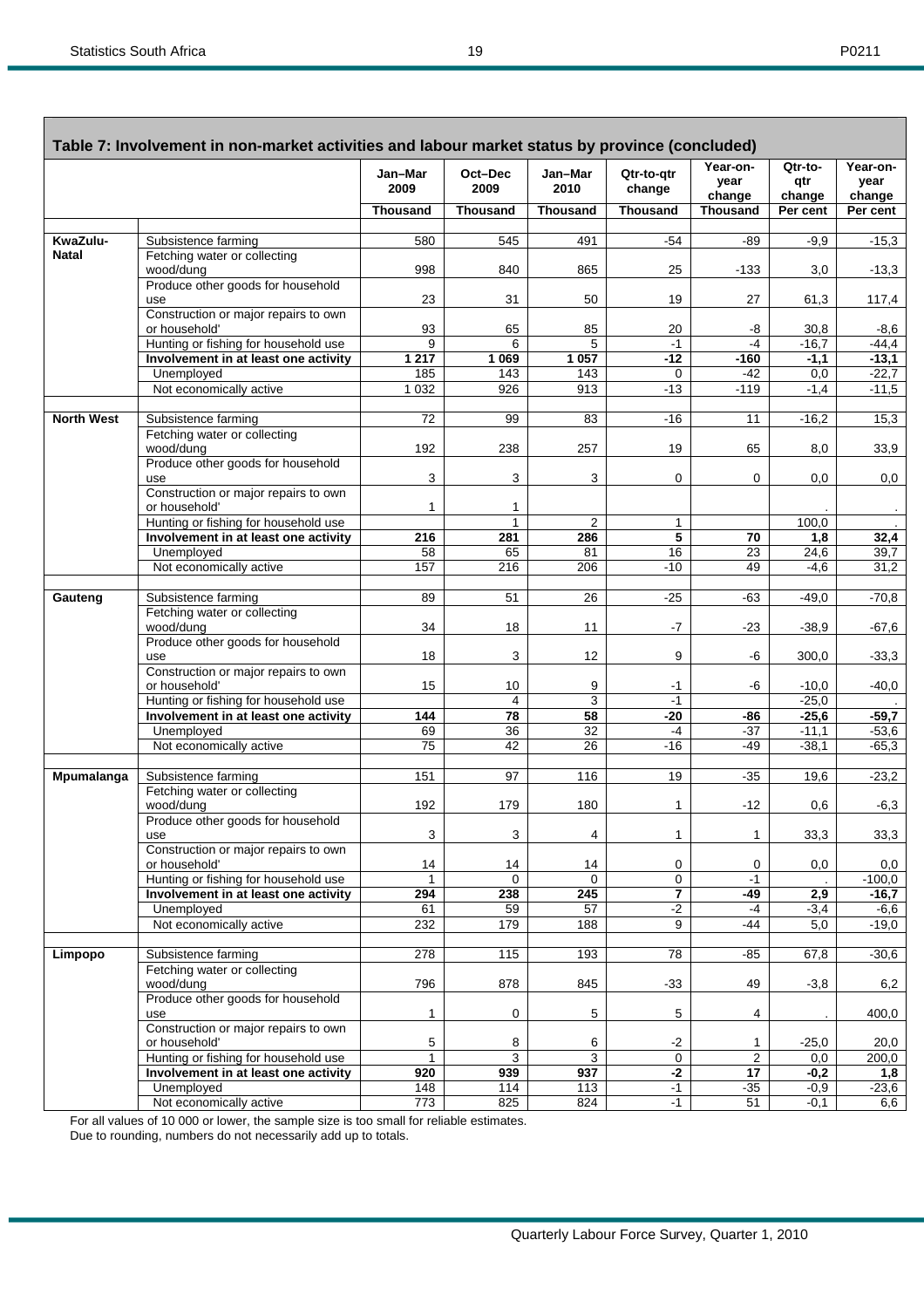|--|

|                                          | Oct-Dec<br>2009<br><b>CV</b> | Jan-Mar<br>2010<br><b>CV</b> | <b>Estimate</b> | Lower<br>95% | <b>Upper</b><br>95% | P-value |
|------------------------------------------|------------------------------|------------------------------|-----------------|--------------|---------------------|---------|
|                                          |                              |                              |                 |              |                     |         |
| <b>Both sexes</b>                        |                              |                              |                 |              |                     |         |
| Population 15-64 yrs                     |                              |                              |                 |              |                     |         |
| Labour force                             |                              |                              | $-25$           | $-1083$      | 1032                | 0,96    |
| Employed                                 | 0,5<br>0,6                   | 3,1<br>3,1                   | $-171$          | $-954$       | 611                 | 0,67    |
| Formal sector (non-agricultural)         | 0,9                          | $\overline{3,2}$             | $-140$          | $-725$       | 445                 | 0,64    |
| Informal sector (non-agricultural)       | 2,3                          | 3,7                          | $-100$          | $-253$       | 52                  | 0,20    |
| Agriculture                              | 4,9                          | 5,2                          | 35              | $-34$        | 104                 | 0,32    |
| Private households                       | 3,1                          | 3,7                          | 34              | $-66$        | 133                 | 0,50    |
| Unemployed                               | 1,7                          | $\overline{3,6}$             | 145             | $-192$       | 483                 | 0,40    |
| Not economically active                  | 0,6                          | 3,1                          | 114             | $-740$       | 969                 | 0,79    |
| Discouraged work-seekers                 | 3,5                          | 4,4                          | 153             | $-23$        | 328                 | 0,09    |
| Other (not economically active)          | 0,6                          | 3,0                          | $-38$           | $-773$       | 697                 | 0,92    |
| Rates (%)                                |                              |                              |                 |              |                     |         |
| Unemployment rate                        | 1,5                          | 1,5                          | 0,9             | $-0,1$       | 1,9                 | 0.08    |
| Employed / population ratio (absorption) | 0,6                          | 0,6                          | $-0,7$          | $-1,3$       | $-0,1$              | 0,03    |
| Labour force participation rate          | 0,5                          | 0,5                          | $-0,2$          | $-0,8$       | 0,3                 | 0,42    |
|                                          |                              |                              |                 |              |                     |         |
| Women                                    |                              |                              |                 |              |                     |         |
| Population 15-64 yrs                     |                              |                              |                 |              |                     |         |
| Labour force                             | 0,8                          | 3,0                          | 31              | $-435$       | 497                 | 0,90    |
| Employed                                 | 0,9                          | 2,9                          | $-82$           | $-415$       | 251                 | 0,63    |
| Formal sector (non-agricultural)         | 1,4                          | $\overline{3,2}$             | $-67$           | $-312$       | 178                 | 0,59    |
| Informal sector (non-agricultural)       | 3,2                          | 4,0                          | $-61$           | $-138$       | 16                  | 0,12    |
| Agriculture                              | 7,1                          | 6,4                          | 36              | 2            | 70                  | 0,04    |
| Private households                       | 3,1                          | 3,7                          | 10              | $-64$        | 84                  | 0,80    |
| Unemployed                               | 2,2                          | 3,8                          | 113             | $-70$        | 296                 | 0,23    |
| Not economically active                  | 0,7                          | 2,9                          | 9               | $-480$       | 497                 | 0,97    |
| Discouraged work-seekers                 | 3,9                          | 4,4                          | 52              | $-50$        | 156                 | 0,31    |
| Other (not economically active)          | 0,8                          | 2,9                          | -45             | $-473$       | 385                 | 0,84    |
| Rates (%)                                |                              |                              |                 |              |                     |         |
| Unemployment rate                        | 2,0                          | 2,0                          | 1,3             | $-0,1$       | 2,7                 | 0,06    |
| Employed / population ratio (absorption) | 0,9                          | 0,9                          | $-0,6$          | $-1,3$       | 0,2                 | 0,13    |
| Labour force participation rate          | 0,8                          | 0,7                          | 0,0             | $-0,8$       | 0,9                 | 0,86    |
| Men                                      |                              |                              |                 |              |                     |         |
| Population 15-64 yrs                     |                              |                              |                 |              |                     |         |
| Labour force                             | 0,5                          | 3,3                          | $-57$           | $-663$       | 550                 | 0,86    |
| Employed                                 | 0,7                          | 3,3                          | $-89$           | $-558$       | 379                 | 0,71    |
| Formal sector (non-agricultural)         | 1,0                          | 3,4                          | $-72$           | $-436$       | 291                 | 0,70    |
| Informal sector (non-agricultural)       | 2,7                          | 4,3                          | $-40$           | $-141$       | 61                  | 0,44    |
| Agriculture                              | 5,4                          | 5,8                          | $-1$            | $-50$        | 48                  | 0,96    |
| Private households                       | 6,3                          | 7,3                          | 24              | $-22$        | $\overline{71}$     | 0,31    |
| Unemployed                               | $\overline{2,1}$             | $\overline{3,9}$             | 33              | $-148$       | $\overline{214}$    | 0,72    |
| Not economically active                  | 0,9                          | $\overline{3,4}$             | 106             | $-276$       | 488                 | 0,59    |
| Discouraged work-seekers                 | 4,7                          | 5,3                          | 99              | 6            | 194                 | 0,04    |
| Other (not economically active)          | 0,9                          | 3,3                          | 6               | $-318$       | 330                 | 0,97    |
| Rates (%)                                |                              |                              |                 |              |                     |         |
| Unemployment rate                        | 2,0                          | 1,9                          | 0,5             | $-0,6$       | 1,6                 | 0,38    |
| Employed / population ratio (absorption) | 0,7                          | 0,8                          | $-0,8$          | $-1,6$       | 0,1                 | 0,08    |
| Labour force participation rate          | 0,5                          | 0,6                          | $-0,5$          | $-1,3$       | 0,1                 | 0,12    |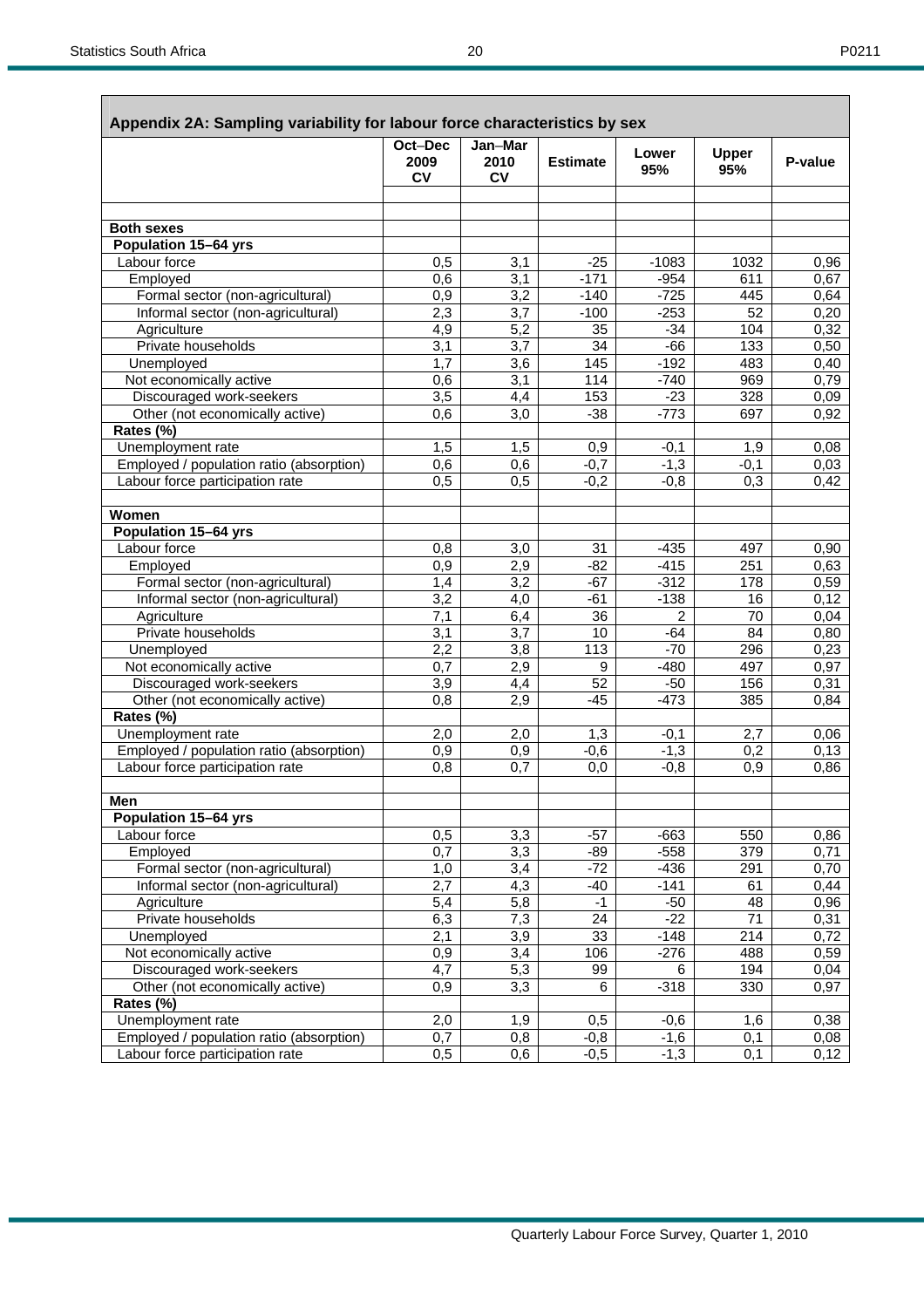| ۰, |  |
|----|--|
|----|--|

| Appendix 2.1A: Sampling variability for labour force characteristics by population group | Oct-Dec          | Jan-Mar          |                         |                |                       |              |
|------------------------------------------------------------------------------------------|------------------|------------------|-------------------------|----------------|-----------------------|--------------|
|                                                                                          | 2009<br>CV       | 2010<br>CV       | <b>Estimate</b>         | Lower<br>95%   | <b>Upper</b><br>95%   | P-value      |
|                                                                                          |                  |                  |                         |                |                       |              |
| <b>South Africa</b>                                                                      |                  |                  |                         |                |                       |              |
| Population 15-64 yrs                                                                     |                  |                  |                         |                |                       |              |
| Labour force                                                                             | 0,5              | 3,1              | $-25$                   | $-1083$        | 1 0 3 2               | 0,96         |
| Employed                                                                                 | 0,6              | 3,1              | $-171$                  | $-954$         | 611                   | 0,67         |
| Unemployed                                                                               | 1,7              | 3,6              | 145                     | $-192$         | 483                   | 0,40         |
| Not economically active                                                                  | 0,6              | 3,1              | 114                     | $-740$         | 969                   | 0,79         |
| Rates (%)                                                                                |                  |                  |                         |                |                       |              |
| Unemployment rate                                                                        | 1,5              | 1,5              | 0,9                     | $-0,1$         | 1,88                  | 0,08         |
| Employed / population ratio (absorption)                                                 | 0,6              | 0,6              | $-0,7$                  | $-1,3$         | $-0,08$               | 0,03         |
| Labour force participation rate                                                          | $\overline{0,5}$ | 0,5              | $-0,2$                  | $-0,8$         | 0,34                  | 0,42         |
| <b>Black African</b>                                                                     |                  |                  |                         |                |                       |              |
| <b>Population 15-64 yrs</b>                                                              |                  |                  |                         |                |                       |              |
| Labour force                                                                             | 0,7              | 3,1              | $-78$                   | $-839$         | 683                   | 0,84         |
| Employed                                                                                 | $\overline{0,8}$ | 3,0              | $-182$                  | $-710$         | 345                   | 0,50         |
| Unemployed                                                                               | 1,9              | $\overline{3,7}$ | 104                     | $-194$         | 403                   | 0,49         |
| Not economically active                                                                  | 0,7              | 3,1              | 162                     | $-552$         | 875                   | 0,66         |
| Rates (%)                                                                                |                  |                  |                         |                |                       |              |
| Unemployment rate                                                                        | 1,6              | 1,7              | 1,1                     | $-0,3$         | 2,28                  | 0,12         |
| Employed / population ratio (absorption)                                                 | 0,8              | 0,8              | $-0,9$                  | $-1,6$         | $-0,18$               | 0,01         |
| Labour force participation rate                                                          | 0,7              | 0,6              | $-0,5$                  | $-1,2$         | 0,23                  | 0,18         |
| <b>Coloured</b>                                                                          |                  |                  |                         |                |                       |              |
| Population 15-64 yrs                                                                     |                  |                  |                         |                |                       |              |
| Labour force                                                                             | 1,1              | 3,5              | 16                      | $-117$         | 150                   | 0,81         |
| Employed                                                                                 | $\overline{1,5}$ | 3,7              | -6                      | $-113$         | 102                   | 0,92         |
| Unemployed<br>Not economically active                                                    | 4,9<br>2,1       | 6,3<br>3,3       | $\overline{22}$<br>$-7$ | $-30$<br>$-75$ | $\overline{75}$<br>62 | 0,40<br>0,85 |
| Rates (%)                                                                                |                  |                  |                         |                |                       |              |
| Unemployment rate                                                                        | 4,6              | 5,2              | 1,0                     | $-1,1$         | 3,01                  | 0,35         |
| Employed / population ratio (absorption)                                                 | $\overline{1,5}$ | $\overline{1,7}$ | $-0,4$                  | $-1,9$         | 1,17                  | 0,64         |
| Labour force participation rate                                                          | 1,1              | 1,2              | 0,3                     | $-1,2$         | 1,89                  | 0,67         |
|                                                                                          |                  |                  |                         |                |                       |              |
| Indian/Asian<br>Population 15-64 yrs                                                     |                  |                  |                         |                |                       |              |
| Labour force                                                                             | 2,3              | 4,1              | 26                      | $-14$          | 66                    | 0,21         |
| Employed                                                                                 | 3,1              | $\overline{4,2}$ | 33                      | $-4$           | $\overline{70}$       | 0,08         |
| Unemployed                                                                               | 13,6             | 11,5             | $-7$                    | $-23$          | 8                     | 0,37         |
| Not economically active                                                                  | 2,9              | 4,8              | $-22$                   | $-55$          | 11                    | 0,19         |
| Rates (%)                                                                                |                  |                  |                         |                |                       |              |
| Unemployment rate                                                                        | 14,0             | 10,5             | $-1,9$                  | $-4,8$         | 0,98                  | 0,35         |
| Employed / population ratio (absorption)                                                 | 3,1              | 2,7              | 3,4                     | 1,1            | 5,79                  | 0,64         |
| Labour force participation rate                                                          | 2,3              | 2,4              | 2,6                     | 0,3            | 5,01                  | 0,67         |
| White                                                                                    |                  |                  |                         |                |                       |              |
| <b>Population 15-64 yrs</b>                                                              |                  |                  |                         |                |                       |              |
| Labour force                                                                             | 1,2              | $\overline{3,5}$ | 10                      | $-145$         | 164                   | 0,90         |
| Employed                                                                                 | 1,2              | $\overline{3,6}$ | $-16$                   | $-162$         | 130                   | 0,83         |
| Unemployed                                                                               | 10,7             | 11,4             | 26                      | $-5$           | 57                    | 0, 10        |
| Not economically active                                                                  | 2,7              | 4,4              | $-18$                   | $-108$         | 72                    | 0,69         |
| Rates (%)                                                                                |                  |                  |                         |                |                       |              |
| Unemployment rate                                                                        | 10,4             | 10,9             | 1,2                     | $-0,2$         | 2,58                  | 0,09         |
| Employed / population ratio (absorption)                                                 | 1,2              | 1,3              | $-0,3$                  | $-2,3$         | 1,62                  | 0,72         |
| Labour force participation rate                                                          | 1,2              | 1,0              | 0,5                     | $-1,5$         | 2,48                  | 0,62         |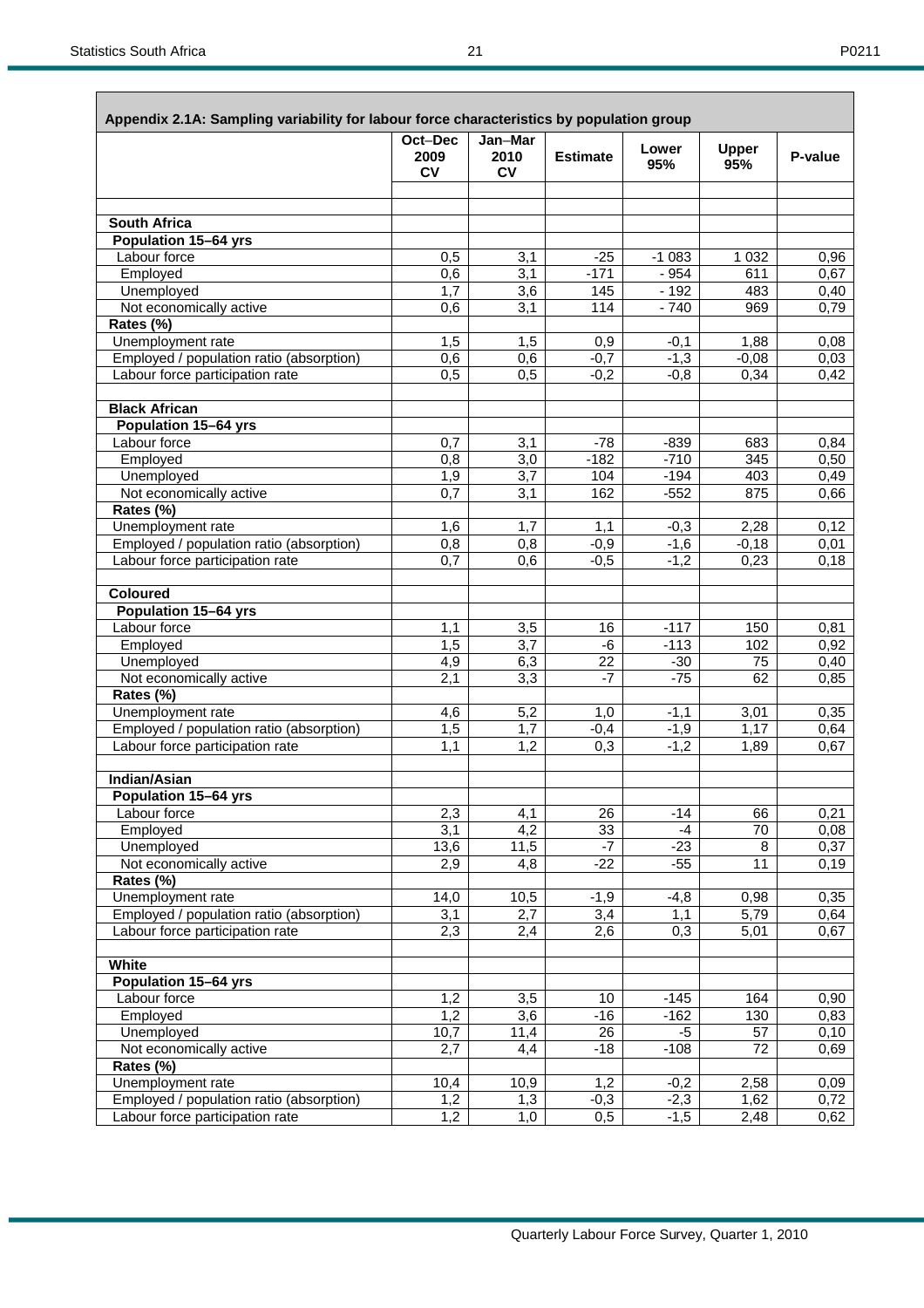|                                              | Oct-Dec<br>2009<br>CV | Jan-Mar<br>2010<br>CV | <b>Estimate</b> | Lower<br>95% | <b>Upper</b><br>95% | P-value |
|----------------------------------------------|-----------------------|-----------------------|-----------------|--------------|---------------------|---------|
| South Africa                                 |                       |                       |                 |              |                     |         |
| Population 15-64 yrs                         |                       |                       |                 |              |                     |         |
| Labour force                                 | 0,5                   | 3,1                   | $-25$           | $-1083$      | 1032                | 0,96    |
| Employed                                     | 0,6                   | 3,1                   | $-171$          | $-954$       | 611                 | 0,67    |
| Unemployed                                   | 1,7                   | 3,6                   | 145             | $-192$       | 483                 | 0,40    |
| Not economically active                      | 0,6                   | 3,1                   | 114             | $-740$       | 969                 | 0,79    |
| Discouraged work-seekers                     | $\overline{3,5}$      | 4,4                   | 153             | $-23$        | 328                 | 0,09    |
| Other (not economically active)              | 0,6                   | $\overline{3,0}$      | $-38$           | $-773$       | 697                 | 0,92    |
| Rates (%)                                    |                       |                       |                 |              |                     |         |
| Unemployment rate                            | 1,5                   | 1,5                   | 0,9             | $-0,11$      | 1,88                | 0,08    |
| Employed / population ratio (absorption)     | 0,6                   | 0,6                   | $-0,7$          | $-1,25$      | $-0,08$             | 0,03    |
| Labour force participation rate              | 0,5                   | 0.5                   | $-0,2$          | $-0,82$      | 0.34                | 0,42    |
| <b>Western Cape</b>                          |                       |                       |                 |              |                     |         |
| Population 15-64 yrs                         |                       |                       |                 |              |                     |         |
| Labour force                                 | 1,1                   | 3,5                   | - 9             | $-174$       | 157                 | 0,92    |
| Employed                                     | 1,3                   | 3,7                   | 20              | $-112$       | 152                 | 0,76    |
| Unemployed                                   | $\overline{3,5}$      | 5,3                   | $-29$           | - 85         | 27                  | 0,31    |
| Not economically active                      | 2,4                   | 3,5                   | 19              | $-64$        | 102                 | 0,65    |
| Discouraged work-seekers                     | 24,8                  | 20,0                  | 9               | $-23$        | 40                  | 0,59    |
| Other (not economically active)              | 2,3                   | 3,5                   | $\overline{11}$ | $-65$        | 85                  | 0,78    |
| Rates (%)                                    |                       |                       |                 |              |                     |         |
| Unemployment rate                            | 3,2                   | 4,0                   | $-1,2$          | $-2,79$      | 0,54                | 0, 18   |
| Employed / population ratio (absorption)     | 1,3                   | 1,5                   | 0,4             | $-1,01$      | 1,84                | 0,57    |
| Labour force participation rate              | 1,1                   | 1,1                   | $-0,4$          | $-2,01$      | 1,11                | 0,58    |
|                                              |                       |                       |                 |              |                     |         |
| <b>Eastern Cape</b>                          |                       |                       |                 |              |                     |         |
| Population 15-64 yrs                         |                       |                       |                 |              |                     |         |
| Labour force                                 | 2,6                   | 4,3                   | 39              | $-103$       | 181                 | 0,59    |
| Employed                                     | 2,3                   | 4,4                   | $-20$           | $-125$       | 84                  | 0,70    |
| Unemployed                                   | 5,8                   | 6,5                   | 60              | -8           | 127                 | 0,08    |
| Not economically active                      | 2,0                   | 4,2                   | -28             | $-196$       | 141                 | 0,75    |
| Discouraged work-seekers                     | 9,8                   | 7,4                   | 16              | $-46$        | $\overline{77}$     | 0,62    |
| Other (not economically active)              | 2,1                   | $\overline{4,2}$      | $-43$           | $-191$       | 105                 | 0,57    |
| Rates (%)                                    |                       |                       |                 |              |                     |         |
| Unemployment rate                            | 4,2                   | 4,3                   | 2,8             | 0            | 5,52                | 0,05    |
| Employed / population ratio (absorption)     | 2,3                   | 3,1                   | $-0,6$          | $-2,24$      | 1,05                | 0,48    |
| Labour force participation rate              | 2,6                   | 2,5                   | 0,9             | $-0,6$       | 2,29                | 0,25    |
| <b>Northern Cape</b>                         |                       |                       |                 |              |                     |         |
| Population 15-64 yrs                         |                       |                       |                 |              |                     |         |
| Labour force                                 | 3,3                   | 5,3                   | $-15$           | $-49$        | 18                  | 0,37    |
| Employed                                     | 4,2                   | 5,6                   | $-22$           | $-48$        | 3                   | 0,09    |
| Unemployed                                   | 9,5                   | 11,0                  | $\overline{7}$  | $-11$        | 25                  | 0,44    |
| Not economically active                      | 4,0                   | 5,3                   | 16              | $-16$        | 49                  | 0,33    |
| Discouraged work-seekers                     | 20,4                  | 11,0                  | 18              | 1            | 35                  | 0,04    |
| Other (not economically active)              | 3,8                   | 5,2                   | $-2$            | $-31$        | 28                  | 0,92    |
| Rates (%)                                    |                       |                       |                 |              |                     |         |
| Unemployment rate                            | 8,7                   | 8,6                   | 2,9             | $-0,74$      | 6,56                | 0,12    |
| Employed / population ratio (absorption)     | 4,2                   | 3,9                   | $-3,2$          | $-5,49$      | $-0,92$             | 0,01    |
| Labour force participation rate              | 3,3                   | 3,2                   | $-2,1$          | $-4,62$      | 0,14                | 0,07    |
|                                              |                       |                       |                 |              |                     |         |
| <b>Free State</b>                            |                       |                       |                 |              |                     |         |
| <b>Population 15-64 yrs</b>                  |                       |                       |                 |              |                     |         |
| Labour force                                 | 1,6                   | 3,0                   | $-4$            | $-68$        | 61                  | 0,92    |
| Employed                                     | 1,6                   | 3,4                   | $-22$           | $-71$        | 26                  | 0,37    |
| Unemployed                                   | 4,4                   | 5,0                   | 19              | $-14$        | 52                  | 0,26    |
| Not economically active                      | 2,1                   | 3,0                   | 6               | $-45$        | $\overline{56}$     | 0,82    |
| Discouraged work-seekers                     | 9,5                   | 9,1                   | 1               | $-15$        | 18                  | 0,86    |
| Other (not economically active)<br>Rates (%) | 2,2                   | 3,0                   | 4               | $-40$        | 49                  | 0,85    |
| Unemployment rate                            | $\overline{3,5}$      | 4,1                   | 1,9             | $-0,46$      | 4,2                 | 0,12    |
| Employed / population ratio (absorption)     | 1,6                   | 2,0                   | $-1,2$          | $-2,49$      | 0,01                | 0,05    |
| Labour force participation rate              | 1,6                   | 1,1                   | $-0,2$          | $-1,75$      | 1,25                | 0,74    |
|                                              |                       |                       |                 |              |                     |         |

**Appendix 2.2A: Sampling variability for labour force characteristics by province**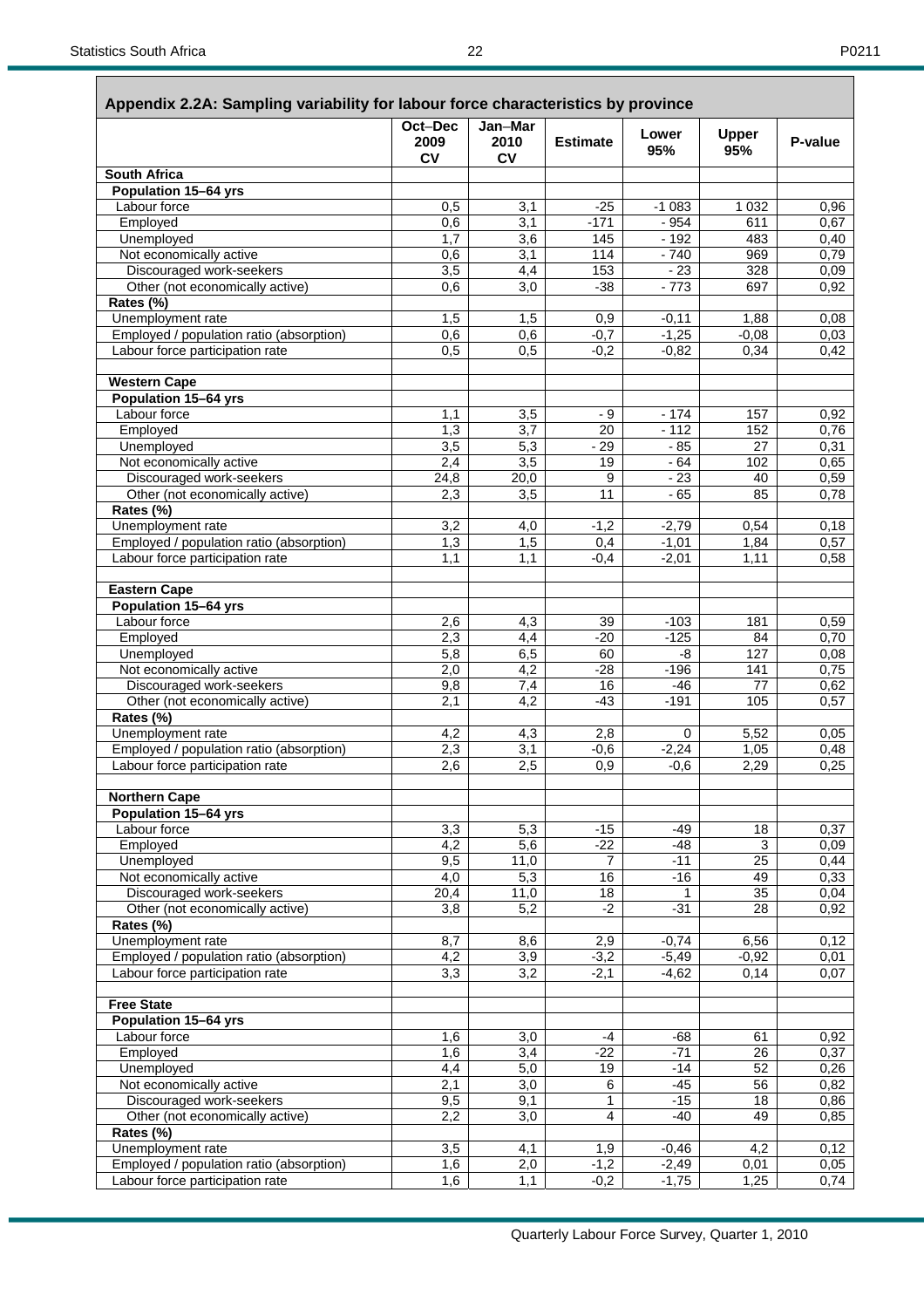| Appendix 2.2A: Sampling variability for labour force characteristics by province (concluded) |                       |                              |                          |                 |                       |              |
|----------------------------------------------------------------------------------------------|-----------------------|------------------------------|--------------------------|-----------------|-----------------------|--------------|
|                                                                                              | Oct-Dec<br>2009<br>CV | Jan-Mar<br>2010<br><b>CV</b> | <b>Estimate</b>          | Lower<br>95%    | <b>Upper</b><br>95%   | P-value      |
| KwaZulu-Natal                                                                                |                       |                              |                          |                 |                       |              |
| Population 15-64 yrs                                                                         |                       |                              |                          |                 |                       |              |
| Labour force                                                                                 | 1,7                   | 4,0                          | 15                       | $-221$          | 250                   | 0,90         |
| Employed                                                                                     | 2,0                   | 4,0                          | 9                        | $-178$          | 195                   | 0,93         |
| Unemployed<br>Not economically active                                                        | 5,2<br>1,5            | 6,6<br>3,8                   | 6<br>6                   | $-74$<br>$-249$ | 87<br>262             | 0,88<br>0,96 |
| Discouraged work-seekers                                                                     | 5,6                   | 6,3                          | 32                       | $-28$           | 93                    | 0,29         |
| Other (not economically active)                                                              | 1,6                   | 3,7                          | $-26$                    | $-247$          | 194                   | 0,82         |
| Rates (%)                                                                                    |                       |                              |                          |                 |                       |              |
| Unemployment rate                                                                            | 4,8                   | 4,8                          | 0,1                      | $-1,8$          | 2,04                  | 0,90         |
| Employed / population ratio (absorption)                                                     | 2,0                   | 1,7                          | 0,0                      | $-1,18$         | 1,19                  | 0,99         |
| Labour force participation rate                                                              | 1,7                   | 1,4                          | 0,1                      | $-1,29$         | 1,45                  | 0,91         |
| <b>North West</b>                                                                            |                       |                              |                          |                 |                       |              |
| Population 15-64 yrs                                                                         |                       |                              |                          |                 |                       |              |
| Labour force                                                                                 | 2,6                   | 3,5                          | $-22$                    | $-94$           | 51                    | 0,56         |
| Employed                                                                                     | 3,1                   | 3,8                          | -9                       | $-61$           | 43                    | 0,73         |
| Unemployed<br>Not economically active                                                        | 6,2<br>2,5            | 6,5<br>3,3                   | $-13$<br>$\overline{25}$ | $-49$<br>$-38$  | 24<br>89              | 0,50<br>0,44 |
| Discouraged work-seekers                                                                     | 11,5                  | 8,7                          | $-5$                     | $-32$           | 23                    | 0,74         |
| Other (not economically active)                                                              | 2,5                   | 3,2                          | 30                       | $-27$           | 87                    | 0,30         |
| Rates (%)                                                                                    |                       |                              |                          |                 |                       |              |
| Unemployment rate                                                                            | 5,3                   | 5,1                          | $-0,7$                   | $-3,08$         | 1,81                  | 0,61         |
| Employed / population ratio (absorption)                                                     | 3,1                   | 2,6                          | $-0,5$                   | $-1,72$         | 0,76                  | 0,45         |
| Labour force participation rate                                                              | 2,6                   | 2,3                          | $-1,1$                   | $-2,86$         | 0,71                  | 0,24         |
| Gauteng                                                                                      |                       |                              |                          |                 |                       |              |
| Population 15-64 yrs                                                                         |                       |                              |                          |                 |                       |              |
| Labour force                                                                                 | 0,9                   | 2,6                          | 35                       | $-231$          | 301                   | 0,80         |
| Employed                                                                                     | 1,4                   | 2,8                          | $-46$                    | $-272$          | 181                   | 0.69         |
| Unemployed<br>Not economically active                                                        | 3,4<br>2,2            | 4,2<br>2,9                   | 81<br>$-18$              | $-69$<br>$-161$ | 230<br>125            | 0,29<br>0,81 |
| Discouraged work-seekers                                                                     | 10,8                  | 11,9                         | 5                        | $-67$           | 76                    | 0,91         |
| Other (not economically active)                                                              | 2,4                   | 3,0                          | $-22$                    | $-160$          | 115                   | 0,75         |
| Rates (%)                                                                                    |                       |                              |                          |                 |                       |              |
| Unemployment rate                                                                            | 3,2                   | 3,0                          | 1,4                      | $-1,11$         | 3,93                  | 0,27         |
| Employed / population ratio (absorption)                                                     | 1,4                   | 1,3                          | $-0,8$                   | $-2,67$         | 1,16                  | 0,44         |
| Labour force participation rate                                                              | 0,9                   | 1,0                          | 0,4                      | $-1,28$         | 1,92                  | 0,70         |
| Mpumalanga                                                                                   |                       |                              |                          |                 |                       |              |
| <b>Population 15-64 yrs</b>                                                                  |                       |                              |                          |                 |                       |              |
| Labour force                                                                                 | 1,8                   | 3,9                          | 5                        | $-97$           | 107                   | 0,92         |
| Employed<br>Unemployed                                                                       | 2,4<br>4,8            | 4,1<br>7,0                   | $-29$<br>34              | $-108$<br>$-22$ | 49<br>$\overline{91}$ | 0,46<br>0,23 |
| Not economically active                                                                      | 2,1                   | 3,9                          | 2                        | $-88$           | 92                    | 0,96         |
| Discouraged work-seekers                                                                     | 10,6                  | 8,6                          | $\overline{38}$          | $-5$            | 81                    | 0,08         |
| Other (not economically active)                                                              | 2,3                   | 3,9                          | $-36$                    | $-111$          | 39                    | 0,34         |
| Rates (%)                                                                                    |                       |                              |                          |                 |                       |              |
| Unemployment rate                                                                            | 4,5                   | 5,1                          | 2,7                      | $-0,95$         | 6,46                  | 0,14         |
| Employed / population ratio (absorption)                                                     | 2,4                   | 2,7                          | $-1,4$                   | $-4,06$         | 1,16                  | 0,28         |
| Labour force participation rate                                                              | 1,8                   | 2,2                          | 0,1                      | $-2,97$         | 3,07                  | 0,97         |
| Limpopo                                                                                      |                       |                              |                          |                 |                       |              |
| <b>Population 15-64 yrs</b><br>Labour force                                                  | 2,9                   | 3,8                          | $-71$                    | $-186$          | 44                    | 0,23         |
| Employed                                                                                     | 2,6                   | 3,9                          | $-51$                    | $-130$          | 28                    | 0,21         |
| Unemployed                                                                                   | $\overline{7,6}$      | 6,5                          | $-20$                    | $-91$           | 52                    | 0,59         |
| Not economically active                                                                      | 1,9                   | 3,3                          | 85                       | $-54$           | 224                   | 0,23         |
| Discouraged work-seekers                                                                     | 10,1                  | 7,1                          | 39                       | $-4$            | 82                    | 0,08         |
| Other (not economically active)                                                              | 1,9                   | 3,3                          | 46                       | $-85$           | 177                   | 0,49         |
| Rates (%)                                                                                    |                       |                              |                          |                 |                       |              |
| Unemployment rate                                                                            | 5,7                   | 4,7                          | $-0,1$                   | $-4,44$         | 4,32                  | 0,98         |
| Employed / population ratio (absorption)                                                     | 2,6<br>2,9            | 2,9                          | $-1,8$                   | $-3,79$         | 0,29                  | 0,09         |
| Labour force participation rate                                                              |                       | 2,5                          | $-2,4$                   | $-5,27$         | 0,42                  | 0,09         |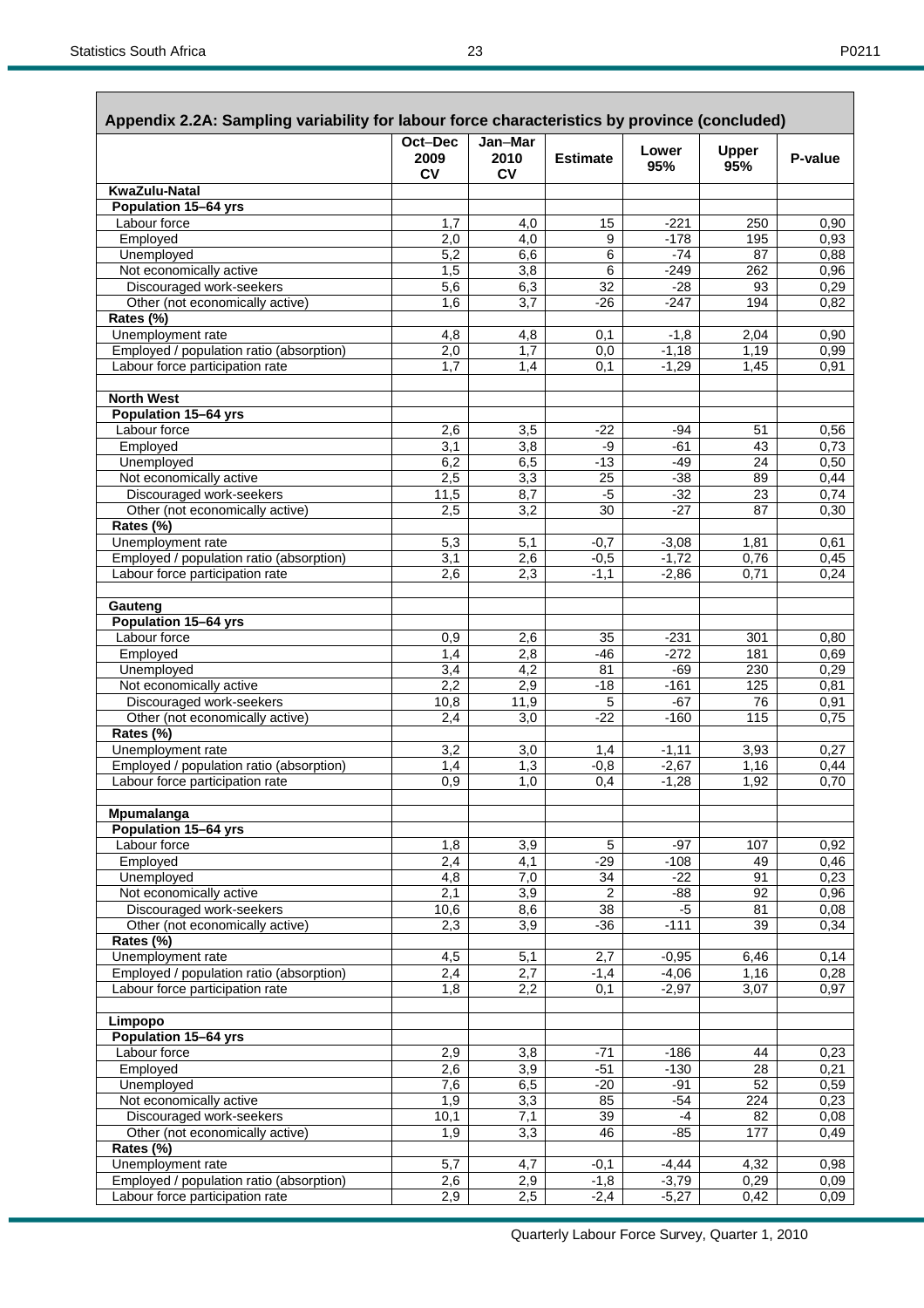ì

|                               | Oct-Dec<br>2009<br><b>CV</b> | Jan-Mar<br>2010<br><b>CV</b> | <b>Estimate</b> | Lower<br>95%   | Upper<br>95%    | P-value |
|-------------------------------|------------------------------|------------------------------|-----------------|----------------|-----------------|---------|
|                               |                              |                              |                 |                |                 |         |
| <b>Both sexes</b>             | 0.6                          | 3,1                          | $-171$          | $-954$         | 611             | 0,67    |
| Agriculture                   | $\overline{4,9}$             | $\overline{5,2}$             | $\overline{35}$ | $-34$          | 104             | 0,32    |
| Mining                        | 6,9                          | $\overline{7,6}$             | 0               | $-40$          | 40              | 0,99    |
| Manufacturing                 | 2,6                          | 4,1                          | -33             | $-174$         | 107             | 0,64    |
| <b>Utilities</b>              | 15,4                         | 11,6                         | $-28$           | $-60$          | 3               | 0,08    |
| Construction                  | $\overline{3,0}$             | $\overline{4,5}$             | $-64$           | $-166$         | 39              | 0,22    |
| Trade                         | 2,0                          | $\overline{3,6}$             | $-48$           | $-255$         | 159             | 0,65    |
| Transport                     | 3,8                          | 4,8                          | $\overline{28}$ | $-53$          | 109             | 0,50    |
| Finance                       | 2,4                          | 4,1                          | $-126$          | $-271$         | 19              | 0,09    |
| Community and social services | 2,2                          | $\overline{3,7}$             | $\overline{29}$ | $-181$         | 239             | 0,79    |
| Private households            | 3,1                          | 3,7                          | 34              | $-66$          | 133             | 0,50    |
| Other                         |                              |                              |                 |                |                 |         |
| Women                         | 0,9                          | 2,9                          | -82             | $-415$         | 251             | 0,63    |
| Agriculture                   | 7.1                          | 6,4                          | 36              | $\overline{2}$ | 70              | 0.04    |
| Mining                        | $\overline{12,7}$            | 13,2                         | $\Omega$        | $-10$          | 10              | 0,97    |
| Manufacturing                 | $\overline{4,3}$             | $\overline{5,1}$             | $-23$           | $-83$          | $\overline{37}$ | 0,46    |
| <b>Utilities</b>              | 22,8                         | 22,0                         | -3              | $-12$          | 5               | 0,46    |
| Construction                  | 8,1                          | 10,3                         | $-15$           | $-42$          | 11              | 0,26    |
| Trade                         | $\overline{2,7}$             | $\overline{3,9}$             | $-17$           | $-127$         | $\overline{92}$ | 0,75    |
| Transport                     | 8,1                          | 8, 4                         | 3               | $-31$          | 37              | 0,87    |
| Finance                       | 3,7                          | 4,6                          | $-73$           | $-146$         | $-1$            | 0.05    |
| Community and social services | 2,2                          | 3,7                          | 1               | $-117$         | 119             | 0,98    |
| Private households            | 3.1                          | 3.7                          | 10              | $-64$          | 84              | 0,80    |
| Other                         |                              |                              |                 |                |                 |         |
|                               |                              |                              |                 |                |                 |         |
| Men                           | 0,7                          | 3,3                          | $-89$           | $-558$         | 379             | 0,71    |
| Agriculture                   | 5,4                          | $\overline{5,8}$             | $-1$            | $-50$          | 48              | 0,96    |
| Mining                        | $\overline{7,0}$             | 7,9                          | $\overline{0}$  | $-38$          | $\overline{38}$ | 1,00    |
| Manufacturing                 | 3,1                          | $\overline{4,4}$             | $-11$           | $-123$         | 102             | 0,86    |
| <b>Utilities</b>              | 16,1                         | 13,3                         | $-25$           | $-53$          | $\overline{c}$  | 0,07    |
| Construction                  | 3,1                          | 4,6                          | $-49$           | $-140$         | 43              | 0,30    |
| Trade                         | 2,5                          | $\overline{4,2}$             | $-30$           | $-159$         | 99              | 0.64    |
| Transport                     | 4,1                          | 5,2                          | $\overline{24}$ | $-40$          | 90              | 0,45    |
| Finance                       | 3,3                          | 4,7                          | $-53$           | $-157$         | 52              | 0,32    |
| Community and social services | $\overline{3,3}$             | 4,5                          | $\overline{28}$ | $-86$          | 141             | 0,63    |
| Private households            | 6,3                          | 7,3                          | 24              | $-22$          | 71              | 0,31    |
| Other                         |                              |                              |                 |                |                 |         |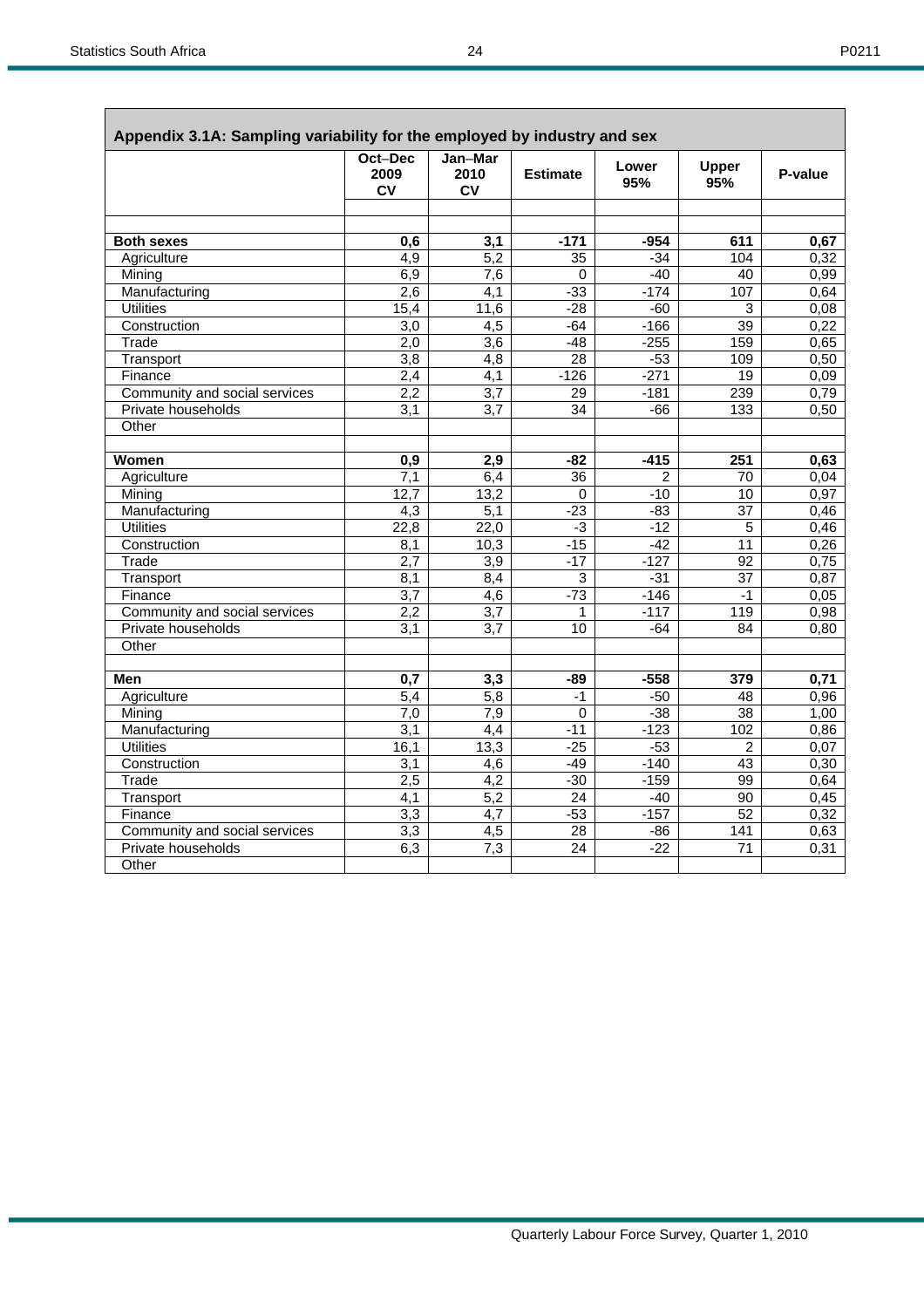| ۰, |  |
|----|--|
|----|--|

 $\overline{\phantom{a}}$ 

| Appendix 3.4A: Sampling variability for the employed by province and sector | Oct-Dec                 | Jan-Mar                 |                 |                |                     |         |
|-----------------------------------------------------------------------------|-------------------------|-------------------------|-----------------|----------------|---------------------|---------|
|                                                                             | 2009<br><b>CV</b>       | 2010<br><b>CV</b>       | <b>Estimate</b> | Lower<br>95%   | <b>Upper</b><br>95% | P-value |
|                                                                             |                         |                         |                 |                |                     |         |
| <b>South Africa</b>                                                         | 0,6                     | 2,5                     | $-171$          | $-954$         | 611                 | 0,67    |
| Formal sector (non-agricultural)                                            | 0,9                     | 3,7                     | $-140$          | $-725$         | 445                 | 0,64    |
| Informal sector (non-agricultural)                                          | 2,3                     | $\overline{5,2}$        | $-100$          | $-253$         | 52                  | 0,20    |
| Agriculture<br>Private households                                           | 4,9<br>$\overline{3,1}$ | 3,7<br>$\overline{3,1}$ | 35<br>34        | $-34$<br>$-66$ | 104<br>133          | 0,32    |
|                                                                             |                         |                         |                 |                |                     | 0,50    |
| <b>Western Cape</b>                                                         | 1,3                     | 5,4                     | 21              | $-112$         | 152                 | 0,76    |
| Formal sector (non-agricultural)                                            | 1,7                     | 6,9                     | $-31$           | $-136$         | 74                  | 0,56    |
| Informal sector (non-agricultural)                                          | 7,2                     | $\overline{7,3}$        | 9               | $-22$          | 39                  | 0,58    |
| Agriculture                                                                 | 8,8                     | 8,8                     | 45              | 11             | 79                  | 0,01    |
| Private households                                                          | 9,2                     | 3,7                     | $-2$            | $-22$          | 18                  | 0,84    |
| <b>Eastern Cape</b>                                                         | 2,3                     | 7,5                     | $-20$           | $-125$         | 84                  | 0,70    |
| Formal sector (non-agricultural)                                            | 3,4                     | $\overline{7,5}$        | $\overline{7}$  | $-71$          | 86                  | 0,85    |
| Informal sector (non-agricultural)                                          | 7,1                     | 13,4                    | $-28$           | $-65$          | 10                  | 0,14    |
| Agriculture                                                                 | 13,5                    | 10,2                    | $-5$            | $-23$          | 14                  | 0,63    |
| Private households                                                          | 9,1                     | 4,4                     | 5               | $-17$          | 27                  | 0,67    |
| <b>Northern Cape</b>                                                        | 4,2                     | 5,1                     | $-22$           | $-48$          | 3                   | 0,09    |
| Formal sector (non-agricultural)                                            | 6,2                     | 15,5                    | $-12$           | $-33$          | 9                   | 0,26    |
| Informal sector (non-agricultural)                                          | 11,2                    | 25,7                    | $-5$            | $-12$          | $\overline{2}$      | 0,17    |
| Agriculture                                                                 | 30,6                    | 9,9                     | -6              | $-22$          | 10                  | 0,44    |
| Private households                                                          | 9,8                     | 5,6                     | $\mathbf{1}$    | $-6$           | 8                   | 0,82    |
| <b>Free State</b>                                                           | 1,6                     | 4,5                     | $-22$           | $-71$          | 26                  | 0,37    |
| Formal sector (non-agricultural)                                            | 4,0                     | 7,5                     | 10              | $-29$          | 49                  | 0,60    |
| Informal sector (non-agricultural)                                          | 6,7                     | 9,6                     | $-22$           | $-42$          | $-1$                | 0,04    |
| Agriculture                                                                 | 9,7                     | 7,5                     | 1               | $-11$          | 11                  | 0,99    |
| Private households                                                          | 9,0                     | 3,4                     | $-11$           | $-26$          | 4                   | 0,15    |
| <b>KwaZulu-Natal</b>                                                        | 2,0                     | 5,0                     | 9               | $-178$         | 195                 | 0,93    |
| Formal sector (non-agricultural)                                            | 2,7                     | 6,6                     | 23              | $-120$         | 166                 | 0,75    |
| Informal sector (non-agricultural)                                          | 5,6                     | 11,4                    | $-23$           | $-71$          | 25                  | 0,35    |
| Agriculture                                                                 | 10,6                    | $\overline{6,7}$        | 10              | $-11$          | 30                  | 0,38    |
| Private households                                                          | 7,1                     | 4,0                     | $-1$            | $-34$          | 32                  | 0,96    |
| <b>North West</b>                                                           | 3,1                     | 3,0                     | -9              | $-61$          | 43                  | 0,73    |
| Formal sector (non-agricultural)                                            | 3,9                     | 7,8                     | $-4$            | $-42$          | 35                  | 0,85    |
| Informal sector (non-agricultural)                                          | 7,2                     | 12,4                    | -8              | $-21$          | 4                   | 0,20    |
| Agriculture                                                                 | 22,7                    | 9,3                     | $\overline{1}$  | $-10$          | $\overline{12}$     | 0,88    |
| Private households                                                          | 9,1                     | 3,8                     | $\overline{2}$  | -9             | 13                  | 0,74    |
| Gauteng                                                                     | 1,4                     | 4,7                     | -46             | $-272$         | 181                 | 0,69    |
| Formal sector (non-agricultural)                                            | 1,8                     | 5,0                     | $-55$           | $-260$         | 148                 | 0,59    |
| Informal sector (non-agricultural)                                          | $\overline{5,7}$        | 30,3                    | $-19$           | -86            | 48                  | 0,58    |
| Agriculture                                                                 | 27,9                    | 6,4                     | $\overline{5}$  | $-16$          | $\overline{26}$     | 0,63    |
| Private households                                                          | 8,1                     | 2,8                     | 24              | $-38$          | 86                  | 0,45    |
| Mpumalanga                                                                  | 2,4                     | 4,4                     | $-29$           | $-108$         | 49                  | 0,46    |
| Formal sector (non-agricultural)                                            | 4,8                     | 6,4                     | $-10$           | $-67$          | 47                  | 0,73    |
| Informal sector (non-agricultural)                                          | 4,9                     | $\overline{11,4}$       | $-21$           | $-51$          | 10                  | 0,19    |
| Agriculture                                                                 | 12,7                    | 9,0                     | $-1$            | $-23$          | 20                  | 0,89    |
| Private households                                                          | 7,5                     | 4,1                     | $\overline{3}$  | $-17$          | $\overline{23}$     | 0,78    |
| Limpopo                                                                     | 2,6                     | 3,2                     | $-51$           | $-130$         | 28                  | 0,21    |
| Formal sector (non-agricultural)                                            | 4,8                     | 6,2                     | $-67$           | $-131$         | $-4$                | 0,04    |
| Informal sector (non-agricultural)                                          | 4,9                     | 18,1                    | 16              | $-28$          | 60                  | 0,47    |
| Agriculture<br>Private households                                           | 12,7                    | 12,0                    | $-13$<br>13     | $-29$<br>$-12$ | 3<br>38             | 0,11    |
|                                                                             | 7,5                     | 3,9                     |                 |                |                     | 0,30    |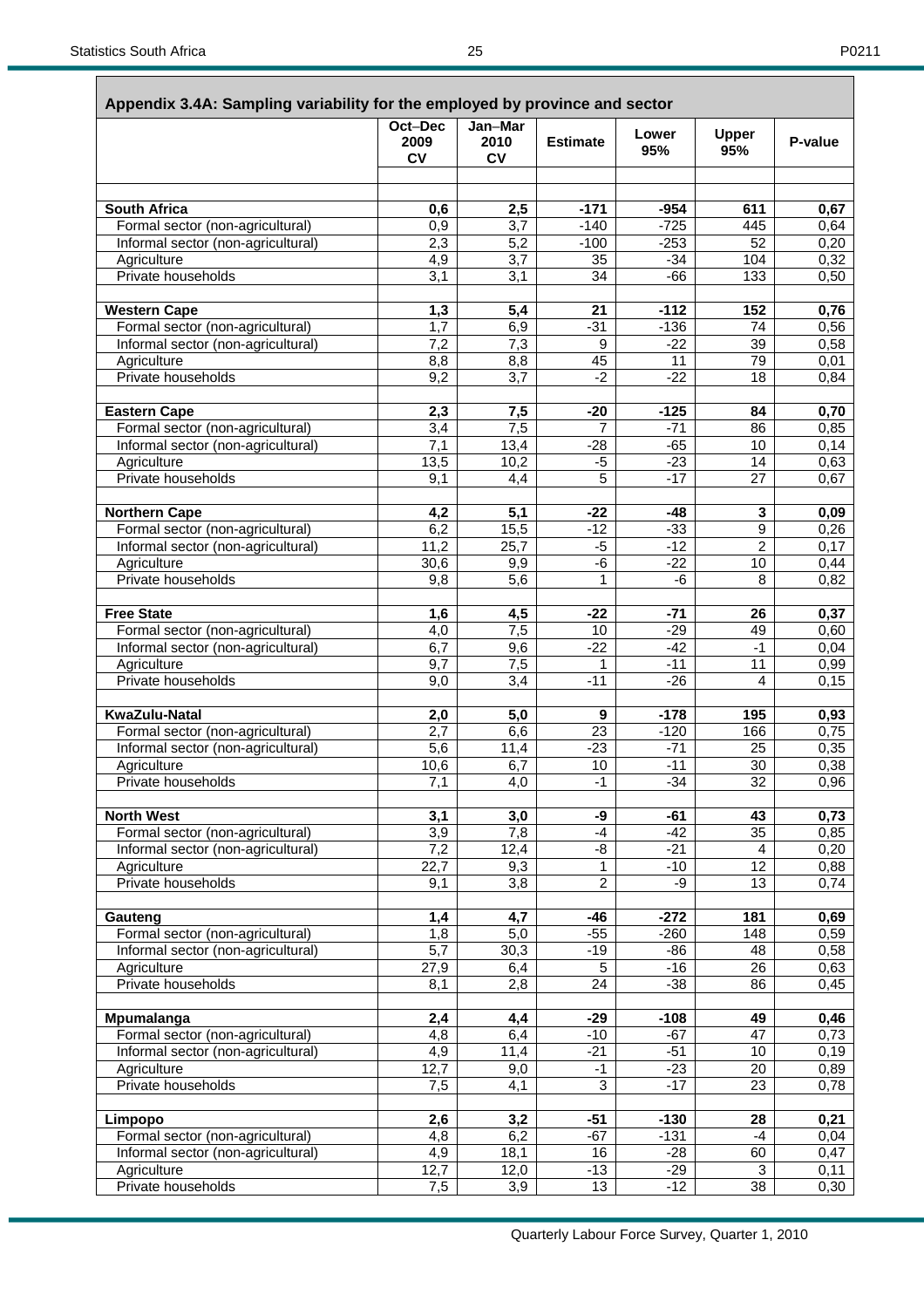|--|--|

| Appendix 3.5A: Sampling variability for the employed by sex and occupation |                              |                              |                 |              |                 |         |
|----------------------------------------------------------------------------|------------------------------|------------------------------|-----------------|--------------|-----------------|---------|
|                                                                            | Oct-Dec<br>2009<br><b>CV</b> | Jan-Mar<br>2010<br><b>CV</b> | <b>Estimate</b> | Lower<br>95% | Upper<br>95%    | P-value |
|                                                                            |                              |                              |                 |              |                 |         |
| <b>Both sexes</b>                                                          | 0,6                          | 3,1                          | $-171$          | -954         | 611             | 0,67    |
| Manager                                                                    | $\overline{3,4}$             | $\overline{4,1}$             | $-4$            | $-101$       | 94              | 0,94    |
| Professional                                                               | $\overline{4,0}$             | $\overline{4,9}$             | $\overline{32}$ | $-45$        | 110             | 0,41    |
| Technician                                                                 | $\overline{2,4}$             | 4,1                          | $-33$           | $-168$       | 103             | 0,64    |
| <b>Clerk</b>                                                               | 2,8                          | $\overline{4,0}$             | $-19$           | $-145$       | 108             | 0,77    |
| Sales and services                                                         | 2,7                          | $\overline{4,2}$             | $-36$           | $-196$       | 125             | 0,66    |
| Skilled agriculture                                                        | 13,0                         | 12,9                         | 5               | $-22$        | 32              | 0,70    |
| Craft and related trade                                                    | 2,5                          | 3,9                          | $\overline{8}$  | $-122$       | 137             | 0.91    |
| Plant and machine operator                                                 | $\overline{3,5}$             | 4,9                          | $-35$           | $-142$       | 71              | 0,51    |
| Elementary                                                                 | $\overline{1,9}$             | $\overline{3,6}$             | $-82$           | $-277$       | 114             | 0,41    |
| Domestic worker                                                            | $\overline{3,2}$             | 3,7                          | $-10$           | $-85$        | 65              | 0,79    |
| Other                                                                      |                              |                              |                 |              |                 |         |
|                                                                            |                              |                              |                 |              |                 |         |
| Women                                                                      | 0,9                          | 2,9                          | $-82$           | $-415$       | 251             | 0,63    |
| Manager                                                                    | 7.0                          | 6,3                          | $-4$            | -55          | 48              | 0,90    |
| Professional                                                               | 5,4                          | $\overline{5,5}$             | $\overline{23}$ | $-20$        | 65              | 0,29    |
| Technician                                                                 | $\overline{3.2}$             | $\overline{4,4}$             | $-23$           | $-109$       | 64              | 0,61    |
| Clerk                                                                      | 3,3                          | 4,2                          | $-22$           | $-118$       | 73              | 0,65    |
| Sales and services                                                         | 3,3                          | $\overline{4,4}$             | $-7$            | $-86$        | $\overline{72}$ | 0,86    |
| Skilled agriculture                                                        | 22,2                         | $\overline{21,1}$            | $-4$            | $-16$        | 9               | 0,55    |
| Craft and related trade                                                    | 6,2                          | 7,0                          | -9              | $-44$        | 26              | 0,62    |
| Plant and machine operator                                                 | 7,8                          | 9,9                          | $-32$           | $-58$        | -6              | 0,02    |
| Elementary                                                                 | 2,8                          | 4,0                          | 1               | $-97$        | 98              | 0,99    |
| Domestic worker                                                            | 3,1                          | 3,7                          | $-5$            | $-79$        | 67              | 0.87    |
| Other                                                                      |                              |                              |                 |              |                 |         |
|                                                                            |                              |                              |                 |              |                 |         |
| Men                                                                        | 0,7                          | 3,3                          | -89             | $-558$       | 379             | 0,71    |
| Manager                                                                    | $\overline{3,4}$             | $\overline{4,6}$             | $\Omega$        | $-72$        | 72              | 1,00    |
| Professional                                                               | $\overline{5,3}$             | 6,6                          | $\overline{10}$ | $-43$        | 63              | 0,71    |
| Technician                                                                 | $\overline{3,0}$             | 5,1                          | $-10$           | $-84$        | 64              | 0,79    |
| <b>Clerk</b>                                                               | 4,6                          | $\overline{5,7}$             | 3               | $-52$        | 60              | 0,90    |
| Sales and services                                                         | 3,4                          | 4,7                          | $-29$           | $-130$       | 73              | 0,58    |
| Skilled agriculture                                                        | 13,4                         | 13,4                         | 9               | $-11$        | $\overline{30}$ | 0,38    |
| Craft and related trade                                                    | $\overline{2,7}$             | 4,1                          | 16              | $-105$       | 138             | 0,79    |
| Plant and machine operator                                                 | $\overline{3,7}$             | 5,0                          | $-4$            | $-103$       | 96              | 0,94    |
| Elementary                                                                 | 2,5                          | $\overline{4,1}$             | $-83$           | $-217$       | $\overline{52}$ | 0,23    |
| Domestic worker                                                            | 17,8                         | 17,3                         | $-4$            | $-18$        | 9               | 0,56    |
| Other                                                                      |                              |                              |                 |              |                 |         |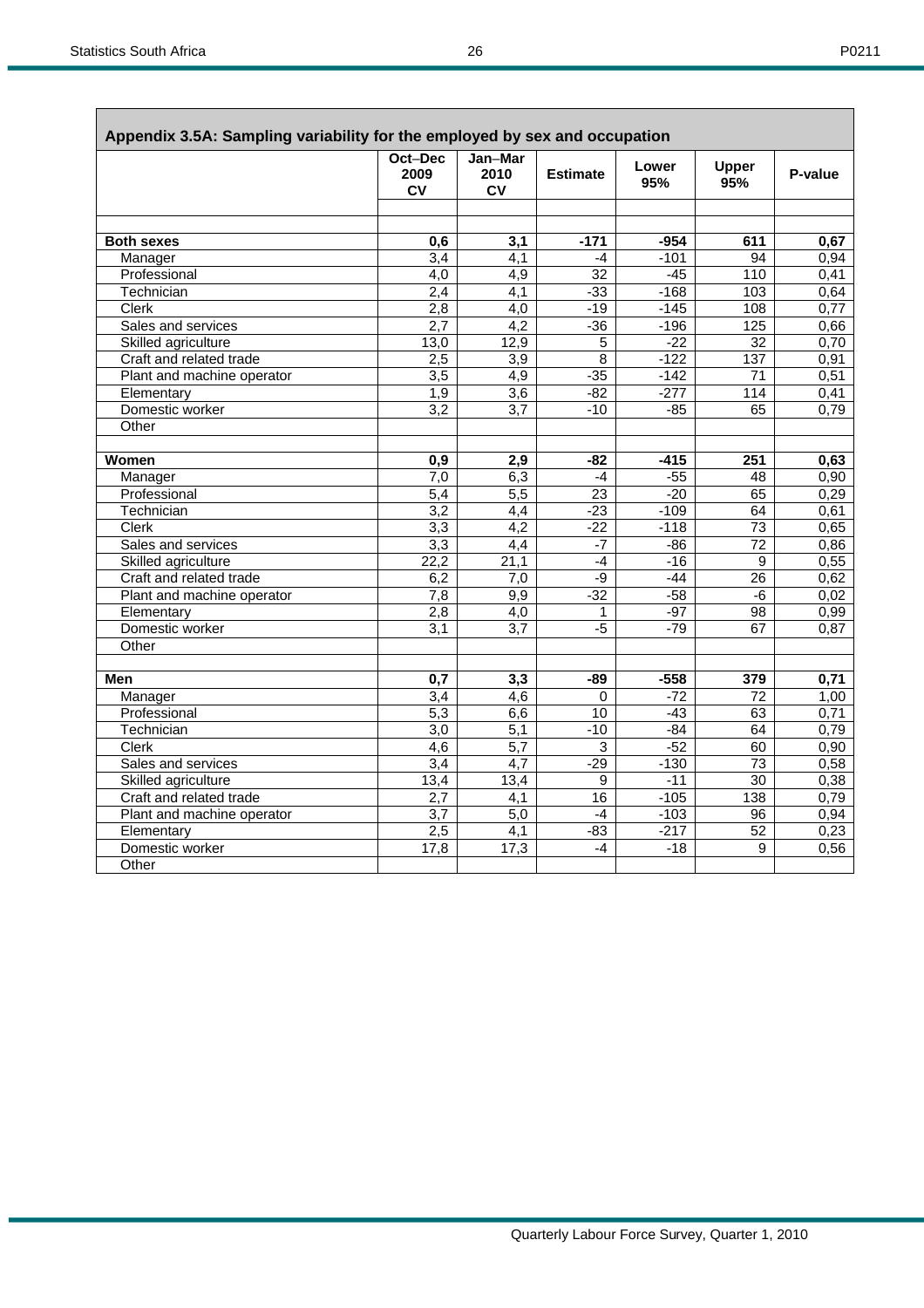**Rates (%)** 

|                                          | Jan-Mar          | Jan-Mar           |                 |              |                     |         |
|------------------------------------------|------------------|-------------------|-----------------|--------------|---------------------|---------|
|                                          | 2009<br>CV       | 2010<br><b>CV</b> | <b>Estimate</b> | Lower<br>95% | <b>Upper</b><br>95% | P-value |
|                                          |                  |                   |                 |              |                     |         |
| <b>Both sexes</b>                        |                  |                   |                 |              |                     |         |
| <b>Population 15-64 yrs</b>              |                  |                   |                 |              |                     |         |
| Labour force                             | 0,5              | 3,1               | $-707$          | $-1766$      | 351                 | 0,19    |
| Employed                                 | 0,6              | 3,1               | $-833$          | $-1618$      | $-50$               | 0,04    |
| Formal sector (non-agricultural)         | 0,8              | $\overline{3,2}$  | $-475$          | $-1068$      | 118                 | 0,12    |
| Informal sector (non-agricultural)       | 2,1              | 3,7               | $-141$          | $-309$       | 26                  | 0,10    |
| Agriculture                              | 4,9              | $\overline{5,2}$  | $-88$           | $-181$       | 7                   | 0,07    |
| Private households                       | 2,7              | 3,7               | $-130$          | $-227$       | $-33$               | 0,01    |
| Unemployed                               | 1,8              | 3,6               | 126             | $-212$       | 465                 | 0,46    |
| Not economically active                  | 0,7              | 3,1               | 1 0 7 1         | 205          | 1937                | 0,02    |
| Discouraged work-seekers                 | 4,0              | 4,0               | 624             | 450          | 798                 | 0,00    |
| Other (not economically active)          | $\overline{0,7}$ | $\overline{3,0}$  | 448             | $-303$       | 1197                | 0,24    |
| Rates (%)                                |                  |                   |                 |              |                     |         |
| Unemployment rate                        | 1,6              | 1,5               | 1,7             | 0,7          | 2,7                 | 0,00    |
| Employed / population ratio (absorption) | 0,6              | 0,6               | $-3,2$          | $-3,8$       | $-2,5$              | 0,00    |
| Labour force participation rate          | 0,5              | 0,5               | $-2,9$          | $-3,6$       | $-2,2$              | 0,00    |
| Women                                    |                  |                   |                 |              |                     |         |
| Population 15-64 yrs                     |                  |                   |                 |              |                     |         |
| Labour force                             | 0,7              | 3,0               | $-363$          | $-837$       | 110                 | 0,13    |
| Employed                                 | 0,9              | 2,9               | $-361$          | $-708$       | $-14$               | 0,04    |
| Formal sector (non-agricultural)         | 1,2              | 3,2               | $-143$          | $-398$       | $\overline{112}$    | 0,27    |
| Informal sector (non-agricultural)       | 2,7              | 4,0               | $-100$          | $-187$       | $-13$               | 0,02    |
| Agriculture                              | 6,3              | 6,4               | 7               | $-33$        | 47                  | 0,74    |
| Private households                       | 2,8              | 3,7               | $-125$          | $-201$       | $-49$               | 0,00    |
| Unemployed                               | 2,3              | $\overline{3,8}$  | $-2$            | $-185$       | 181                 | 0,98    |
| Not economically active                  | 0,8              | 2,9               | 526             | 32           | 1 0 1 9             | 0,04    |
| Discouraged work-seekers                 | 4,3              | 4,4               | 321             | 220          | 424                 | 0,00    |
| Other (not economically active)          | 0,8              | 2,9               | 203             | $-230$       | 638                 | 0,36    |
| Rates (%)                                |                  |                   |                 |              |                     |         |
| Unemployment rate                        | 2,0              | 2,0               | 1,1             | $-0.2$       | 2,6                 | 0,10    |
| Employed / population ratio (absorption) | 0,9              | 0,9               | $-2,6$          | $-3,5$       | $-1,7$              | 0,00    |
| Labour force participation rate          | 0,7              | 0,7               | $-2,8$          | $-3,7$       | $-1,8$              | 0,00    |
| Men                                      |                  |                   |                 |              |                     |         |
|                                          |                  |                   |                 |              |                     |         |
| <b>Population 15-64 yrs</b>              |                  |                   |                 |              |                     |         |
| Labour force                             | 0,5              | 3,3               | $-344$          | $-949$       | 260                 | 0,26    |
| Employed                                 | 0,6              | 3,3               | $-472$          | $-936$       | -9                  | 0,05    |
| Formal sector (non-agricultural)         | 1,0              | 3,4               | $-332$          | $-700$       | 36                  | 0,08    |
| Informal sector (non-agricultural)       | 2,9              | 4,3               | $-41$           | $-154$       | 71                  | 0,47    |
| Agriculture                              | 5,4              | 5,8               | $-94$           | $-163$       | $-26$               | 0,01    |
| Private households                       | 6,0              | 7,3               | $-5$            | $-49$        | 39                  | 0,83    |
| Unemployed                               | 2,1              | $\overline{3,9}$  | 128             | $-57$        | 314                 | 0,18    |

Not economically active  $\begin{vmatrix} 0.9 & 3.4 & 546 & 152 & 939 & 0.01 \end{vmatrix}$ Discouraged work-seekers 1 5,3 5,3 302 206 398 0,00 Other (not economically active) 1,0 3,3 243 -91 578 0,15

Unemployment rate 1,9 1,9 2,2 1,0 3,3 0,00<br>Employed / population ratio (absorption) 0,6 0,8 -3,8 -4,7 -3,0 0,00

Labour force participation rate 0,5 0,6 -3,1 -4,0 -2,3 0,00

Employed / population ratio (absorption) 0,6 0,8 -3,8 -4,7 -3,0 0,00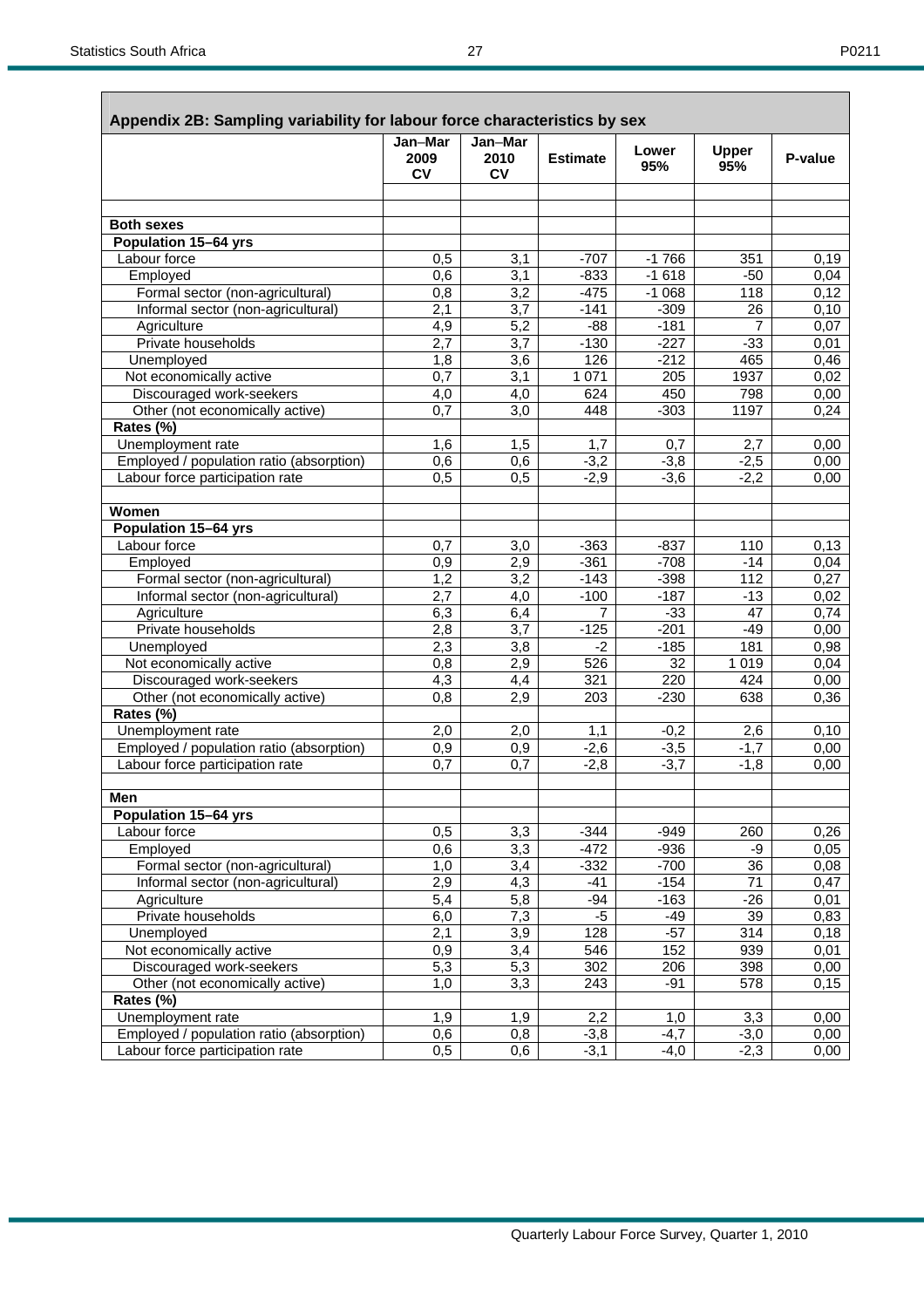|--|

| Appendix 2.1B: Sampling variability for labour force characteristics by population group |                              |                       |                 |                    |                     |                |
|------------------------------------------------------------------------------------------|------------------------------|-----------------------|-----------------|--------------------|---------------------|----------------|
|                                                                                          | Jan-Mar<br>2009<br><b>CV</b> | Jan-Mar<br>2010<br>CV | <b>Estimate</b> | Lower<br>95%       | <b>Upper</b><br>95% | P-value        |
|                                                                                          |                              |                       |                 |                    |                     |                |
| South Africa                                                                             |                              |                       |                 |                    |                     |                |
| Population 15-64 yrs                                                                     |                              |                       |                 |                    |                     |                |
| Labour force                                                                             | 0,5                          | 3,1                   | $-707$          | $-1766$            | 351                 | 0,19           |
| Employed                                                                                 | 0,6                          | 3,1                   | $-833$          | $-1618$            | $-50$               | 0,04           |
| Unemployed                                                                               | 1,8                          | 3,6                   | 126             | $-212$             | 465                 | 0,46           |
| Not economically active                                                                  | 0,7                          | 3,1                   | 1 0 7 1         | 205                | 1937                | 0,02           |
| Rates (%)                                                                                |                              |                       |                 |                    |                     |                |
| Unemployment rate                                                                        | 1,6                          | 1,5                   | 1,7             | 0,72               | 2,7                 | 0,00           |
| Employed / population ratio (absorption)                                                 | 0,6                          | 0,6                   | $-3,2$          | $-3,8$             | $-2,54$             | 0,00           |
| Labour force participation rate                                                          | 0,5                          | $0,\overline{5}$      | $-2,9$          | $-3,6$             | $-2,24$             | 0,00           |
| <b>Black African</b>                                                                     |                              |                       |                 |                    |                     |                |
| Population 15-64 yrs                                                                     |                              |                       |                 |                    |                     |                |
| Labour force                                                                             | 0,6                          | 3,1                   | $-645$          | $-1407$            | 116                 | 0,10           |
| Employed                                                                                 | 0,8                          | 3,0                   | $-717$          | $-1243$            | $-192$              | 0,01           |
| Unemployed                                                                               | 2,1                          | 3,7                   | 72              | $-229$             | 373                 | 0,64           |
| Not economically active                                                                  | 0,8                          | 3,1                   | 984             | 261                | 1706                | 0,01           |
| Rates (%)                                                                                |                              |                       |                 |                    |                     |                |
| Unemployment rate                                                                        | 1,8                          | 1,7                   | 2,0             | 0,77               | 3,24                | 0,00           |
| Employed / population ratio (absorption)                                                 | 0,8                          | 0,8                   | $-3,5$          | $-4,22$            | $-2,77$             | 0,00           |
| Labour force participation rate                                                          | 0,6                          | 0,6                   | $-3,4$          | $-4,21$            | $-2,59$             | 0,00           |
| <b>Coloured</b>                                                                          |                              |                       |                 |                    |                     |                |
| <b>Population 15-64 yrs</b>                                                              |                              |                       |                 |                    |                     |                |
| Labour force                                                                             | 1,0                          | $\overline{3,5}$      | -6              | $-144$             | 133                 | 0,934          |
| Employed                                                                                 | 1,5                          | 3,7                   | $-50$           | $-171$             | $\overline{71}$     | 0,416          |
| Unemployed                                                                               | 4,9                          | 6,3                   | 44              | -8                 | 96                  | 0,097          |
| Not economically active                                                                  | 2,1                          | $\overline{3,3}$      | 47              | $-25$              | 119                 | 0,202          |
| Rates (%)                                                                                |                              |                       |                 |                    |                     |                |
| Unemployment rate                                                                        | 4,8                          | 5,2                   | 2,3             | 0,02               | 4,6                 | 0.048          |
| Employed / population ratio (absorption)                                                 | 1,5                          | 1,7                   | $-2,4$          | $-4,64$            | $-0,15$             | 0,036          |
| Labour force participation rate                                                          | 1,0                          | 1,2                   | $-1,1$          | $-2,94$            | 0,72                | 0,236          |
| Indian/Asian                                                                             |                              |                       |                 |                    |                     |                |
| Population 15-64 yrs                                                                     |                              |                       |                 |                    |                     |                |
| Labour force                                                                             | 2,2                          | 4,1                   | $-4$            | $-52$              | 43                  | 0,850          |
| Employed                                                                                 | 2,6                          | $\overline{4,2}$      | 15              | $-30$              | 59                  | 0,514          |
| Unemployed                                                                               | 8,2                          | 11,5                  | $-19$           | $-36$              | $-2$                | 0,027          |
| Not economically active                                                                  | 3,3                          | 4,8                   | 21              | $-19$              | 61                  | 0,307          |
| Rates (%)<br>Unemployment rate                                                           |                              |                       |                 |                    |                     |                |
| Employed / population ratio (absorption)                                                 | 8,1<br>2,6                   | 10,5<br>2,7           | $-3,5$<br>0,7   | $-6,55$<br>$-2,91$ | $-0,49$<br>4,25     | 0,023<br>0,713 |
| Labour force participation rate                                                          | 2,2                          | 2,4                   | $-1,5$          | $-5,2$             | 1,98                | 0,379          |
|                                                                                          |                              |                       |                 |                    |                     |                |
| White                                                                                    |                              |                       |                 |                    |                     |                |
| Population 15-64 yrs                                                                     |                              |                       |                 |                    |                     |                |
| Labour force                                                                             | 0,9                          | 3,5                   | $-52$           | $-201$             | 97                  | 0,496          |
| Employed                                                                                 | 1,0                          | 3,6                   | $-81$           | $-226$             | 63                  | 0,270          |
| Unemployed                                                                               | 10,3                         | 11,4                  | 29              | -6                 | 64                  | 0,099          |
| Not economically active<br>Rates (%)                                                     | 2,2                          | 4,4                   | 20              | $-69$              | 109                 | 0,663          |
| Unemployment rate                                                                        | 10,1                         | 10,9                  | 1,5             | $-0,09$            | 3,08                | 0,064          |
| Employed / population ratio (absorption)                                                 | 1,0                          | 1,3                   | $-1,9$          | $-3,98$            | 0,08                | 0,059          |
| Labour force participation rate                                                          | 0,9                          | 1,0                   | $-1,0$          | $-2,77$            | 0,86                | 0,301          |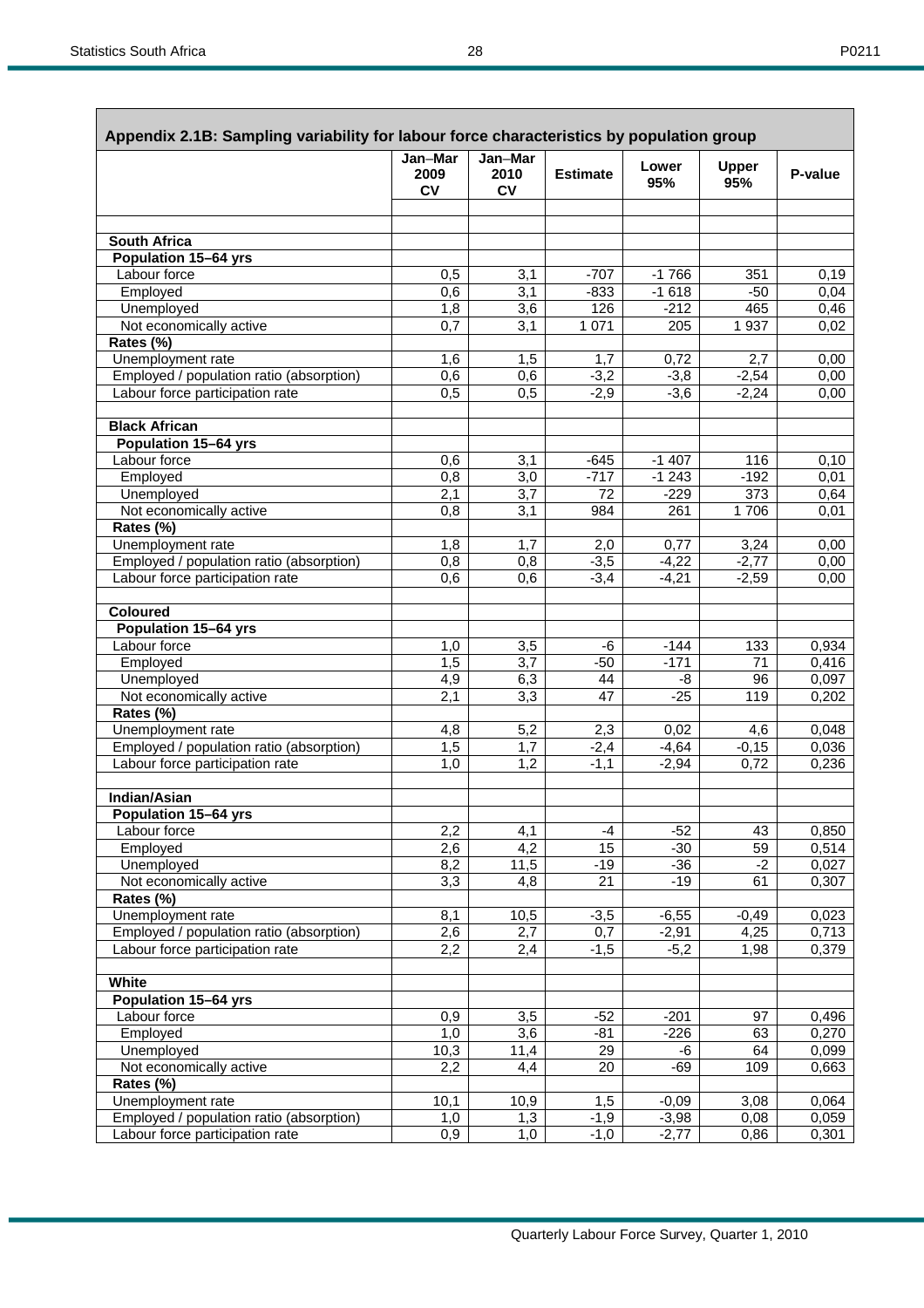|                                                     | Jan-Mar<br>2009<br><b>CV</b> | Jan-Mar<br>2010<br>CV | <b>Estimate</b> | Lower<br>95%    | <b>Upper</b><br>95% | P-value       |
|-----------------------------------------------------|------------------------------|-----------------------|-----------------|-----------------|---------------------|---------------|
| Population 15-64 yrs                                |                              |                       |                 |                 |                     |               |
| Labour force                                        | 0,5                          | 3,1                   | $-707$          | $-1766$         | 351                 | 0,19          |
| Employed                                            | 0,6                          | 3,1                   | $-833$          | $-1618$         | $-50$               | 0,04          |
| Unemployed                                          | 1,8                          | 3,6                   | 126             | $-212$          | 465                 | 0,46          |
| Not economically active                             | 0,7                          | $\overline{3,1}$      | 1071            | 205             | 1937                | 0,02          |
| Discouraged work-seekers                            | 4,0                          | 4,4                   | 624             | 450             | 798                 | 0,00          |
| Other (not economically active)                     | 0.7                          | 3,0                   | 448             | $-303$          | 1197                | 0,24          |
| Rates (%)                                           |                              |                       |                 |                 |                     |               |
| Unemployment rate                                   | 1,6                          | 1,5                   | 1,7             | 0,7             | 2,7                 | 0,00          |
| Employed / population ratio (absorption)            | 0,6                          | 0,6                   | $-3,2$          | $-3,8$          | $-2,5$              | 0,00          |
| Labour force participation rate                     | 0,5                          | 0,5                   | $-2,9$          | $-3,6$          | $-2,2$              | 0,00          |
| <b>Western Cape</b>                                 |                              |                       |                 |                 |                     |               |
| Population 15-64 yrs                                |                              |                       |                 |                 |                     |               |
| Labour force                                        | 1,0                          | 3,5                   | $-3$            | $-175$          | 170                 | 0,98          |
| Employed                                            | 1,7                          | 3,7                   | $-50$           | $-198$          | 97                  | 0,50          |
| Unemployed                                          | 5,7                          | 5,3                   | 47              | $-23$           | 119                 | 0,19          |
| Not economically active<br>Discouraged work-seekers | 2,2                          | 3,5                   | 45              | $-45$<br>5      | 136<br>52           | 0,32<br>0,02  |
| Other (not economically active)                     | 27,5<br>2,1                  | 20,0<br>3,5           | 29<br>17        | $-67$           | 101                 | 0,70          |
| Rates (%)                                           |                              |                       |                 |                 |                     |               |
| Unemployment rate                                   | 5,7                          | 4,0                   | 1,9             | $-0,5$          | 4,5                 | 0,12          |
| Employed / population ratio (absorption)            | 1,7                          | 1,5                   | $-2,1$          | $-4,2$          | 0,0                 | 0,05          |
| Labour force participation rate                     | 1,0                          | 1,1                   | $-0,9$          | $-2,9$          | 1,0                 | 0,36          |
|                                                     |                              |                       |                 |                 |                     |               |
| <b>Eastern Cape</b><br>Population 15-64 yrs         |                              |                       |                 |                 |                     |               |
| Labour force                                        | 3,0                          | 4,3                   | $-62$           | $-233$          | 110                 | 0,48          |
| Employed                                            | $\overline{2,1}$             | 4,4                   | $-68$           | $-183$          | 46                  | 0,24          |
| Unemployed                                          | 9,0                          | 6,5                   | 7               | $-91$           | 105                 | 0,89          |
| Not economically active                             | 2,5                          | 4,2                   | 109             | $-88$           | 307                 | 0,28          |
| Discouraged work-seekers                            | 7,5                          | 7,4                   | 99              | 31              | 167                 | 0,01          |
| Other (not economically active)                     | 2,5                          | 4,2                   | 10              | $-160$          | 180                 | 0,91          |
| Rates (%)                                           |                              |                       |                 |                 |                     |               |
| Unemployment rate                                   | 6,6                          | 4,3                   | 1,4             | $-2,4$          | 5,2                 | 0,48          |
| Employed / population ratio (absorption)            | 2,1                          | 3,1                   | $-2,1$          | $-4,3$          | 0,1                 | 0,06          |
| Labour force participation rate                     | $\overline{3,0}$             | 2,5                   | $-2,1$          | $-4,9$          | 0,8                 | 0, 16         |
| <b>Northern Cape</b>                                |                              |                       |                 |                 |                     |               |
| Population 15-64 yrs                                |                              |                       |                 |                 |                     |               |
| Labour force                                        | 2,0                          | 5,3                   | $-12$           | $-49$           | 24                  | 0,51          |
| Employed                                            | 3,2                          | $\overline{5,6}$      | $-10$           | $-42$           | $\overline{21}$     | 0,53          |
| Unemployed                                          | 7,1                          | 11,0                  | $-2$            | $-26$           | 22                  | 0,86          |
| Not economically active                             | 2,4                          | 5,3                   | 16              | $-17$           | 49                  | 0,33          |
| Discouraged work-seekers                            | 18,3                         | 11,0                  | 24              | 11              | 37                  | 0,00          |
| Other (not economically active)<br>Rates (%)        | 2,2                          | 5,2                   | -8              | $-36$           | 21                  | 0,59          |
| Unemployment rate                                   | 6,7                          | 8,6                   | 0,4             | $-5,2$          | 5,9                 | 0,91          |
| Employed / population ratio (absorption)            | 3,2                          | $\overline{3,9}$      | $-1,7$          | $-4,9$          | 1,6                 | 0,31          |
| Labour force participation rate                     | 2,0                          | 3,2                   | $-1,9$          | $-4,9$          | 0,8                 | 0,15          |
|                                                     |                              |                       |                 |                 |                     |               |
| <b>Free State</b>                                   |                              |                       |                 |                 |                     |               |
| <b>Population 15-64 yrs</b>                         |                              |                       |                 |                 |                     |               |
| Labour force                                        | 1,8                          | 3,0                   | $-33$           | $-102$          | 37                  | 0,35          |
| Employed<br>Unemployed                              | 2,4<br>5,2                   | 3,4<br>5,0            | $-44$<br>10     | $-106$<br>$-23$ | 19<br>44            | 0, 18<br>0,54 |
| Not economically active                             | 2,6                          | 3,0                   | 43              | $-13$           | 99                  | 0,13          |
| Discouraged work-seekers                            | 13,8                         | 9,1                   | 19              | -4              | 42                  | 0, 10         |
| Other (not economically active)                     | 2,5                          | $\overline{3,0}$      | 24              | $-28$           | 76                  | 0,37          |
| Rates (%)                                           |                              |                       |                 |                 |                     |               |
| Unemployment rate                                   | 4,8                          | 4,1                   | 1,8             | $-1,0$          | 4,6                 | 0,21          |
| Employed / population ratio (absorption)            | 2,4                          | 2,0                   | $-2,6$          | $-4,9$          | $-0,2$              | 0,03          |
| Labour force participation rate                     | 1,8                          | 1,1                   | $-2,1$          | $-4,1$          | $-0,1$              | 0,04          |

### **Appendix 2.2B: Sampling variability for labour force characteristics by province**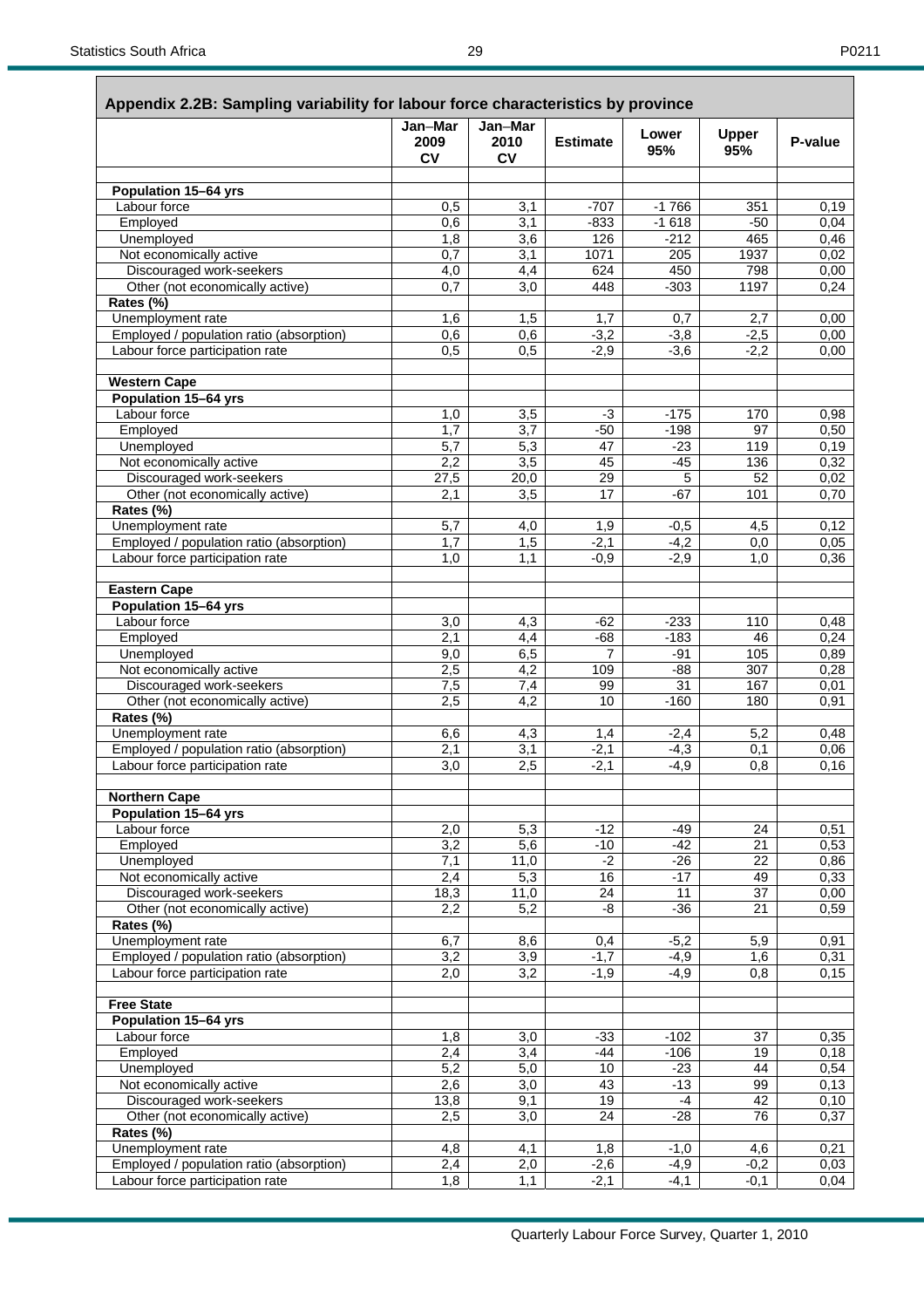|                                                             | Jan-Mar<br>2009  | Jan-Mar<br>2010  | <b>Estimate</b> | Lower            | <b>Upper</b>    | P-value       |
|-------------------------------------------------------------|------------------|------------------|-----------------|------------------|-----------------|---------------|
|                                                             | <b>CV</b>        | <b>CV</b>        |                 | 95%              | 95%             |               |
| KwaZulu-Natal                                               |                  |                  |                 |                  |                 |               |
| <b>Population 15-64 yrs</b>                                 |                  |                  |                 |                  |                 |               |
| Labour force                                                | 1,7              | 4,0              | $-250$          | $-491$           | -8              | 0,04          |
| Employed                                                    | 2,0              | 4,0              | $-96$           | $-293$           | 100<br>$-59$    | 0,34          |
| Unemployed<br>Not economically active                       | 5,0<br>1,8       | 6,6<br>3,8       | $-153$<br>336   | $-248$<br>65     | 608             | 0,00<br>0,02  |
| Discouraged work-seekers                                    | 10,9             | 6,3              | 213             | 134              | 293             | 0,00          |
| Other (not economically active)                             | 2,1              | 3,7              | 123             | $-120$           | 365             | 0,32          |
| Rates (%)                                                   |                  |                  |                 |                  |                 |               |
| Unemployment rate                                           | 4,4              | 4,8              | $-3,3$          | $-5,6$           | $-0.9$          | 0,01          |
| Employed / population ratio (absorption)                    | 2,0              | 1,7              | $-2,1$          | $-3,6$           | $-0,4$          | 0.01          |
| Labour force participation rate                             | 1,7              | 1,4              | $-4,5$          | $-6,4$           | $-2,8$          | 0,00          |
| <b>North West</b>                                           |                  |                  |                 |                  |                 |               |
| Population 15-64 yrs                                        |                  |                  |                 |                  |                 |               |
| Labour force                                                | 3,1              | 3,5              | $-157$          | $-246$           | -68             | 0,00          |
| Employed                                                    | 3,5              | 3,8              | $-108$          | $-181$           | $-36$           | 0,00          |
| Unemployed                                                  | 6,4              | 6,5              | -49             | $-85$            | $-12$           | 0.01          |
| Not economically active                                     | 3,9              | 3,3              | 171             | 87               | 256             | 0,00          |
| Discouraged work-seekers                                    | 13,5             | 8,7              | 34              | 15               | 54              | 0,00          |
| Other (not economically active)                             | 3,9              | 3,2              | 137             | 58               | 216             | 0,00          |
| Rates (%)<br>Unemployment rate                              | 5,3              | 5,1              | $-0,6$          | $-3,1$           | 1,9             | 0,63          |
| Employed / population ratio (absorption)                    | 3,5              | 2,6              | $-5,2$          | $-7,8$           | $-2,6$          | 0,00          |
| Labour force participation rate                             | 3,1              | 2,3              | $-7,6$          | $-10,6$          | $-4,5$          | 0,00          |
|                                                             |                  |                  |                 |                  |                 |               |
| Gauteng<br>Population 15-64 yrs                             |                  |                  |                 |                  |                 |               |
| Labour force                                                | 0,9              | 2,6              | -68             | $-338$           | 202             | 0,62          |
| Employed                                                    | 1,0              | 2,8              | $-327$          | $-536$           | $-118$          | 0,00          |
| Unemployed                                                  | 3,2              | 4,2              | 259             | 124              | 394             | 0,00          |
| Not economically active                                     | 2,3              | 2,9              | 138             | $-12$            | 289             | 0,07          |
| Discouraged work-seekers                                    | 13,2             | 11,9             | 101             | 43               | 158             | 0,00          |
| Other (not economically active)                             | 2,2              | 3,0              | 39              | $-99$            | 176             | 0,58          |
| Rates (%)                                                   |                  |                  |                 |                  |                 |               |
| Unemployment rate                                           | 2,8              | 3,0              | 5,4             | 3,3              | 7,4             | 0,00          |
| Employed / population ratio (absorption)                    | 1,0              | 1,3              | $-5,1$          | $-6, 8$          | $-3,4$          | 0,00          |
| Labour force participation rate                             | 0,9              | 1,0              | $-1,6$          | $-3,4$           | 0,1             | 0.06          |
| Mpumalanga                                                  |                  |                  |                 |                  |                 |               |
| Population 15-64 yrs<br>Labour force                        |                  |                  |                 |                  |                 |               |
| Employed                                                    | 2,0<br>2,7       | 3,9<br>4,1       | $-39$<br>-84    | $-140$<br>$-168$ | 62<br>$-2$      | 0,45<br>0,05  |
| Unemployed                                                  | $\overline{4,6}$ | $\overline{7,0}$ | 46              | $-5$             | 96              | 0,08          |
| Not economically active                                     | 2,6              | 3,9              | 69              | -9               | 146             | 0,08          |
| Discouraged work-seekers                                    | 9,3              | 8,6              | 56              | 29               | 84              | 0,00          |
| Other (not economically active)                             | 2,8              | $\overline{3,9}$ | $\overline{12}$ | $-59$            | 83              | 0,74          |
| Rates (%)                                                   |                  |                  |                 |                  |                 |               |
| Unemployment rate                                           | 4,6              | 5,1              | 4,6             | 1,2              | 8,0             | 0,01          |
| Employed / population ratio (absorption)                    | 2,7              | 2,7              | $-4,3$          | $-7,0$           | $-1,7$          | 0,00          |
| Labour force participation rate                             | 2,0              | 2,2              | $-2,4$          | $-5,1$           | 0,1             | 0,06          |
| Limpopo                                                     |                  |                  |                 |                  |                 |               |
| Population 15-64 yrs                                        |                  |                  |                 |                  |                 |               |
| Labour force                                                | 1,9              | 3,8              | $-85$           | $-176$           | 6               | 0,07          |
| Employed                                                    | 2,6              | $\overline{3,9}$ | $-46$           | $-116$           | $\overline{25}$ | 0,20          |
| Unemployed                                                  | 5,5              | 6,5              | $-39$           | $-92$            | 13              | 0,14          |
| Not economically active                                     | 1,3              | 3,3              | 142             | 14               | 270             | 0,03          |
| Discouraged work-seekers<br>Other (not economically active) | 8,3<br>1,2       | 7,1<br>3,3       | 47<br>95        | 4<br>$-19$       | 92<br>208       | 0,03<br>0, 10 |
| Rates (%)                                                   |                  |                  |                 |                  |                 |               |
| Unemployment rate                                           | 4,9              | 4,7              | $-1,3$          | $-4,7$           | 2,1             | 0,45          |
| Employed / population ratio (absorption)                    | 2,6              | 2,9              | $-2,0$          | $-3,7$           | $-0,2$          | 0,03          |
|                                                             |                  |                  |                 |                  |                 |               |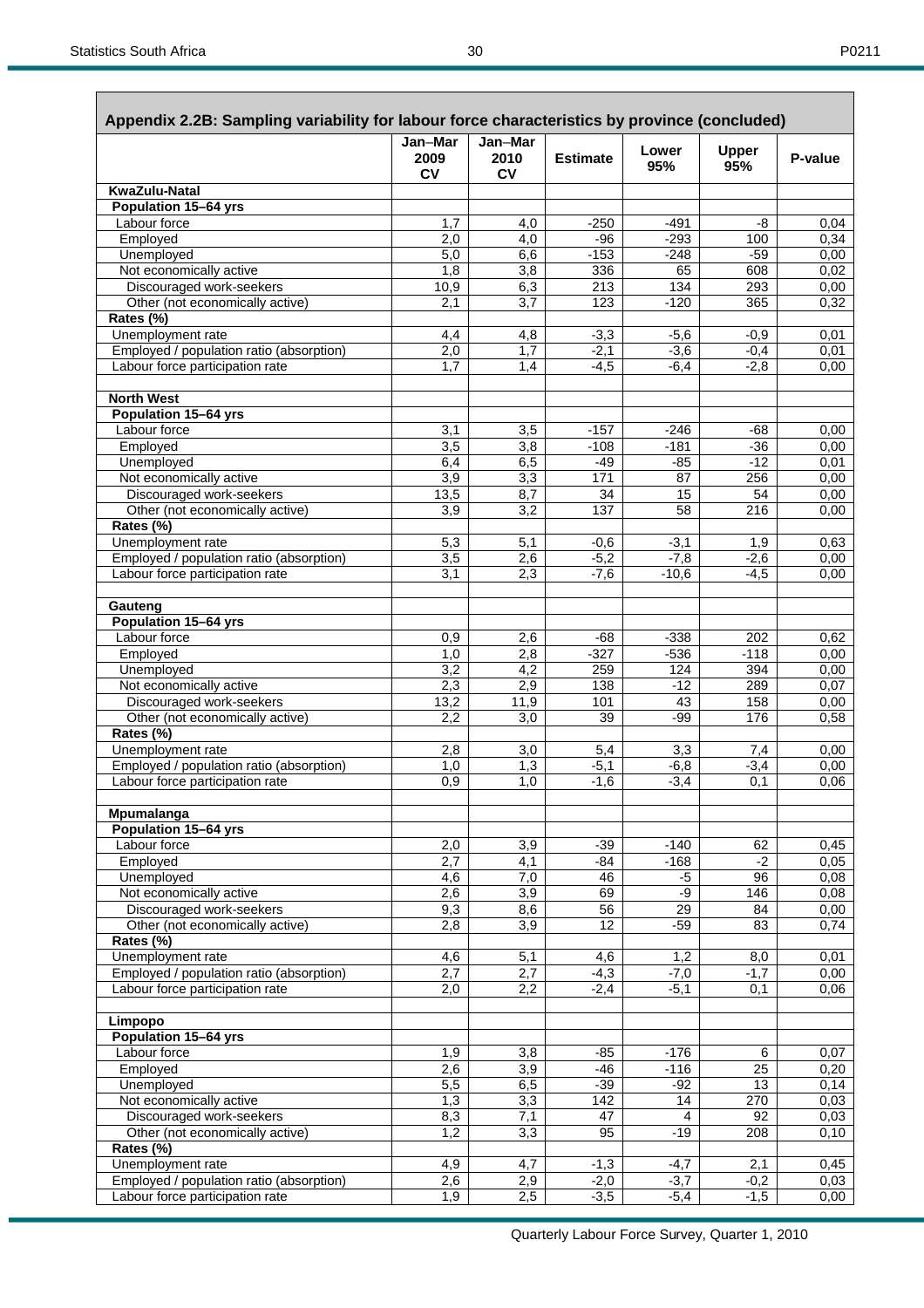Γ

ì

|                               | Jan-Mar<br>2009<br>CV | Jan-Mar<br>2010<br><b>CV</b> | <b>Estimate</b> | Lower<br>95% | <b>Upper</b><br>95% | P-value |
|-------------------------------|-----------------------|------------------------------|-----------------|--------------|---------------------|---------|
| <b>Both sexes</b>             | 0,6                   | 3,1                          | -833            | $-1618$      | $-50$               | 0,04    |
| Agriculture                   | 4,9                   | 5,2                          | $-88$           | $-181$       | 7                   | 0,07    |
| Mining                        | 6,5                   | 7,6                          | $-37$           | $-85$        | 11                  | 0,13    |
| Manufacturing                 | 2,6                   | $\overline{4,1}$             | $-173$          | $-332$       | $-15$               | 0,03    |
| <b>Utilities</b>              | 15,5                  | 11,6                         | $-30$           | $-64$        | $\overline{3}$      | 0,07    |
| Construction                  | 3,0                   | $\overline{4,5}$             | $-105$          | $-216$       | $\overline{6}$      | 0,06    |
| Trade                         | 1,8                   | 3,6                          | $-196$          | $-417$       | 26                  | 0,08    |
| Transport                     | 3,6                   | $\overline{4,8}$             | 10              | $-78$        | 97                  | 0,83    |
| Finance                       | 2,4                   | $\overline{4,1}$             | $-92$           | $-248$       | 65                  | 0,25    |
| Community and social services | 1,7                   | $\overline{3.7}$             | 6               | $-198$       | $\overline{210}$    | 0,95    |
| Private households            | 2,7                   | 3,7                          | $-130$          | $-227$       | $-33$               | 0,01    |
| Other                         |                       |                              |                 |              |                     |         |
| Women                         | 0,9                   | 2,9                          | $-361$          | $-708$       | $-14$               | 0,04    |
| Agriculture                   | 6,3                   | 6,4                          | 7               | $-33$        | $\overline{47}$     | 0,74    |
| Mining                        | 12,6                  | 13,2                         | $-11$           | $-27$        | 4                   | 0,16    |
| Manufacturing                 | $\overline{3,5}$      | 5,1                          | $-38$           | $-108$       | 34                  | 0,30    |
| <b>Utilities</b>              | 18,3                  | 22,0                         | $-16$           | $-28$        | $-5$                | 0,01    |
| Construction                  | 8,1                   | 10,3                         | 16              | $-15$        | 48                  | 0,31    |
| Trade                         | 2,2                   | $\overline{3,9}$             | $-98$           | $-219$       | 21                  | 0,11    |
| Transport                     | 6,9                   | 8,4                          | $\overline{17}$ | $-19$        | $\overline{53}$     | 0,34    |
| Finance                       | 3,4                   | 4,6                          | $-85$           | $-165$       | $-6$                | 0,04    |
| Community and social services | 2,1                   | 3,7                          | $-29$           | $-159$       | 100                 | 0,66    |
| Private households            | 2,8                   | 3,7                          | $-125$          | $-201$       | $-49$               | 0,00    |
| Other                         |                       |                              |                 |              |                     |         |
| Men                           | 0,6                   | 3,3                          | $-472$          | $-936$       | -9                  | 0,05    |
| Agriculture                   | $\overline{5,4}$      | $\overline{5,8}$             | $-94$           | $-163$       | $-26$               | 0,01    |
| Mining                        | 7,3                   | 7,9                          | $-26$           | $-71$        | 20                  | 0,27    |
| Manufacturing                 | 3,1                   | 4,4                          | $-136$          | $-252$       | $-20$               | 0,02    |
| <b>Utilities</b>              | 17,9                  | 13,3                         | $-14$           | $-42$        | $\overline{13}$     | 0,31    |
| Construction                  | 3,1                   | 4,6                          | $-122$          | $-221$       | $-22$               | 0,02    |
| Trade                         | 2,4                   | $\overline{4,2}$             | $-96$           | $-234$       | 40                  | 0,17    |
| Transport                     | $\overline{3,7}$      | $\overline{5,2}$             | -8              | $-81$        | 64                  | 0,83    |
| Finance                       | 3,0                   | $\overline{4,7}$             | -6              | $-112$       | 100                 | 0,91    |
| Community and social services | 2,6                   | 4,5                          | 36              | -64          | 135                 | 0,49    |
| Private households            | 6,0                   | 7,3                          | $-5$            | $-49$        | 39                  | 0,83    |
| Other                         |                       |                              |                 |              |                     |         |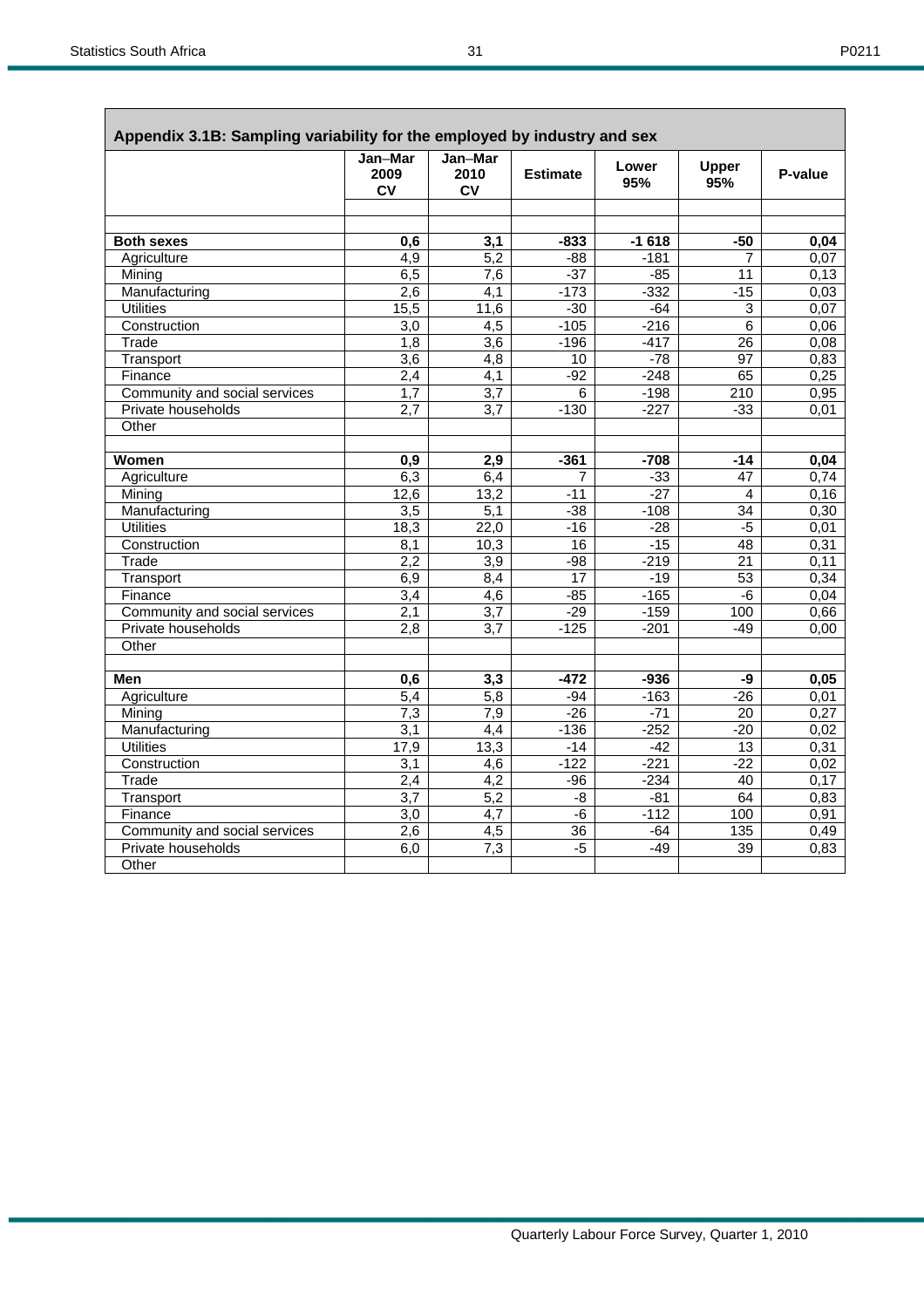### **Appendix 3.4B: Sampling variability for the employed by province and sector**

| Appendix J.4D. Jamping variability for the employed by province and sector                                                            | Jan-Mar<br>2009<br><b>CV</b>             | Jan-Mar<br>2010<br>CV                    | <b>Estimate</b>                              | Lower<br>95%                                        | <b>Upper</b><br>95%  | P-value      |
|---------------------------------------------------------------------------------------------------------------------------------------|------------------------------------------|------------------------------------------|----------------------------------------------|-----------------------------------------------------|----------------------|--------------|
|                                                                                                                                       |                                          |                                          |                                              |                                                     |                      |              |
|                                                                                                                                       |                                          |                                          |                                              |                                                     |                      |              |
| <b>South Africa</b>                                                                                                                   | 0,6                                      | 3,1                                      | $-833$                                       | $-1618$                                             | $-50$                | 0,04         |
| Formal sector (non-agricultural)                                                                                                      | 0,8<br>$\overline{2,1}$                  | $\overline{3,2}$<br>3,7                  | $-475$<br>$-141$                             | $-1068$<br>$-309$                                   | 118<br>26            | 0,12         |
| Informal sector (non-agricultural)<br>Agriculture                                                                                     | 4,9                                      | 5,2                                      | $-88$                                        | $-181$                                              | $\overline{7}$       | 0,10<br>0,07 |
| Private households                                                                                                                    | 2,7                                      | 3,7                                      | $-130$                                       | $-227$                                              | $-33$                | 0,01         |
|                                                                                                                                       |                                          |                                          |                                              |                                                     |                      |              |
| <b>Western Cape</b>                                                                                                                   | 1,7                                      | 3,7                                      | $-50$                                        | $-198$                                              | 97                   | 0,50         |
| Formal sector (non-agricultural)                                                                                                      | 2,5                                      | 4,1                                      | $-86$                                        | $-218$                                              | 46                   | 0,20         |
| Informal sector (non-agricultural)                                                                                                    | 6,1                                      | 6,9                                      | 1                                            | $-30$                                               | 33                   | 0,94         |
| Agriculture                                                                                                                           | 10,7                                     | 10,7                                     | 32                                           |                                                     | 62                   | 0,04         |
| Private households                                                                                                                    | 6,8                                      | 8,3                                      | $\overline{c}$                               | $-17$                                               | 22                   | 0,78         |
|                                                                                                                                       |                                          |                                          |                                              |                                                     |                      |              |
| <b>Eastern Cape</b>                                                                                                                   | 2,1                                      | 5,4                                      | -68                                          | $-183$                                              | 46                   | 0,24         |
| Formal sector (non-agricultural)                                                                                                      | $\overline{3,5}$                         | 5,4                                      | 3                                            | $-88$                                               | 95                   | 0,94         |
| Informal sector (non-agricultural)                                                                                                    | 5,8                                      | 7,5                                      | $-28$                                        | $-75$                                               | 19                   | 0,24         |
| Agriculture                                                                                                                           | 16,4                                     | 13,4                                     | $-21$                                        | $-54$                                               | 12                   | 0,22         |
| Private households                                                                                                                    | 8,8                                      | 10,2                                     | $-23$                                        | $-57$                                               | 11                   | 0,18         |
|                                                                                                                                       |                                          |                                          |                                              |                                                     |                      |              |
| <b>Northern Cape</b>                                                                                                                  | 3,2                                      | $\overline{5,6}$                         | $-10$                                        | $-42$                                               | 21                   | 0,53         |
| Formal sector (non-agricultural)                                                                                                      | 4,8                                      | 6,5                                      | $-13$                                        | $-40$                                               | 14                   | 0,36         |
| Informal sector (non-agricultural)                                                                                                    | 13,7                                     | 15,5                                     | 1                                            | $-11$                                               | 14                   | 0,84         |
| Agriculture                                                                                                                           | 9,8                                      | 25,7                                     | 3                                            | $-20$                                               | 26                   | 0,82         |
| Private households                                                                                                                    | 11,8                                     | 9,9                                      | $-1$                                         | $-11$                                               | 9                    | 0,81         |
|                                                                                                                                       |                                          |                                          |                                              |                                                     |                      |              |
| <b>Free State</b>                                                                                                                     | 2,4                                      | 3,4                                      | $-44$                                        | $-106$                                              | 19                   | 0,18         |
| Formal sector (non-agricultural)                                                                                                      | 3,7                                      | 5,1<br>$\overline{7,5}$                  | $-14$<br>$-10$                               | $-70$                                               | 43<br>10             | 0,64         |
| Informal sector (non-agricultural)<br>Agriculture                                                                                     | 6,8<br>15,5                              | 9,6                                      | $-14$                                        | $-30$<br>$-47$                                      | 18                   | 0,34<br>0,38 |
| Private households                                                                                                                    | 7,7                                      | 7,5                                      | $-5$                                         | $-23$                                               | $\overline{13}$      | 0,58         |
|                                                                                                                                       |                                          |                                          |                                              |                                                     |                      |              |
| <b>KwaZulu-Natal</b>                                                                                                                  | 2,0                                      | 4,0                                      | -96                                          | $-293$                                              | 100                  | 0,34         |
| Formal sector (non-agricultural)                                                                                                      | 2,7                                      | 4,5                                      | 45                                           | $-113$                                              | 203                  | 0,58         |
| Informal sector (non-agricultural)                                                                                                    | 4,6                                      | 6,6                                      | $-63$                                        | $-131$                                              | 4                    | 0,07         |
| Agriculture                                                                                                                           | 15,3                                     | 11,4                                     | $-19$                                        | $-73$                                               | $\overline{35}$      | 0,49         |
| Private households                                                                                                                    | 6,8                                      | 6,7                                      | $-60$                                        | $-110$                                              | -9                   | 0,02         |
|                                                                                                                                       |                                          |                                          |                                              |                                                     |                      |              |
| <b>North West</b>                                                                                                                     | 3,5<br>4,0                               | 3,8<br>$\overline{5,0}$                  | $-108$<br>$-58$                              | $-181$<br>$-118$                                    | $-36$<br>3           | 0,00         |
| Formal sector (non-agricultural)<br>Informal sector (non-agricultural)                                                                | 7,8                                      | 7,8                                      | $-23$                                        | $-46$                                               | $-1$                 | 0,06<br>0,05 |
| Agriculture                                                                                                                           | $\overline{20,7}$                        | 12,4                                     | $-\frac{8}{5}$                               | $-21$                                               | 6                    | 0,25         |
| Private households                                                                                                                    | 10,5                                     | 9,3                                      | $-19$                                        | $-39$                                               | $\Omega$             | 0,05         |
|                                                                                                                                       |                                          |                                          |                                              |                                                     |                      |              |
| Gauteng                                                                                                                               | 1,0                                      | 2,8                                      | $-327$                                       | $-536$                                              | $-118$               | 0,00         |
| Formal sector (non-agricultural)                                                                                                      | 1,4                                      | 3,0                                      | $-268$                                       | $-458$                                              | $-78$                | 0,01         |
| Informal sector (non-agricultural)                                                                                                    | $\overline{5,1}$                         | 5,0                                      | $-15$                                        | $-81$                                               | 52                   | 0,67         |
| Agriculture                                                                                                                           | 14,1                                     | 30,3                                     | $-27$                                        | $-55$                                               | $\mathbf{1}$         | 0,06         |
| Private households                                                                                                                    | 6,2                                      | 6,4                                      | $-18$                                        | $-57$                                               | 22                   | 0,38         |
|                                                                                                                                       |                                          |                                          |                                              |                                                     |                      |              |
| Mpumalanga                                                                                                                            | 2,7                                      | 4,1                                      | -84                                          | $-168$                                              | $-2$                 | 0,05         |
| Formal sector (non-agricultural)                                                                                                      | 4,7                                      | $\overline{4,7}$                         | $-45$                                        | $-111$                                              | 22                   | 0,19         |
| Informal sector (non-agricultural)                                                                                                    | $\overline{5,6}$                         | 6,4                                      | $-17$                                        | $-46$                                               | 12                   | 0,25         |
|                                                                                                                                       |                                          |                                          |                                              |                                                     | $-1$                 | 0,04         |
|                                                                                                                                       |                                          |                                          |                                              |                                                     |                      | 0,57         |
|                                                                                                                                       |                                          |                                          |                                              |                                                     |                      | 0,20         |
|                                                                                                                                       |                                          |                                          |                                              |                                                     |                      | 0,18         |
|                                                                                                                                       |                                          |                                          |                                              |                                                     |                      | 0,62         |
|                                                                                                                                       |                                          |                                          |                                              |                                                     | $\overline{2}$       | 0,08         |
| Private households                                                                                                                    | 8,8                                      | 12,0                                     | $-1$                                         | $-25$                                               | 24                   | 0,97         |
| Agriculture<br>Private households<br>Limpopo<br>Formal sector (non-agricultural)<br>Informal sector (non-agricultural)<br>Agriculture | 12,1<br>7,1<br>2,6<br>4,7<br>5,7<br>10,7 | 11,4<br>9,0<br>3,9<br>4,4<br>6,2<br>18,1 | $-16$<br>$-7$<br>-46<br>$-40$<br>12<br>$-16$ | $-32$<br>$-29$<br>$-116$<br>$-99$<br>$-35$<br>$-35$ | 16<br>25<br>18<br>59 |              |